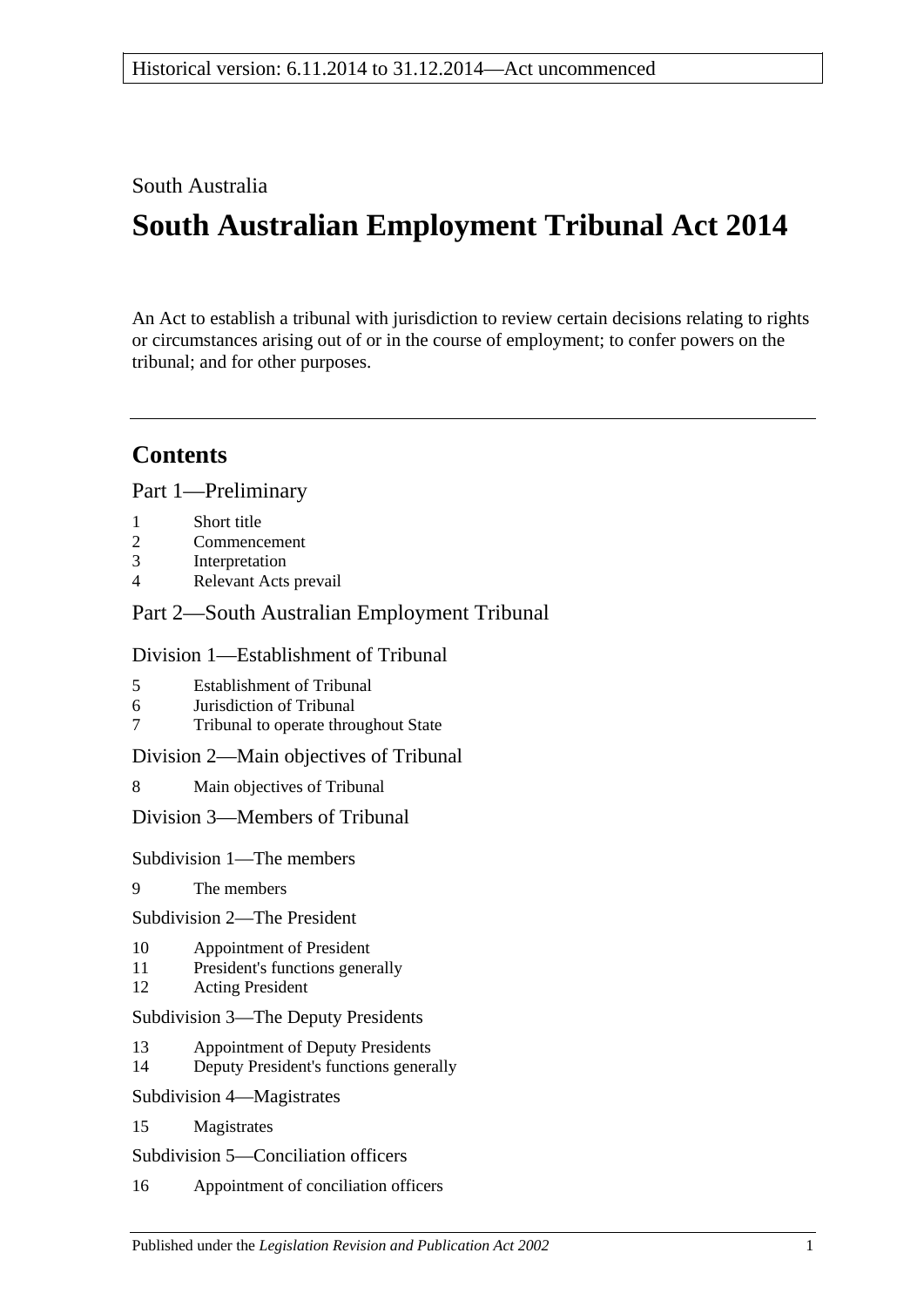- [Conciliation officer ceasing to hold office and suspension](#page-10-0)
- [Supplementary conciliation officers](#page-11-0)

#### Division [4—Constitution of Tribunal and its decision-making processes](#page-11-1)

- [Constitution of Tribunal](#page-11-2)
- [Who presides at proceedings of Tribunal](#page-12-0)
- [Decision if 2 or more members constitute Tribunal](#page-12-1)
- [Determination of questions of law](#page-13-0)

#### Division [5—Related matters](#page-13-1)

- [Streams](#page-13-2)
- [Validity of acts of Tribunal](#page-13-3)
- [Disclosure of interest by members of Tribunal](#page-13-4)
- [Delegation](#page-14-0)

#### Part [3—Exercise of jurisdiction](#page-14-1)

- [General nature of proceedings](#page-14-2)
- [Decision-maker must assist Tribunal](#page-14-3)
- [Effect of review proceedings on decision being reviewed](#page-15-0)
- [Decision on review](#page-16-0)
- [Tribunal may invite decision-maker to reconsider decision](#page-16-1)
- Part [4—Principles, powers and procedures](#page-17-0)

#### Division [1—Principles governing hearings](#page-17-1)

[Principles governing hearings](#page-17-2)

#### Division [2—Evidentiary powers](#page-17-3)

- [Power to require person to give evidence or to produce evidentiary material](#page-17-4)
- [Entry and inspection of property](#page-18-0)
- [Expert reports](#page-18-1)

#### Division [3—Procedures](#page-19-0)

- [Practice and procedure generally](#page-19-1)
- [Directions for conduct of proceedings](#page-19-2)
- [Consolidating and splitting proceedings](#page-20-0)
- [More appropriate forum](#page-20-1)<br>40 Dismissing proceedings
- [Dismissing proceedings on withdrawal or for want of prosecution](#page-20-2)
- [Frivolous, vexatious or improper proceedings](#page-20-3)
- [Proceedings being conducted to cause disadvantage](#page-21-0)

#### Division [4—Conferences, mediation and settlement](#page-22-0)

#### Subdivision [1—Conferences](#page-22-1)

- [Compulsory conciliation conferences](#page-22-2)
- [Referral of matters for hearing and determination](#page-23-0)
- [Pre-hearing conferences](#page-24-0)

#### Subdivision [2—Mediation](#page-24-1)

#### [Mediation](#page-24-2)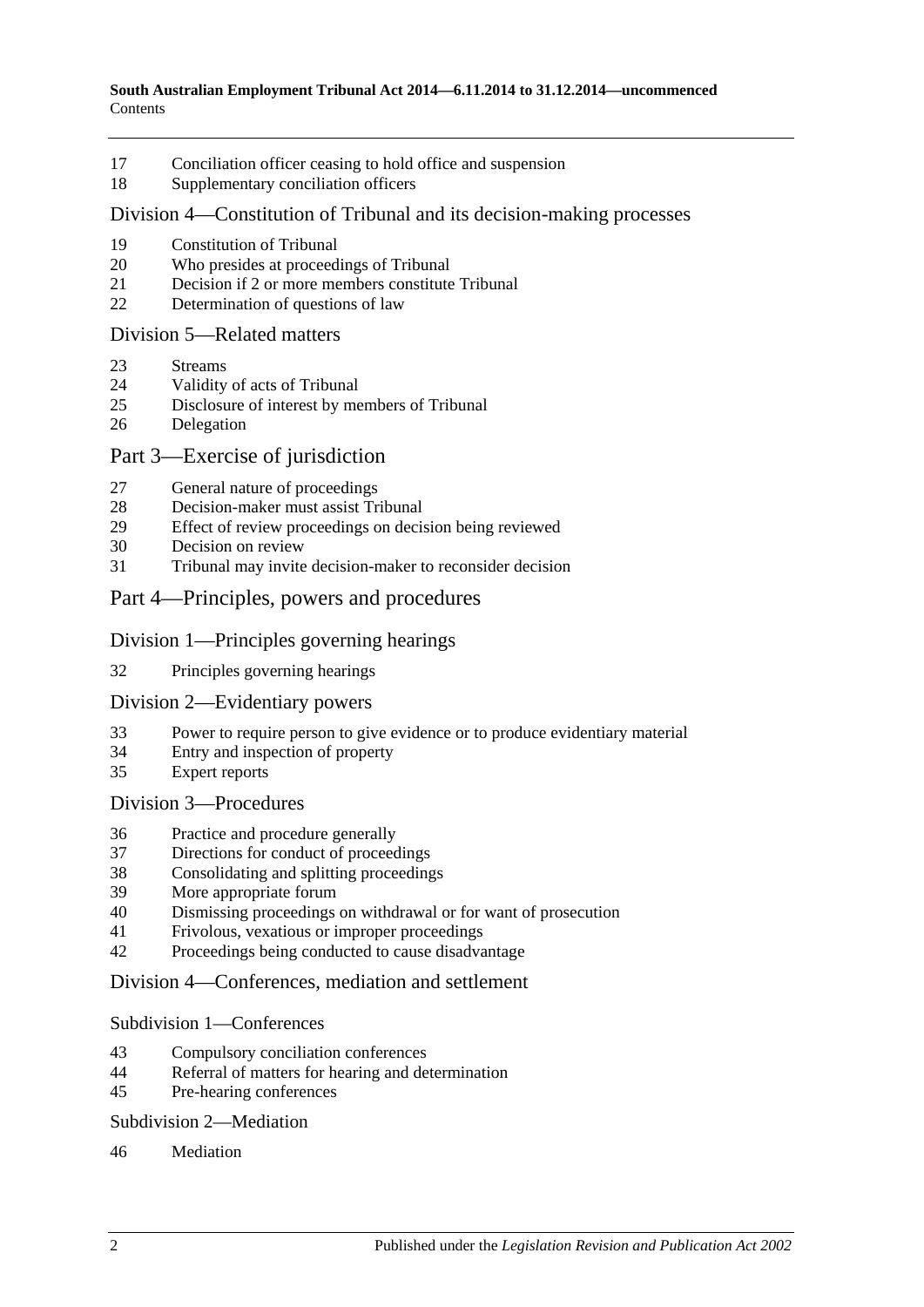#### Subdivision [3—Settling proceedings](#page-25-0)

[Settling proceedings](#page-25-1)

#### Division [5—Parties](#page-25-2)

- [Parties](#page-25-3)
- [Person may be joined as party](#page-26-0)
- [Intervening](#page-26-1)

#### Division [6—Representation](#page-26-2)

[Representation](#page-26-3)

#### Division [7—Costs](#page-26-4)

- [Costs](#page-26-5)
- [Costs—related matters](#page-27-0)

#### Division [8—Other procedural and related provisions](#page-28-0)

- [Sittings](#page-28-1)
- [Hearings in public](#page-28-2)<br>56 Preserving subject
- [Preserving subject matter of proceedings](#page-28-3)
- [Security as to costs etc](#page-29-0)
- [Interlocutory orders](#page-29-1)
- [Conditional, alternative and ancillary orders and directions](#page-30-0)
- [Special referees](#page-30-1)
- [Relief from time limits](#page-30-2)
- [Electronic hearings and proceedings without hearings](#page-30-3)
- [Completion of part-heard matters](#page-30-4)
- [Other claims of privilege](#page-31-0)
- [Power to enlarge scope](#page-31-1)

#### Part [5—Review and appeals](#page-31-2)

#### Division [1—Review and appeals](#page-31-3)

- [Review of decision of conciliation officer or magistrate](#page-31-4)
- [Appeal on question of law—single Presidential members](#page-31-5)
- [Final appeal to Supreme Court](#page-32-0)

#### Division [2—Related matters](#page-32-1)

- [Effect of appeal on decision](#page-32-2)
- [Reservation of questions of law](#page-32-3)

#### Part [6—Staff](#page-33-0)

#### Division [1—Registrars](#page-33-1)

- [Registrars](#page-33-2)
- [Functions of registrars](#page-33-3)
- [Delegation](#page-34-0)

#### Division [2—Other staff of Tribunal](#page-34-1)

[Other staff of Tribunal](#page-34-2)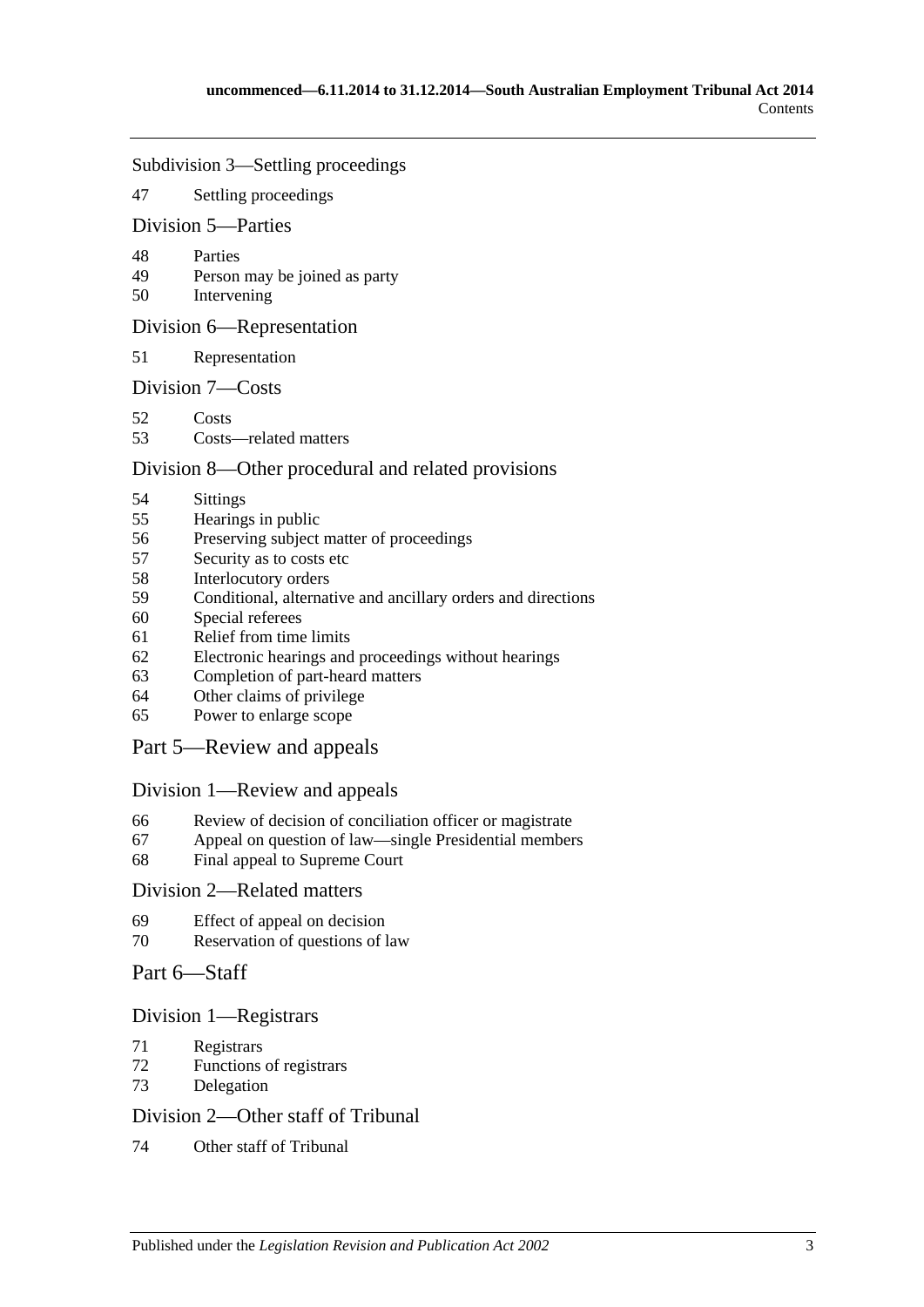#### Division [3—Use of services or staff](#page-34-3)

75 [Use of services or staff](#page-34-4)

#### Part [7—Miscellaneous](#page-34-5)

- 76 [Immunities](#page-34-6)
- 77 [Protection from liability for torts](#page-35-0)
- 78 [Protection for compliance with Act](#page-35-1)
- 79 [Alternative orders and relief](#page-35-2)
- 80 [Power to cure irregularities](#page-35-3)
- 81 [Correcting mistakes](#page-36-0)
- 82 [Tribunal may review its decision if person was absent](#page-36-1)
- 83 [Tribunal may authorise person to take evidence](#page-37-0)
- 84 [Miscellaneous provisions relating to legal process and service](#page-37-1)
- 85 [Proof of decisions and orders of Tribunal](#page-37-2)
- 86 [Enforcement of decisions and orders of Tribunal](#page-37-3)
- 87 [Accessibility of evidence](#page-38-0)
- 88 [Costs of proceedings](#page-38-1)
- 89 [Annual report](#page-39-0)
- 90 [Additional reports](#page-39-1)
- 91 [Disrupting proceedings of Tribunal](#page-39-2)<br>92 Rules
- **[Rules](#page-39-3)**
- 93 [Regulations](#page-40-0)

[Legislative history](#page-42-0)

#### <span id="page-3-0"></span>**The Parliament of South Australia enacts as follows:**

## **Part 1—Preliminary**

#### <span id="page-3-1"></span>**1—Short title**

This Act may be cited as the *South Australian Employment Tribunal Act 2014*.

#### <span id="page-3-2"></span>**2—Commencement**

This Act will come into operation on a day to be fixed by proclamation.

#### <span id="page-3-3"></span>**3—Interpretation**

(1) In this Act, unless the contrary intention appears—

*appear*, at a hearing, means to appear in person or participate in a way allowed under this Act or a relevant Act;

*applicant* means the person who—

- (a) brings a matter before the Tribunal; or
- (b) requests, requires, or otherwise seeks that a matter be referred to, or otherwise brought before, the Tribunal,

except to the extent that the regulations or the rules otherwise provide;

*conciliation officer* means a person holding office as a conciliation officer of the Tribunal;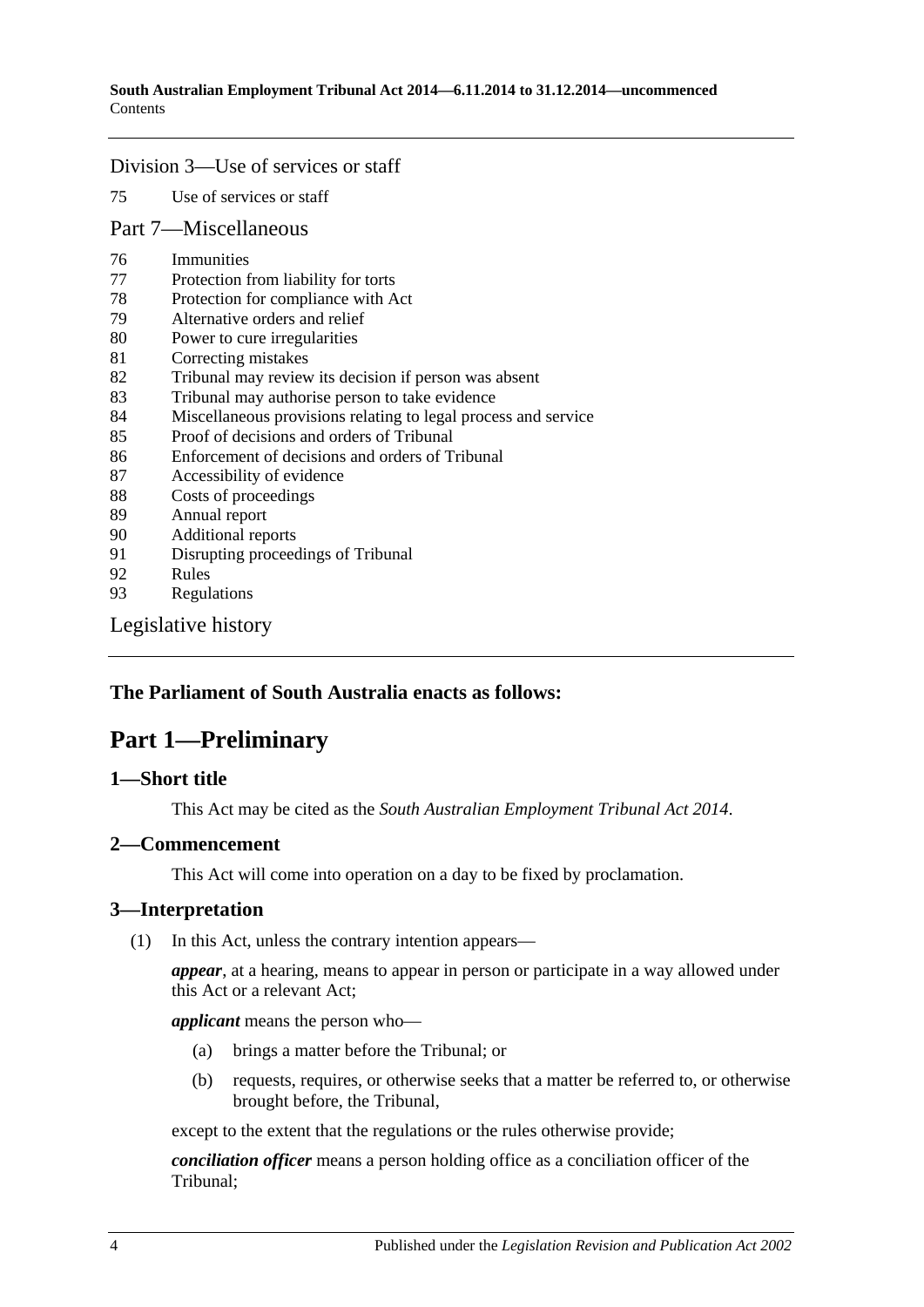*decision*, of the Tribunal, includes a direction, determination or order of the Tribunal but, in prescribed circumstances, does not include an interlocutory direction, determination or order;

*decision-maker*—see [section](#page-14-4) 27(2);

*Department* means the administrative unit of the Public Service that is, under the Minister, responsible for the administration of this Act;

*Deputy President* means a Deputy President of the Tribunal;

*District Court* means the District Court of South Australia:

*evidentiary material* includes any document, object or substance of evidentiary value in proceedings before the Tribunal and includes any other document, object or substance that should, in the opinion of the Tribunal, be produced for the purpose of enabling the Tribunal to determine whether or not it has evidentiary value;

*Industrial Relations Court* means the Industrial Relations Court of South Australia;

*legally qualified member* means—

- (a) a Presidential member; or
- (b) a magistrate who is a member of the Tribunal; or
- (c) another member of the Tribunal who is a legal practitioner of at least 5 years standing;

*Magistrates Court* means the Magistrates Court of South Australia;

*monetary order* means an order of the Tribunal requiring the payment of money and includes—

- (a) an order made for the payment of a fine or other pecuniary penalty; and
- (b) an order as to the payment of any costs; and
- (c) an order for the payment of compensation for breach of an Act;

*President* means the President of the Tribunal;

*Presidential member* means the President or a Deputy President of the Tribunal;

*registrar* means the Registrar or a Deputy Registrar of the Tribunal;

*relevant Act* means an Act which confers jurisdiction on the Tribunal;

*rules* means the rules of the Tribunal in force under this Act;

*Tribunal* means the South Australian Employment Tribunal established by this Act.

- (2) If under a relevant Act a person's failure or omission to do something is reviewable under this Act as a decision—
	- (a) this Act applies as if that person had made that decision; and
	- (b) any provision of the relevant Act as to when the decision is taken to have been made has effect.
- (3) The members of the staff of the Tribunal are—
	- (a) the registrars; and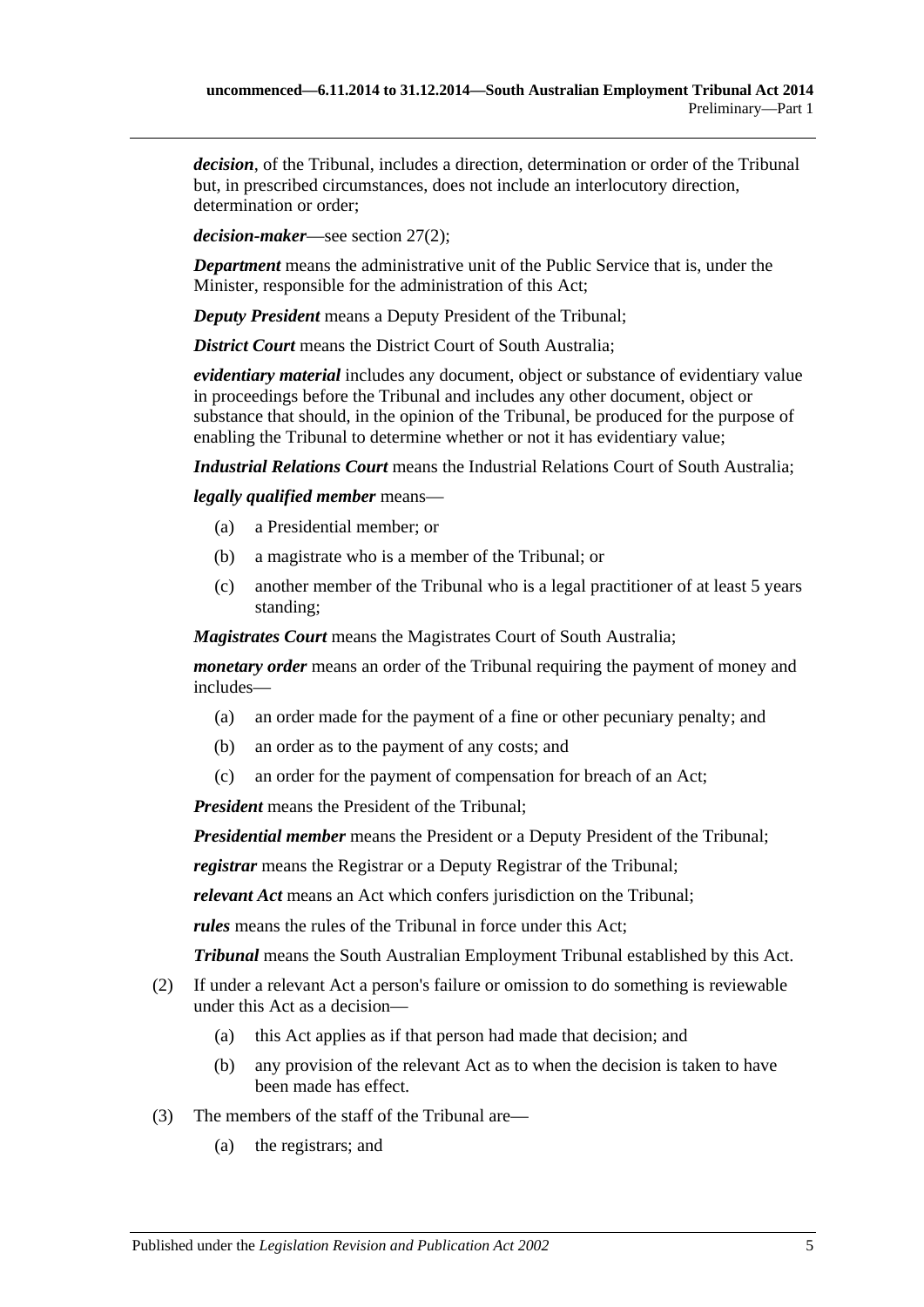- (b) the other members of staff appointed or made available for the purposes of the Tribunal under this Act.
- (4) The officers of the Tribunal are—
	- (a) the registrars; and
	- (b) members of the staff of the Tribunal who are designated as officers of the Tribunal by the Registrar of the Tribunal; and
	- (c) other persons who are designated as officers of the Tribunal under this Act.

#### <span id="page-5-0"></span>**4—Relevant Acts prevail**

If there is an inconsistency between this Act and a relevant Act, the relevant Act prevails to the extent of the inconsistency.

## <span id="page-5-1"></span>**Part 2—South Australian Employment Tribunal**

## <span id="page-5-2"></span>**Division 1—Establishment of Tribunal**

#### <span id="page-5-3"></span>**5—Establishment of Tribunal**

The *South Australian Employment Tribunal* is established.

#### <span id="page-5-8"></span><span id="page-5-4"></span>**6—Jurisdiction of Tribunal**

- (1) The Tribunal has the jurisdiction conferred by statute.
- (2) Without limiting [subsection](#page-5-8) (1), if a provision of an Act enables an application, referral or appeal to be made to the Tribunal, or a claim to be brought before the Tribunal, the Act will be taken to confer jurisdiction on the Tribunal to deal with the matter concerned.

#### <span id="page-5-5"></span>**7—Tribunal to operate throughout State**

- (1) The Tribunal is to facilitate access to its services throughout the State and may sit at any place (either within or outside the State).
- (2) Registries of the Tribunal will be at the places determined by the President after consultation with the Minister.

## <span id="page-5-6"></span>**Division 2—Main objectives of Tribunal**

#### <span id="page-5-7"></span>**8—Main objectives of Tribunal**

The main objectives of the Tribunal in dealing with matters within its jurisdiction are—

- (a) in the exercise of its jurisdiction, to promote the best principles of decision-making, including—
	- (i) independence in decision-making; and
	- (ii) natural justice and procedural fairness; and
	- (iii) high-quality, consistent decision-making; and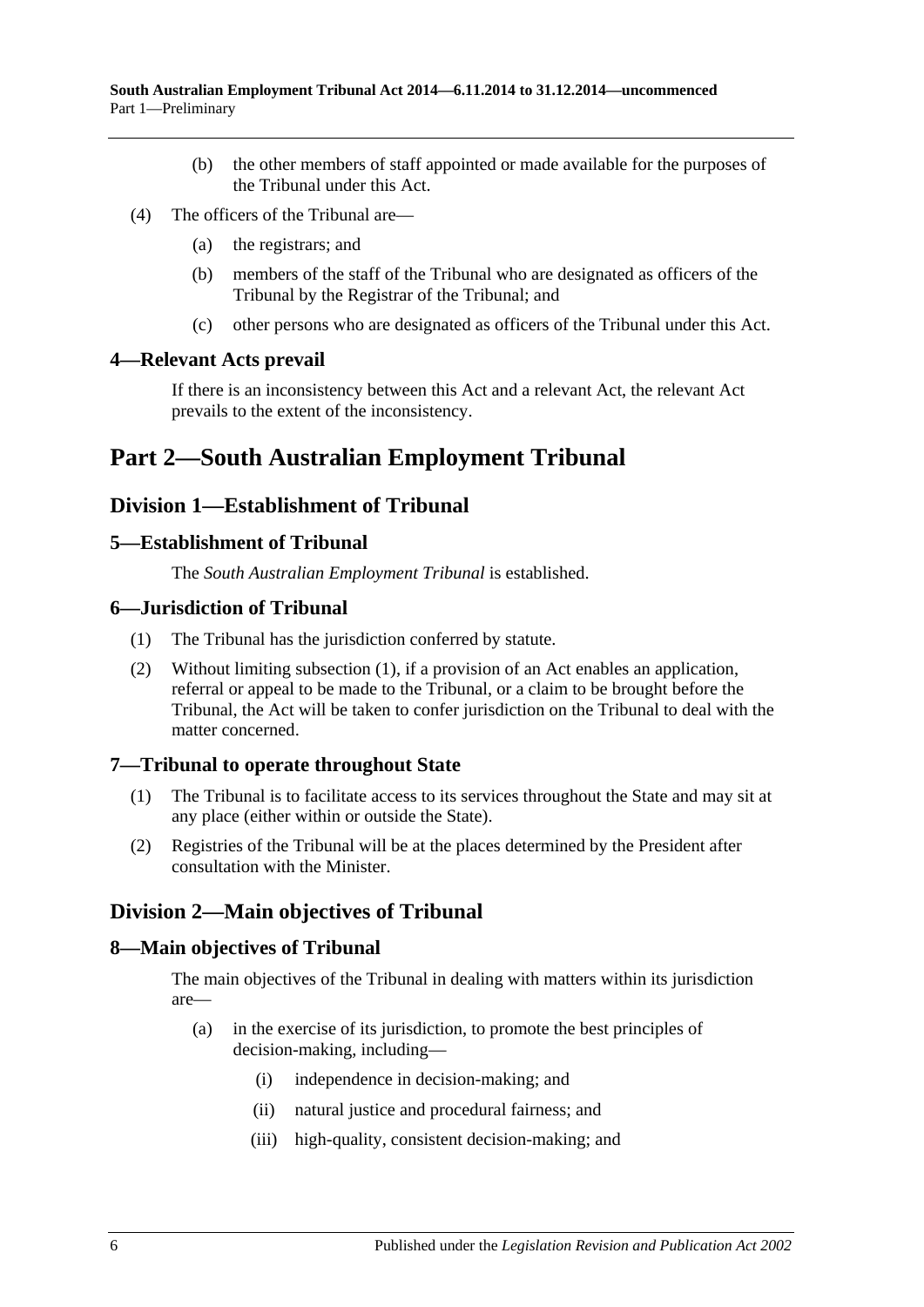- (iv) transparency and accountability in the exercise of statutory functions, powers and duties; and
- (b) to be accessible by being easy to find and easy to access, and to be responsive to parties, especially people with special needs; and
- (c) to ensure that applications are processed and resolved as quickly as possible while achieving a just outcome, including by resolving disputes through high-quality processes and the use of mediation and alternative dispute resolution procedures wherever appropriate; and
- (d) to keep costs to parties involved in proceedings before the Tribunal to a minimum insofar as is just and appropriate; and
- (e) to use straightforward language and procedures (including, insofar as is reasonably practicable and appropriate, by using simple and standardised forms); and
- (f) to act with as little formality and technicality as possible, including by informing itself in such manner as the Tribunal thinks fit; and
- (g) to be flexible in the way in which the Tribunal conducts its business and to adjust its procedures to best fit the circumstances of a particular case or a particular jurisdiction.

## <span id="page-6-1"></span><span id="page-6-0"></span>**Division 3—Members of Tribunal**

## **Subdivision 1—The members**

#### <span id="page-6-2"></span>**9—The members**

The members of the Tribunal are—

- (a) the President; and
- (b) the Deputy President or Deputy Presidents; and
- (c) the magistrates who are designated as members of the Tribunal under this Act; and
- (d) the conciliation officers.

#### <span id="page-6-3"></span>**Subdivision 2—The President**

#### <span id="page-6-4"></span>**10—Appointment of President**

The Senior Judge of the Industrial Relations Court is the President of the Tribunal.

#### <span id="page-6-5"></span>**11—President's functions generally**

- (1) The President of the Tribunal has the functions conferred on the President under this Act or any other Act.
- (2) The functions of the President include—
	- (a) participating as a member of the Tribunal; and
	- (b) having primary responsibility for the administration of the Tribunal; and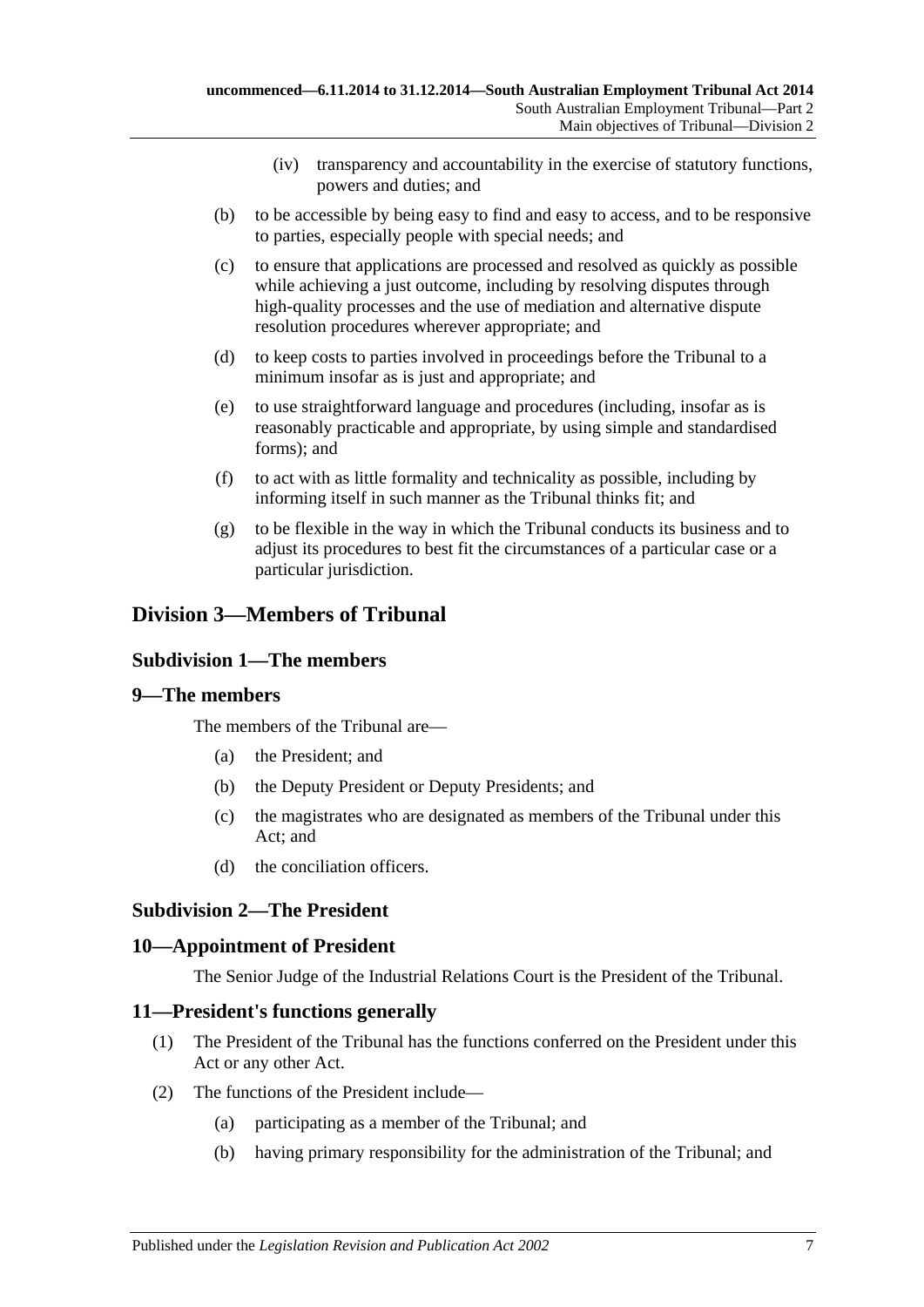- (c) managing the business of the Tribunal, including by ensuring that the Tribunal operates efficiently and effectively and continually improves the way in which it carries out its functions; and
- (d) providing leadership and guidance to the Tribunal and engendering cohesiveness and collaboration amongst the members and staff of the Tribunal; and
- (e) giving directions about the practices and procedures to be followed by the Tribunal; and
- (f) developing and implementing performance standards and setting benchmarks for the Tribunal; and
- (g) being responsible for promoting the training, education and professional development of members of the Tribunal; and
- (h) overseeing the proper use of the resources of the Tribunal; and
- (i) providing advice about—
	- (i) the membership of the Tribunal; and
	- (ii) the operations and activities of the Tribunal.
- (3) The President may do all things necessary or convenient to be done in the performance of the President's functions.
- (4) In the performance of the President's functions, the President is not subject to direction or control by the Minister.

## <span id="page-7-3"></span><span id="page-7-0"></span>**12—Acting President**

- (1) If there is a vacancy in the office of President or the President is absent or for any other reason is unable to perform the functions of office, the Governor may, by proclamation, appoint a Deputy President to act as President of the Tribunal.
- (2) Until an appointment is made under [subsection](#page-7-3) (1) (or unless such an appointment is made) the most senior Deputy President who is also a Judge of the Industrial Relations Court will be taken to hold an appointment to act as President of the Tribunal.
- (3) A person appointed to act as President—
	- (a) has all the functions of the President; and
	- (b) is taken to be the President for all purposes related to this Act or a relevant Act.

#### <span id="page-7-1"></span>**Subdivision 3—The Deputy Presidents**

## <span id="page-7-2"></span>**13—Appointment of Deputy Presidents**

- (1) A Judge (other than the Senior Judge) of the Industrial Relations Court is a Deputy President of the Tribunal.
- <span id="page-7-4"></span>(2) The Governor may, on the nomination of the Minister, appoint a person who is eligible for appointment as a Judge of the Industrial Relations Court to be a Deputy President of the Tribunal.
- (3) A person may be appointed under [subsection](#page-7-4) (2) on a permanent or acting basis.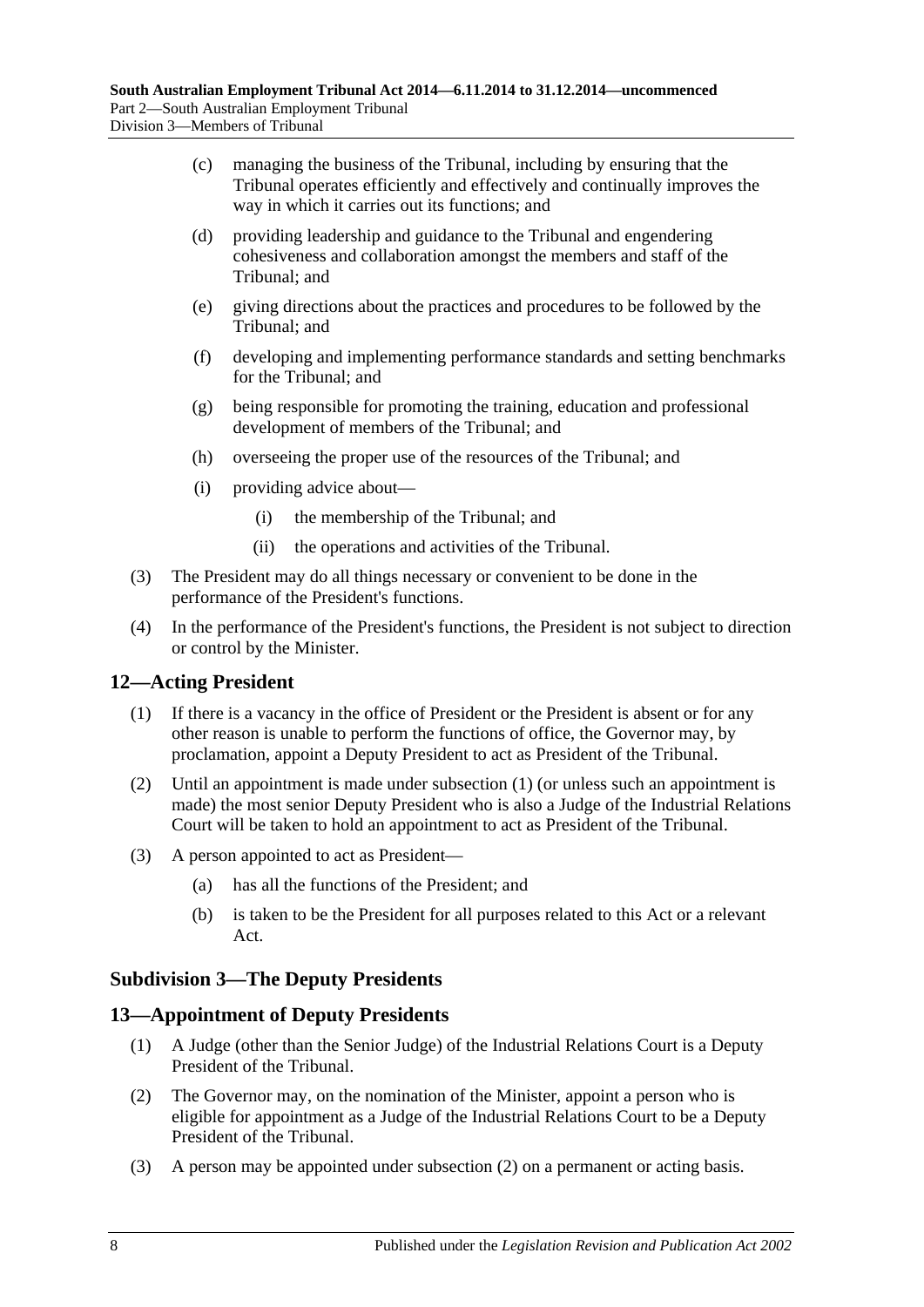- (4) A person appointed as a Deputy President of the Tribunal under [subsection](#page-7-4) (2) ceases to hold that office if the person—
	- (a) dies; or
	- (b) reaches the age of 70 years; or
	- (c) in the case of a Deputy President appointed on an acting basis—completes the term of appointment and is not reappointed; or
	- (d) resigns by written notice given to the Minister; or
	- (e) is removed from office by the Governor for—
		- (i) misconduct; or
		- (ii) neglect of duty; or
		- (iii) incompetence; or
		- (iv) incapacity to carry out official duties satisfactorily.
- (5) A Deputy President appointed under [subsection](#page-7-4) (2) is entitled to remuneration allowances and expenses on a basis approved by the Governor.
- (6) This section does not derogate from the operation of the *[Judicial Administration](http://www.legislation.sa.gov.au/index.aspx?action=legref&type=act&legtitle=Judicial%20Administration%20(Auxiliary%20Appointments%20and%20Powers)%20Act%201988)  [\(Auxiliary Appointments and Powers\) Act](http://www.legislation.sa.gov.au/index.aspx?action=legref&type=act&legtitle=Judicial%20Administration%20(Auxiliary%20Appointments%20and%20Powers)%20Act%201988) 1988*.

#### <span id="page-8-0"></span>**14—Deputy President's functions generally**

- (1) A Deputy President of the Tribunal has the functions conferred on the Deputy President under this Act or any other Act.
- (2) The functions of a Deputy President include—
	- (a) participating as a member of the Tribunal; and
	- (b) assisting the President in the management of the business of the Tribunal; and
	- (c) assisting the President in managing the members of the Tribunal, including in connection with the training, education and professional development of members of the Tribunal; and
	- (d) other functions assigned by the President.
- (3) A Deputy President may do all things necessary or convenient to be done in the performance of the Deputy President's functions.
- (4) A Deputy President is subject to the direction of the President in performing the Deputy President's functions, other than adjudicating in the Tribunal.

#### <span id="page-8-1"></span>**Subdivision 4—Magistrates**

#### <span id="page-8-3"></span><span id="page-8-2"></span>**15—Magistrates**

- (1) Any magistrate holding office under the *[Magistrates Act](http://www.legislation.sa.gov.au/index.aspx?action=legref&type=act&legtitle=Magistrates%20Act%201983) 1983* who is designated by the Governor, by proclamation, as a member of the Tribunal on a recommendation of the Attorney-General will (while he or she continues to hold office as a magistrate) be a member of the Tribunal.
- (2) The Attorney-General must consult with the President of the Tribunal and the Chief Magistrate before making a recommendation under [subsection](#page-8-3) (1).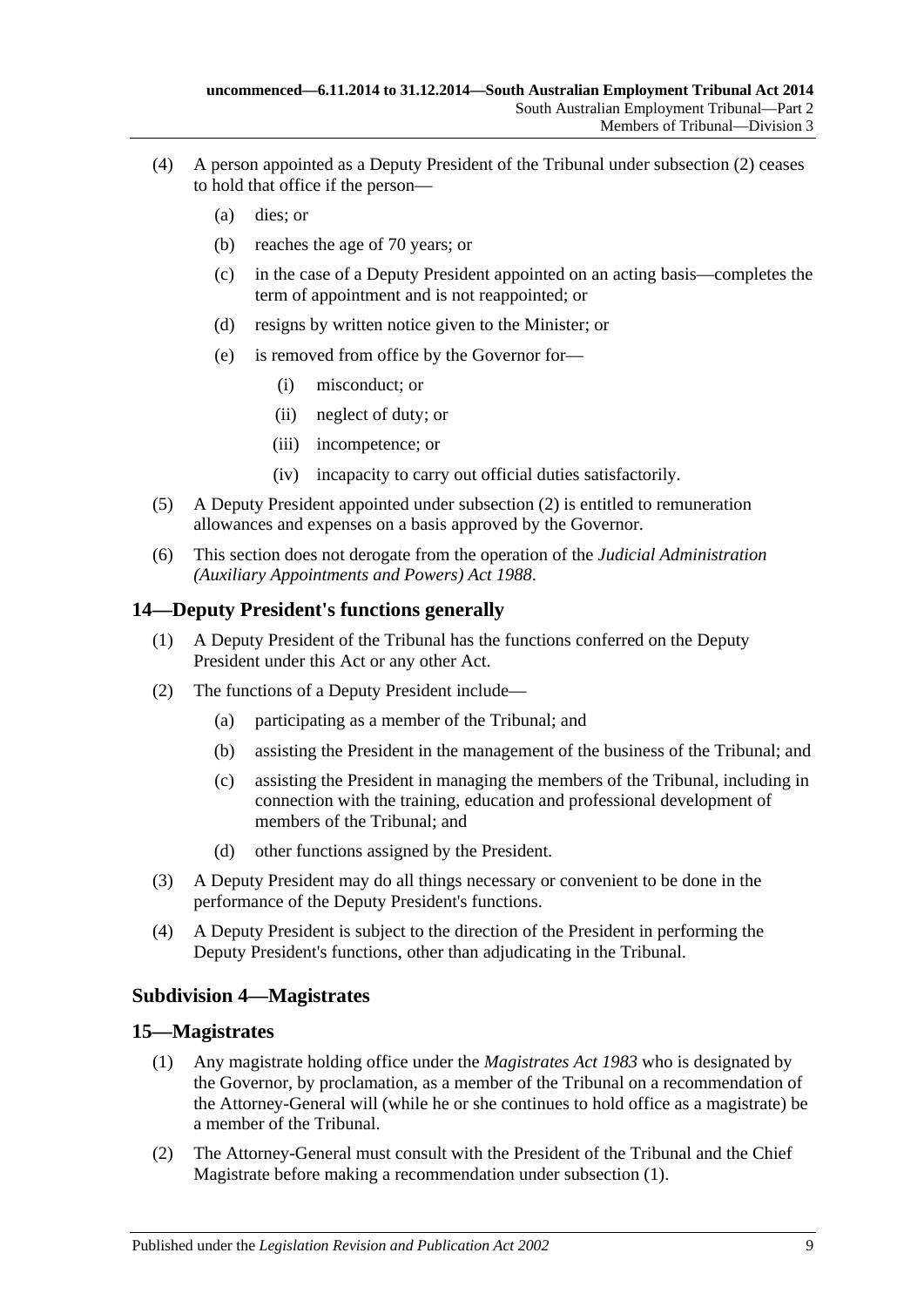- (3) A magistrate appointed under this section will act as a full-time, part-time or sessional member of the Tribunal under an arrangement established by the President and the Chief Magistrate (being an arrangement that may be varied from time to time).
- (4) The designation of a magistrate under this section does not affect—
	- (a) the magistrate's tenure of office or status as a magistrate; or
	- (b) the payment of the magistrate's salary or allowances as a magistrate; or
	- (c) the ability of the person from doing anything in the person's capacity as a magistrate; or
	- (d) any other right or privilege that the magistrate has as a magistrate.

#### <span id="page-9-0"></span>**Subdivision 5—Conciliation officers**

#### <span id="page-9-2"></span><span id="page-9-1"></span>**16—Appointment of conciliation officers**

- (1) The Governor may, on the recommendation of the Minister, appoint a person as a conciliation officer.
- <span id="page-9-5"></span><span id="page-9-3"></span>(2) The Minister may from time to time appoint a panel of persons who will, at the request of the Minister—
	- (a) after consultation with the President, recommend the selection criteria for conciliation officers;
	- (b) assess a candidate or candidates for appointment as a conciliation officer (and, as appropriate, to provide advice to the Minister for the purposes of [subsection](#page-9-2) (1)).
- <span id="page-9-4"></span>(3) A person is eligible for appointment as a conciliation officer only if the person—
	- (a) is a legal practitioner of at least 5 years standing (taking into account, for that purpose, periods of legal practice and judicial service within and outside the State); or
	- (b) has, in the Minister's opinion, extensive knowledge, expertise or experience relating to a class of matter for which functions may be exercised by the Tribunal.
- (4) In recommending persons for appointment as conciliation officers, the Minister must have regard to
	- (a) any criteria applying under [subsection](#page-9-3)  $(2)(a)$ ; and
	- (b) any advice provided under [subsection](#page-9-4) (2)(b); and
	- (c) the following:
		- (i) the need for balanced gender representation in the membership of the Tribunal;
		- (ii) the need for the membership of the Tribunal to reflect social and cultural diversity;
		- (iii) the range of knowledge, expertise and experience required within the membership of the Tribunal.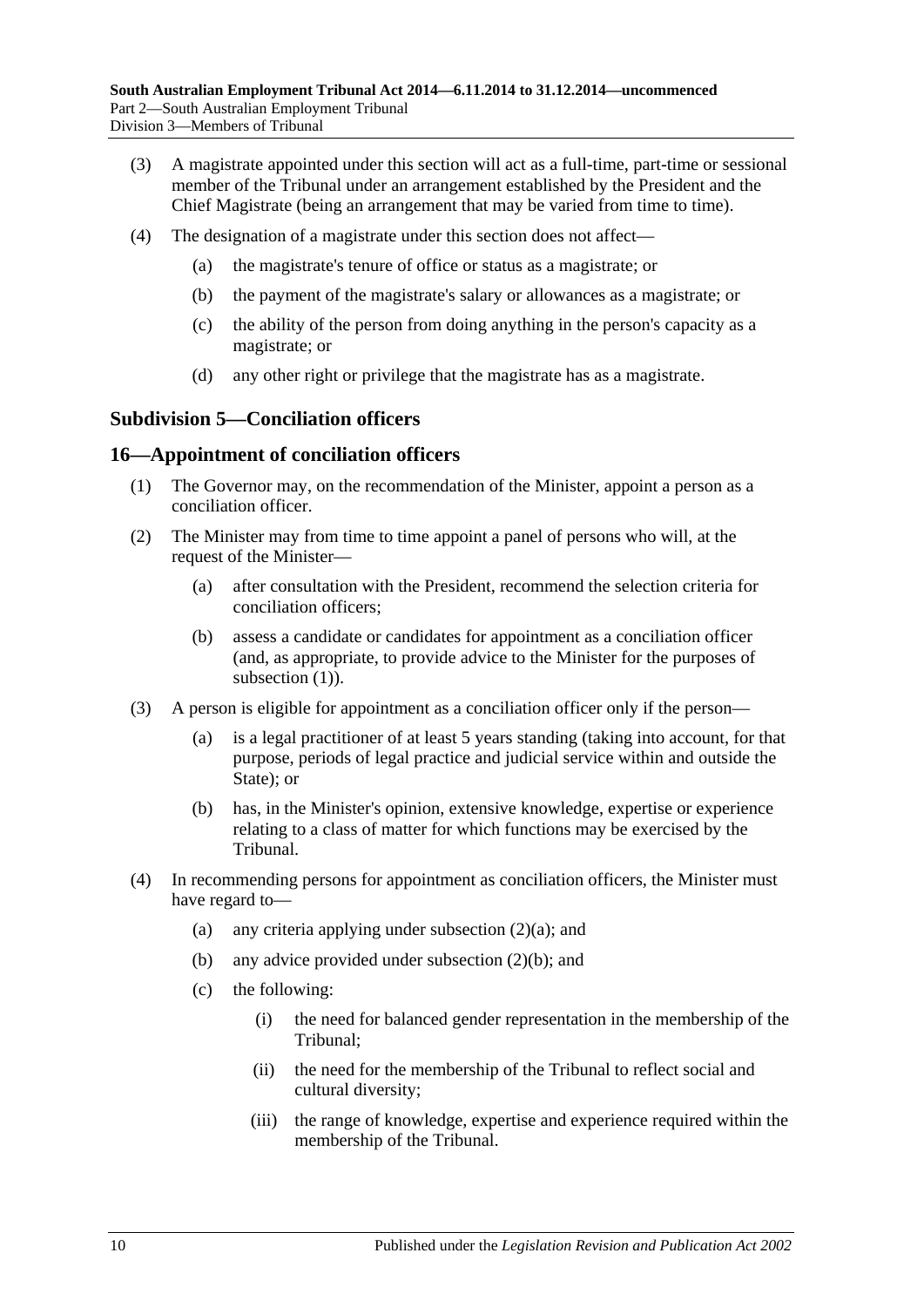- (5) The Minister must consult with the President of the Tribunal before making a recommendation under [subsection](#page-9-2) (1).
- (6) A conciliation officer will be appointed for a term of office, not exceeding 5 years, specified in the instrument of appointment.
- (7) A person appointed as a conciliation officer is eligible for reappointment at the expiration of a term of office (and without the need for seeking advice from a panel established under [subsection](#page-9-5) (2)).
- <span id="page-10-1"></span>(8) A conciliation officer is appointed on conditions specified in the instrument of appointment.
- <span id="page-10-2"></span>(9) A conciliation officer may be appointed on a full-time, part-time or sessional basis (and this may be altered from time to time with the agreement of the Minister).
- (10) A conciliation officer—
	- (a) must advise the President of the Tribunal of the nature of any paid employment or professional work undertaken outside his or her duties as a member of the Tribunal; and
	- (b) must not engage in any such employment or work if the President informs the member that, in the President's opinion, to do so would or may conflict with the proper performance of the member's duties of office.
- (11) The Minister must consult with the President about—
	- (a) the conditions of an appointment under [subsection](#page-10-1) (8); and
	- (b) the basis of an appointment under [subsection](#page-10-2) (9).

#### <span id="page-10-3"></span><span id="page-10-0"></span>**17—Conciliation officer ceasing to hold office and suspension**

- (1) The Governor may, on the recommendation of the Minister, remove a conciliation officer from office for—
	- (a) misconduct; or
	- (b) neglect of duty; or
	- (c) incompetence; or
	- (d) incapacity to carry out official duties satisfactorily.
- (2) A person ceases to be a conciliation officer if the person—
	- (a) dies; or
	- (b) completes a term of office and is not reappointed; or
	- (c) resigns by written notice to the Minister; or
	- (d) ceases to satisfy any qualification by virtue of which the person was eligible for appointment to the Tribunal; or
	- (e) is removed from office under [subsection](#page-10-3) (1).
- (3) The Minister must consult with the President before making a recommendation under [subsection](#page-10-3)  $(1)$ .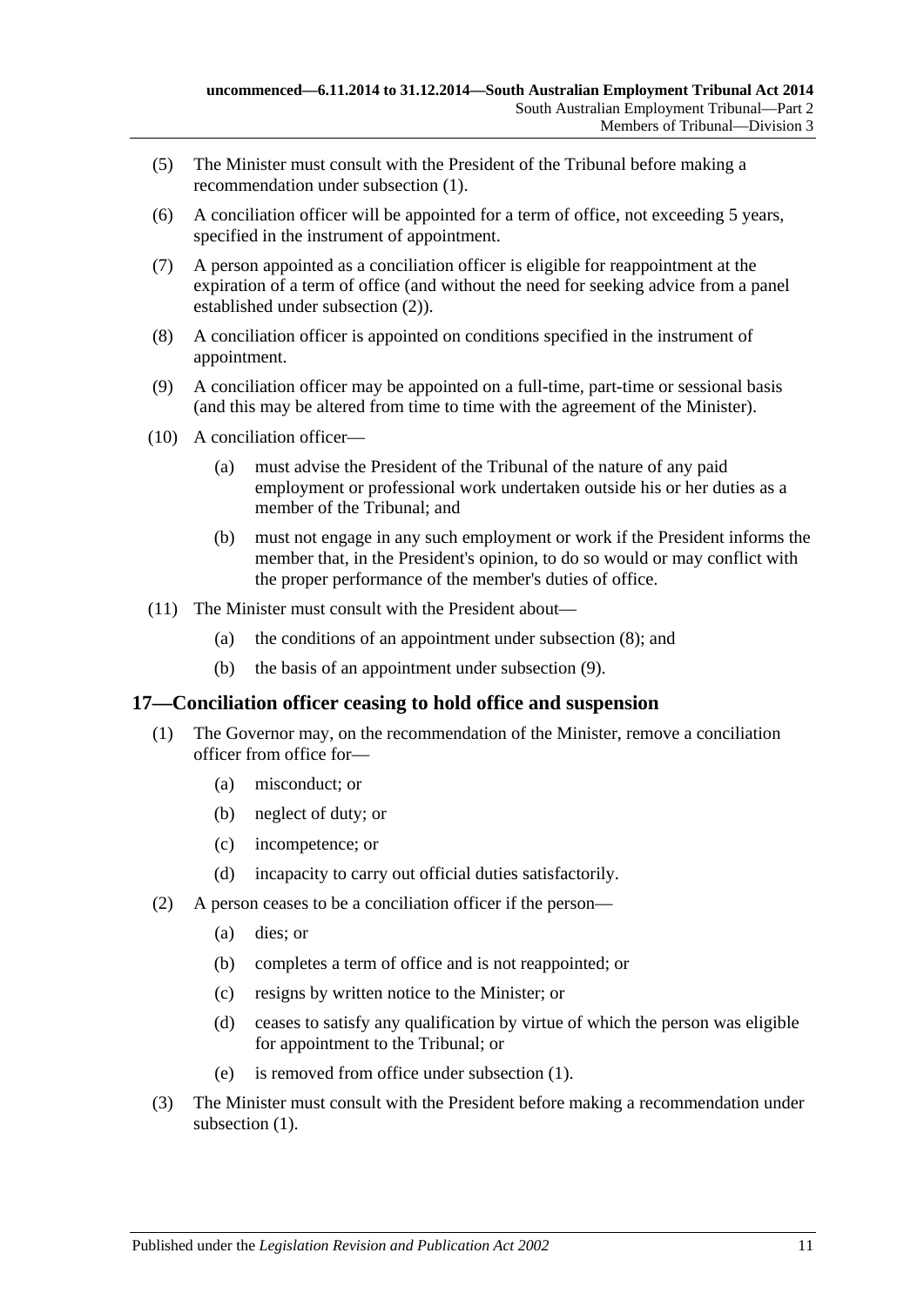- <span id="page-11-3"></span>(4) The President may, on his or her own initiative or at the request of the Minister, suspend a conciliation officer from office if it appears that there may be grounds for the removal of the member from the member's office.
- (5) If a conciliation officer who is appointed on a full-time or part-time basis is suspended under [subsection](#page-11-3) (4), the member remains entitled to the member's usual remuneration and allowances during the period of suspension.

## <span id="page-11-0"></span>**18—Supplementary conciliation officers**

- (1) The Minister may, at the request or with the agreement of the President of the Tribunal, temporarily appoint a person to act as a supplementary conciliation officer in relation to a particular matter or matters or for a specified period.
- (2) The Minister may only appoint a person under this section if he or she is eligible for appointment as a conciliation officer.
- (3) An appointment under this section must be made in writing.
- (4) The person may act as a member of the Tribunal in relation to a matter, or for the period, for which the person is appointed, and when acting under the appointment the person is to be regarded as a conciliation officer for the purposes of this Act and any relevant Act (and the other provisions of this Subdivision apply with any necessary modifications in relation to a person appointed under this section).
- (5) A person appointed under this section is, for the period of appointment, entitled to be paid any salary or allowances determined by the Minister after consultation with the President of the Tribunal.
- (6) A person appointed under this section for a particular period may be appointed to act for a further period by the Minister after consultation with the President of the Tribunal.
- <span id="page-11-4"></span>(7) The Governor may at any time, on the recommendation of the Minister, cancel the appointment of a person under this section.
- (8) Before the Governor acts under [subsection](#page-11-4) (7), the Minister must consult with the President of the Tribunal (unless the Minister is acting at the request of the President).

## <span id="page-11-1"></span>**Division 4—Constitution of Tribunal and its decision-making processes**

#### <span id="page-11-2"></span>**19—Constitution of Tribunal**

- (1) Subject to this section, the President may determine, in relation to a particular matter or matters, or particular classes of matters, which member or members of the Tribunal will constitute the Tribunal.
- (2) The Tribunal is not to be constituted by more than 3 members.
- (3) A Full Bench of the Tribunal consists of 3 Presidential members.
- (4) The President may, as he or she thinks fit—
	- (a) alter who is to constitute the Tribunal for the purpose of dealing with a matter, or anything relating to a matter, and the Tribunal as constituted after the alteration can have regard to any record of the proceedings of the Tribunal in relation to the matter before the alteration or any evidence taken in the proceedings before the alteration;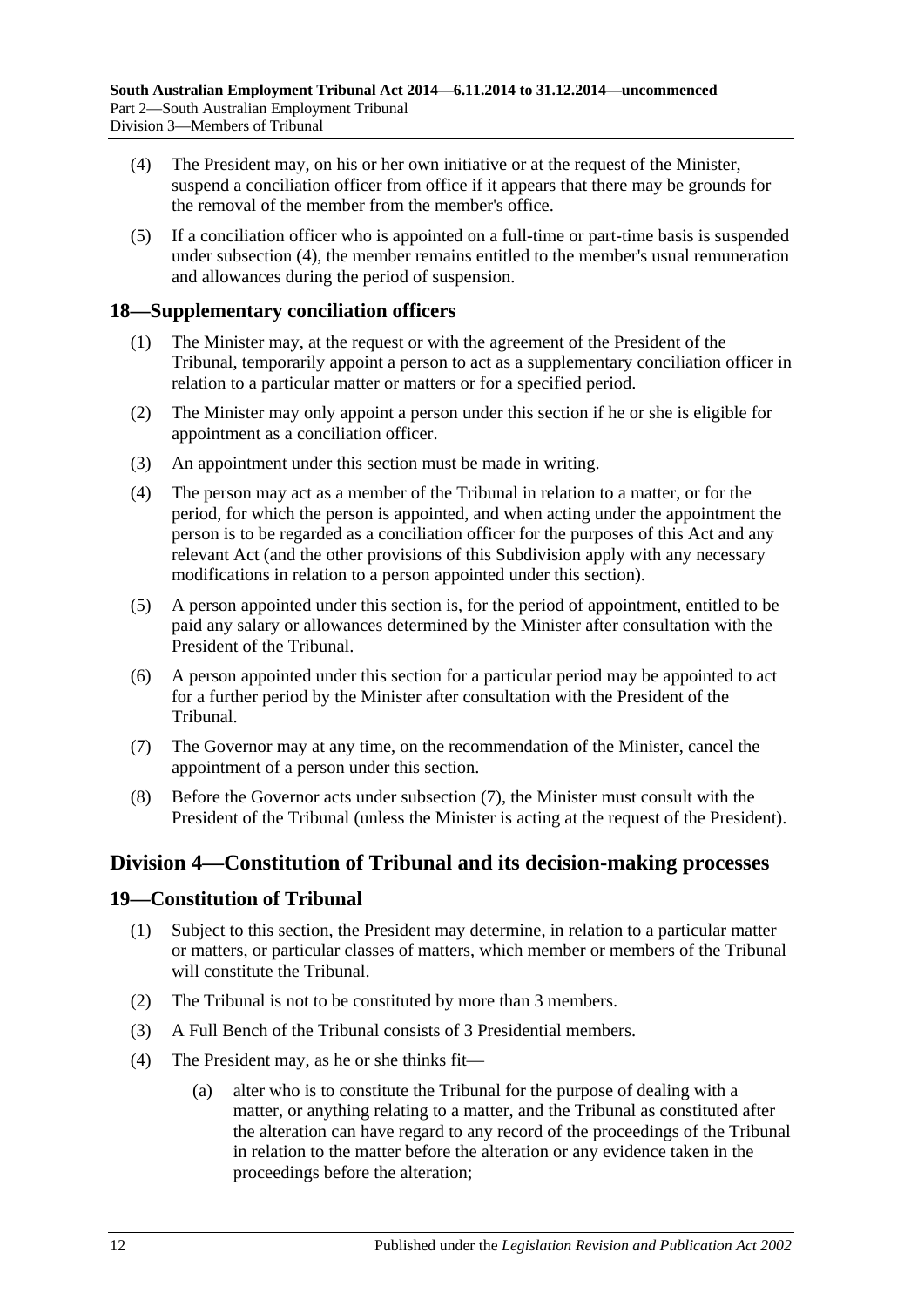- (b) provide that different aspects of the same matter may be dealt with by different members of the Tribunal, and the members of the Tribunal may then come together and have regard to any evidence taken by the respective members of the Tribunal for the purposes of the proceedings of the Tribunal.
- (5) In addition, the Tribunal may be constituted of—
	- (a) a registrar for the purpose of adjourning proceedings; or
	- (b) a registrar or other member of the staff of the Tribunal for any other purpose specified by this Act or a relevant Act, prescribed by the rules of the Tribunal, or determined by the President.
- (6) The Tribunal may, at any one time, be separately constituted in accordance with this section for the hearing and determination of any number of separate matters.
- (7) The Tribunal may, if it considers it appropriate to do so, organise its business and regulate proceedings before the Tribunal in such a way that 2 or more proceedings in respect of the same matter are heard together.
- (8) Where a registrar or other member of the staff of the Tribunal exercises the jurisdiction of the Tribunal, the registrar or other member of the staff may, and must if the Tribunal or the President of the Tribunal so directs, refer the matter to the Tribunal for determination by the Tribunal.
- (9) If a provision of this Act and the provisions of a relevant Act deal with the manner in which the Tribunal is to be constituted for the purposes of proceedings or any other business under a relevant Act, this section applies subject to those provisions of the relevant Act.

#### <span id="page-12-0"></span>**20—Who presides at proceedings of Tribunal**

- (1) If, for dealing with a particular matter, the Tribunal is constituted by 2 or more members, the most senior of them is to preside at the proceedings of the Tribunal.
- (2) The seniority of members of the Tribunal depends on which of the offices held takes precedence and, if that does not determine a member's seniority, the matter is to be resolved by the President of the Tribunal.
- (3) The order of precedence of offices is as follows:
	- (a) President;
	- (b) Deputy President;
	- (c) magistrate;
	- (d) conciliation officer.

#### <span id="page-12-1"></span>**21—Decision if 2 or more members constitute Tribunal**

If the Tribunal is constituted by 2 or more members, a question they are required to decide is resolved, unless [section](#page-13-0) 22 applies, according to the opinion of the majority of them but, if their opinions on the question are equally divided, the question is to be resolved according to the opinion of the presiding member.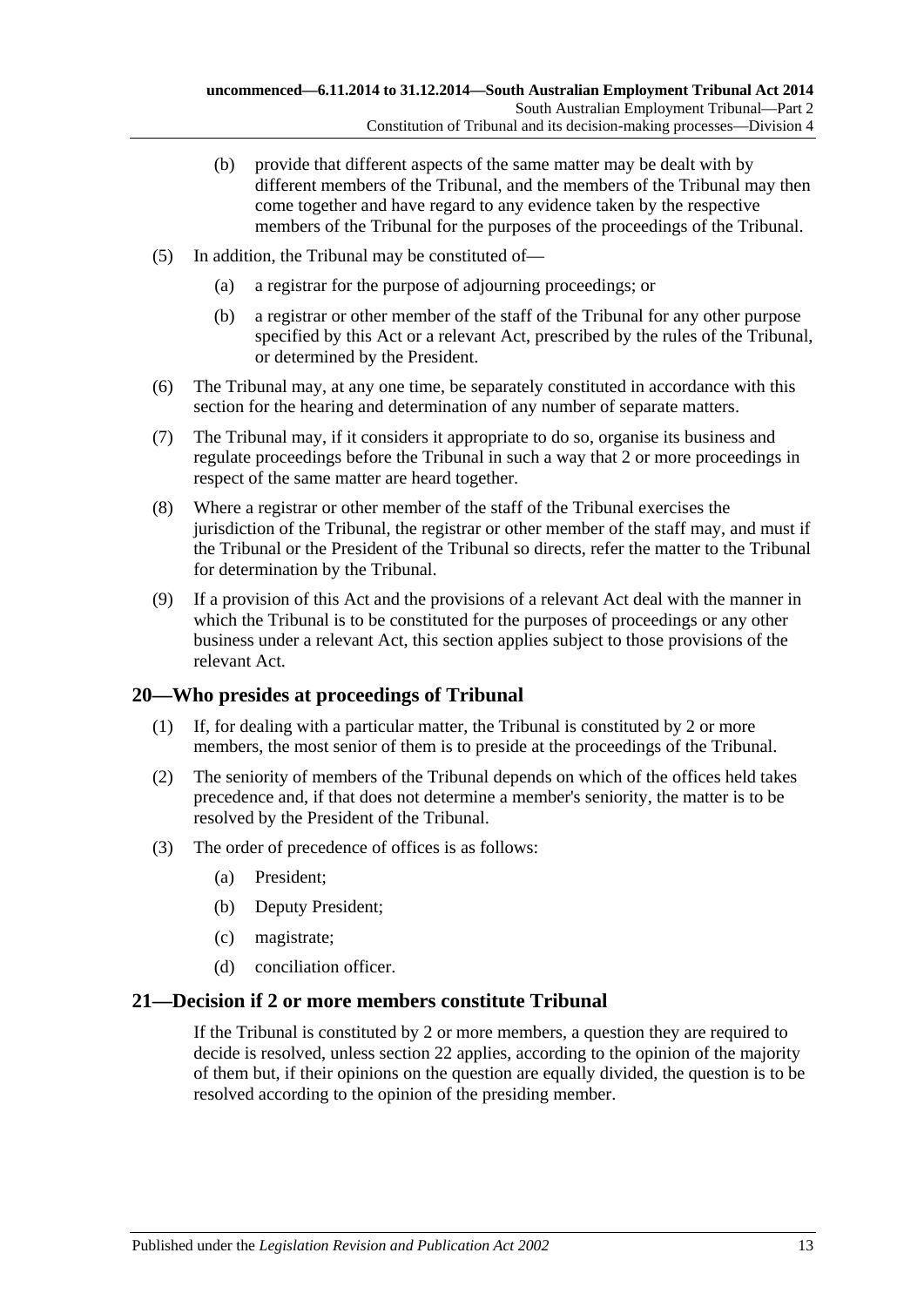#### <span id="page-13-0"></span>**22—Determination of questions of law**

- (1) The member of the Tribunal constituting the Tribunal or, if the Tribunal is constituted by 2 or more members, the presiding member, may refer a question of law to a Full Bench of the Tribunal.
- <span id="page-13-5"></span>(2) If a question of law is referred under this section—
	- (a) the question is decided by the Tribunal according to the opinion of the Full Bench of the Tribunal; or
	- (b) the Full Bench may refer the question to the Supreme Court for decision by the Full Court of the Supreme Court.
- (3) If a Full Bench of the Tribunal decides a question of law under [subsection](#page-13-5) (2), the Full Bench may, in addition—
	- (a) decide any other questions remaining between the parties; and
	- (b) make such orders that are necessary to dispose of the matter.

## <span id="page-13-1"></span>**Division 5—Related matters**

#### <span id="page-13-2"></span>**23—Streams**

Without limiting any other provisions, the President of the Tribunal may, in order to facilitate the expeditious conduct of its proceedings, and the proper and effective resolution of matters before the Tribunal, establish various streams or lists that reflect the areas of jurisdiction of the Tribunal or the classes of matters that may come before the Tribunal.

#### <span id="page-13-3"></span>**24—Validity of acts of Tribunal**

An act or proceeding of the Tribunal is not invalid by reason only of a vacancy in the membership of, or a defect in the appointment of a person to, the Tribunal or a panel from which members of the Tribunal are drawn, or a defect in the appointment of any other person to act on behalf of the Tribunal.

#### <span id="page-13-4"></span>**25—Disclosure of interest by members of Tribunal**

If the Tribunal is constituted of, or includes, a member who has a pecuniary or other interest that could conflict with the proper performance of the member's functions in proceedings before the Tribunal, the member—

- (a) must disclose the interest to the parties to the proceedings and to the President of the Tribunal; and
- (b) must not take part in the proceedings or exercise powers affecting the proceedings—
	- (i) if the President directs the member to withdraw from the proceedings; or
	- (ii) if a party to the proceedings does not consent to the member hearing and determining, or participating in the hearing and determination of, the proceedings.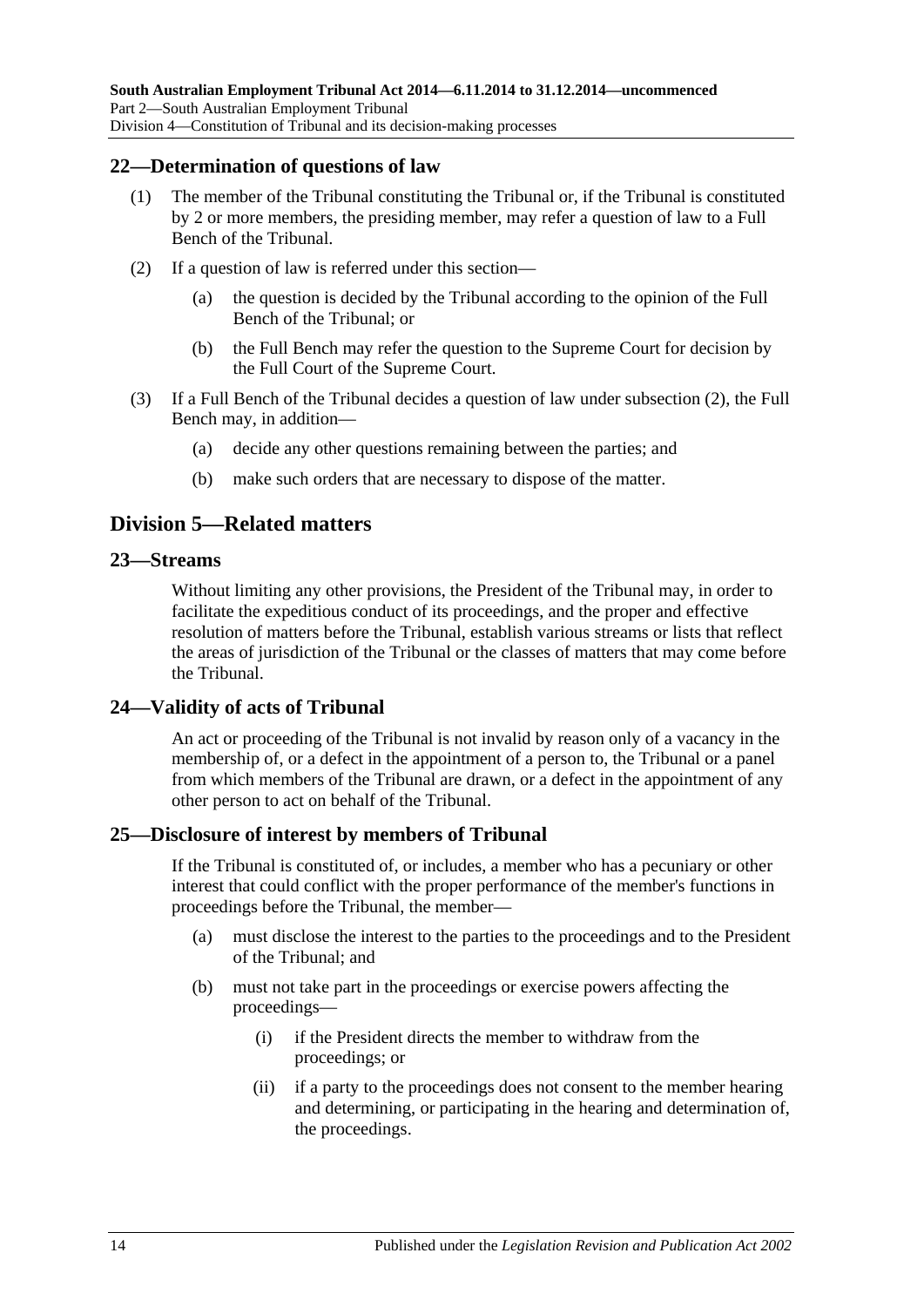## <span id="page-14-5"></span><span id="page-14-0"></span>**26—Delegation**

- (1) The President of the Tribunal may delegate a function or power of the President under this or any other Act—
	- (a) to another member of the Tribunal; or
	- (b) to a member of the staff of the Tribunal; or
	- (c) to the person (being either a member of the Tribunal or a member of the staff of the Tribunal) for the time being performing particular duties or holding or acting in a particular position.
- (2) A delegation under [subsection](#page-14-5) (1)—
	- (a) must be made by instrument in writing; and
	- (b) may be conditional; and
	- (c) does not derogate from the ability of the President to act in any matter; and
	- (d) is revocable at will by the President.

## <span id="page-14-1"></span>**Part 3—Exercise of jurisdiction**

## <span id="page-14-2"></span>**27—General nature of proceedings**

- (1) Subject to a relevant Act, a matter that comes before the Tribunal will be dealt with as a review of the decision that constitutes the matter.
- <span id="page-14-4"></span>(2) Where the review of a decision is to be undertaken, the person or body that made or is taken to have made the decision is the *decision-maker* for the purposes of these provisions.
- (3) Subject to [subsections \(4\),](#page-14-6) [\(5\)](#page-14-7) and [\(6\),](#page-14-8) the Tribunal will examine the decision of the decision-maker by way of rehearing.
- <span id="page-14-6"></span>(4) On a rehearing, the Tribunal must reach the correct or preferable decision but in doing so must have regard to the decision of the original decision-maker.
- <span id="page-14-7"></span>(5) A procedure on a rehearing will include—
	- (a) an examination of the evidence or material before the decision-maker (unless any such evidence or material is to be excluded under another provision of this Act or under any other law); and
	- (b) a consideration of any further evidence or material that the Tribunal decides, in the circumstances of the particular case, to admit for the purposes of rehearing the matter.
- <span id="page-14-8"></span>(6) In exercising its jurisdiction, the Tribunal is to deal with a matter in accordance with this Act and the relevant Act.
- (7) Furthermore, the relevant Act may modify the operation of this Act in relation to a matter that comes within the Tribunal's jurisdiction.

#### <span id="page-14-9"></span><span id="page-14-3"></span>**28—Decision-maker must assist Tribunal**

(1) In proceedings for a review of a decision, the decision-maker must use his or her best endeavours to help the Tribunal so that it can make its decision on the review.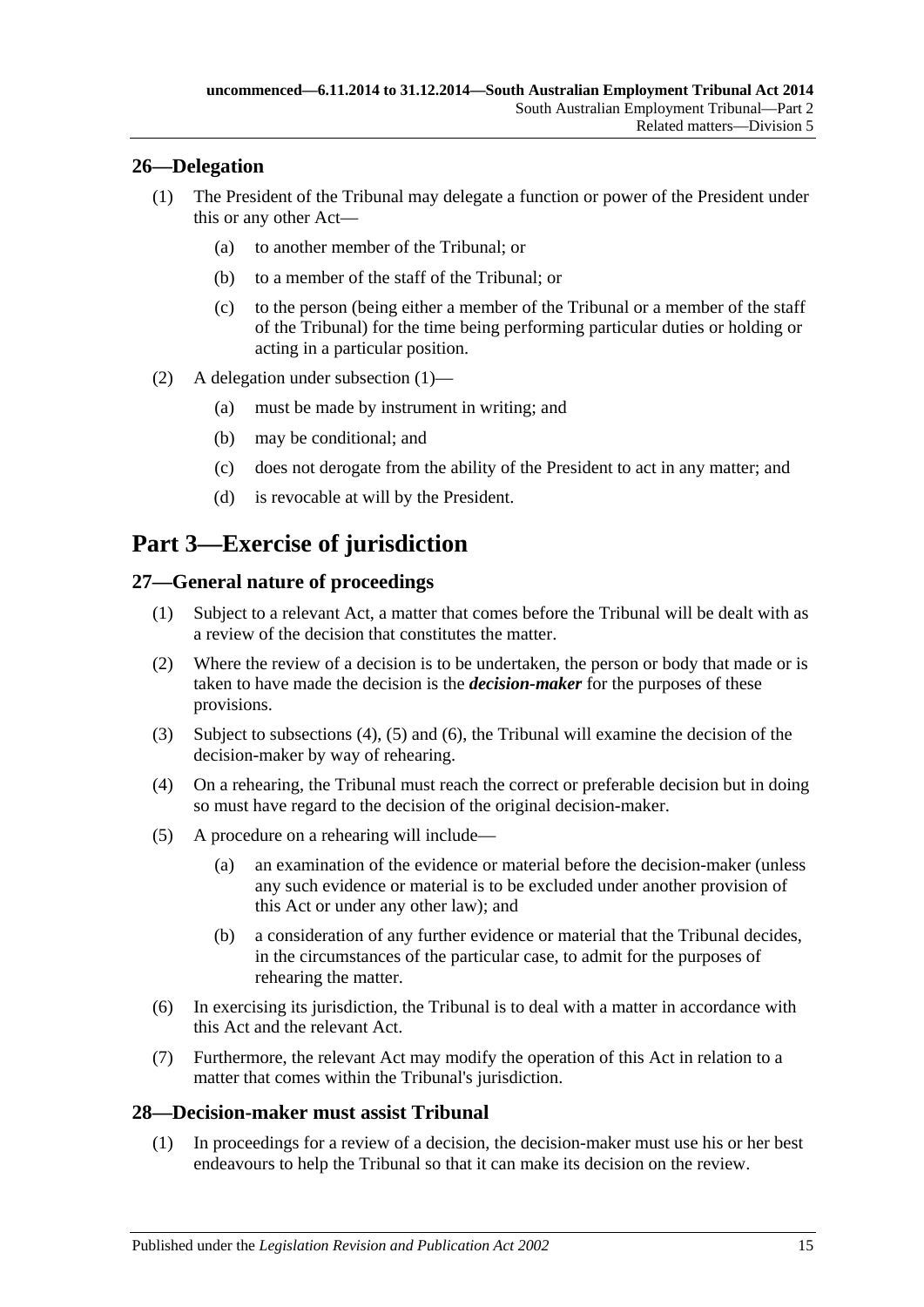- <span id="page-15-2"></span><span id="page-15-1"></span>(2) Without limiting [subsection](#page-14-9) (1), the decision-maker must provide the following to the Tribunal within a reasonable period and in any event within the time prescribed by the regulations:
	- (a) a written statement of the reasons for the decision;
	- (b) any document or thing in the decision-maker's possession or control that may be relevant to the Tribunal's review of the decision.
- (3) The decision-maker must, in providing any document or thing under [subsection](#page-15-1) (2), take reasonable steps to identify the documents or things that were taken into account in making the relevant decision.
- <span id="page-15-3"></span>(4) If the Tribunal considers that there are additional documents or things in the decision-maker's possession or control that may be relevant to the Tribunal's review of the reviewable decision, the Tribunal may, by written notice, require the decision-maker to provide the documents or things.
- <span id="page-15-4"></span>(5) If the Tribunal considers the statement of reasons given under [subsection](#page-15-2)  $(2)(a)$  is not adequate, the Tribunal may, by written notice, require the decision-maker to give the Tribunal an additional statement containing stated further particulars.
- (6) The decision-maker must comply with a notice given under [subsection](#page-15-3) (4) or [\(5\)](#page-15-4) within the period stated in the notice.
- (7) A requirement under this section that the decision-maker give the Tribunal information or a document or thing applies despite any provision in another Act prohibiting or restricting the disclosure of the information or the information contained in the document or thing.
- (8) The Tribunal may examine any document or thing provided under this section and draw any conclusions of fact it considers proper.

#### <span id="page-15-0"></span>**29—Effect of review proceedings on decision being reviewed**

- (1) The commencement of proceedings for a review of a decision does not affect the operation of the decision or prevent the taking of action to implement the decision unless—
	- (a) the relevant Act states otherwise; or
	- (b) an order is made under [subsection](#page-15-5) (2).
- <span id="page-15-5"></span>(2) On or after the commencement of proceedings for a review of a decision, the Tribunal or the decision-maker may, on application or on its own initiative, make an order staying or varying the operation or the implementation of the whole or a part of the decision pending the determination of the matter, or until such time (whether before or after the determination of the matter) as the Tribunal or the decision-maker may specify, if the Tribunal, or the decision-maker, is satisfied that it is just and reasonable in the circumstances to make the order.
- (3) An order by the Tribunal or the decision-maker under this section—
	- (a) is subject to such conditions as are specified in the order; and
	- (b) may be varied or revoked—
		- (i) in any case—by further order of the Tribunal; or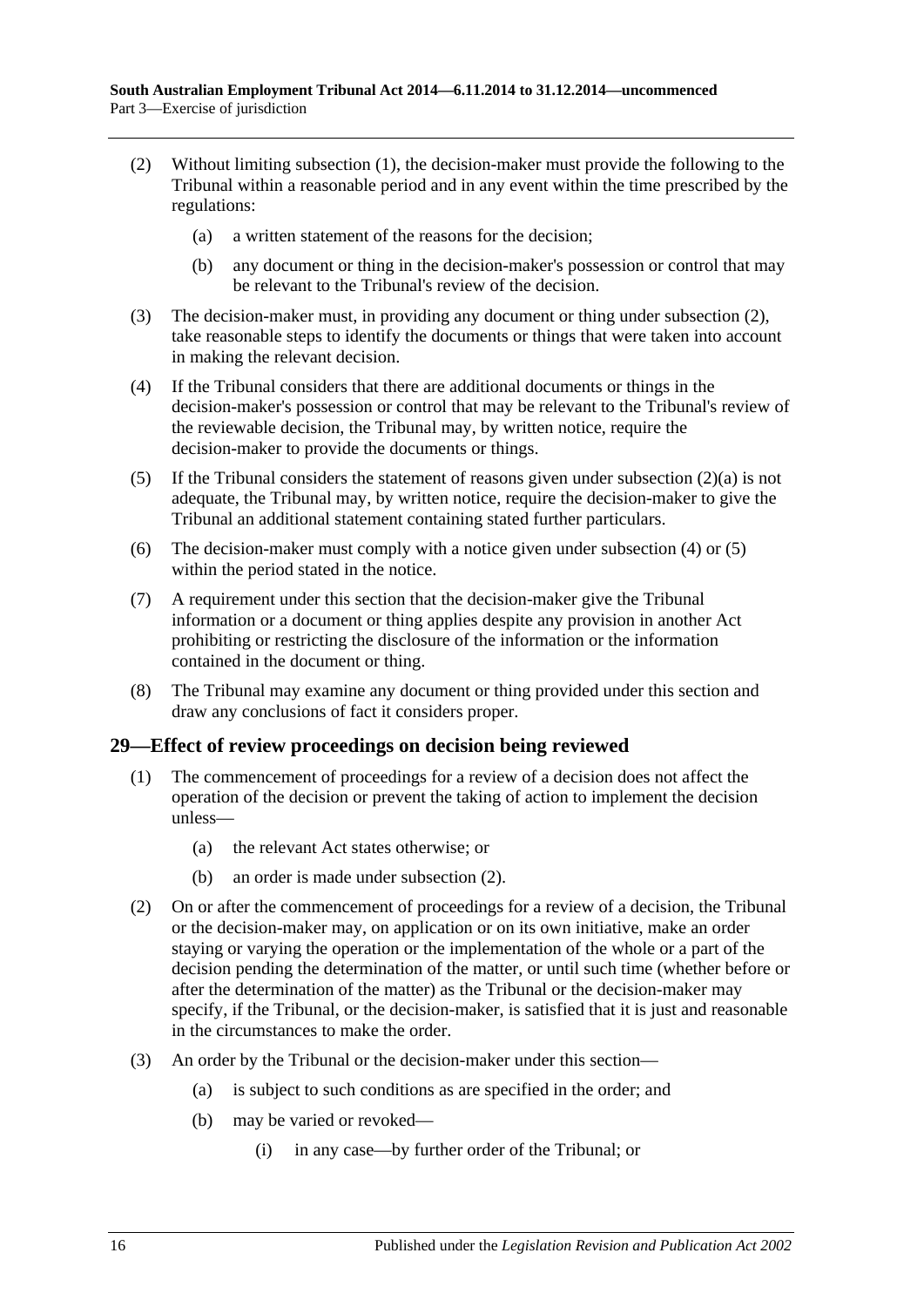(ii) if the order was made by the decision-maker—by further order by the decision-maker or the Tribunal.

## <span id="page-16-0"></span>**30—Decision on review**

- (1) The Tribunal may, on a review of a decision—
	- (a) affirm the decision that is being reviewed; or
	- (b) vary the decision that is being reviewed; or
	- (c) set aside the decision being reviewed and—
		- (i) substitute its own decision; or
		- (ii) send the matter back to the decision-maker for reconsideration in accordance with any directions or recommendations that the Tribunal considers appropriate,

<span id="page-16-2"></span>and, in any case, may make any order the Tribunal considers appropriate (including any interim order pending the reconsideration and determination of the matter by the decision-maker, or any ancillary or consequential order, that the Tribunal considers appropriate).

- (2) The fact that a decision is made on reconsideration under [subsection](#page-16-2)  $(1)(c)(ii)$  does not prevent the decision from being open to review by the Tribunal.
- <span id="page-16-3"></span>(3) The decision-maker's decision as affirmed or varied by the Tribunal or a decision that the Tribunal substitutes for the decision-maker's decision—
	- (a) is to be regarded as, and given effect as, a decision of the decision-maker; and
	- (b) unless the relevant Act states otherwise or the Tribunal orders otherwise, is to be regarded as having effect, from the time when the decision reviewed would have, or would have had, effect.
- (4) Without limiting [subsection](#page-16-3) (3)(a), the decision-maker has power to do anything necessary to implement the Tribunal's decision.
- (5) Despite [subsection](#page-16-3)  $(3)(a)$ , the decision as affirmed, varied or substituted is not again open to review before the Tribunal as a decision of the decision-maker (but may be subject to appeal under this Act).

## <span id="page-16-1"></span>**31—Tribunal may invite decision-maker to reconsider decision**

- (1) At any stage of proceedings for the review of a decision, the Tribunal may invite the decision-maker to reconsider the decision.
- (2) On being invited by the Tribunal to reconsider the decision, the decision-maker may—
	- (a) affirm the decision; or
	- (b) vary the decision; or
	- (c) set aside the decision and substitute a new decision.
- (3) If the decision-maker varies the decision or sets it aside and substitutes a new decision, unless the proceedings for a review are withdrawn, the proceedings will then be taken to be for—
	- (a) the review of the decision as varied; or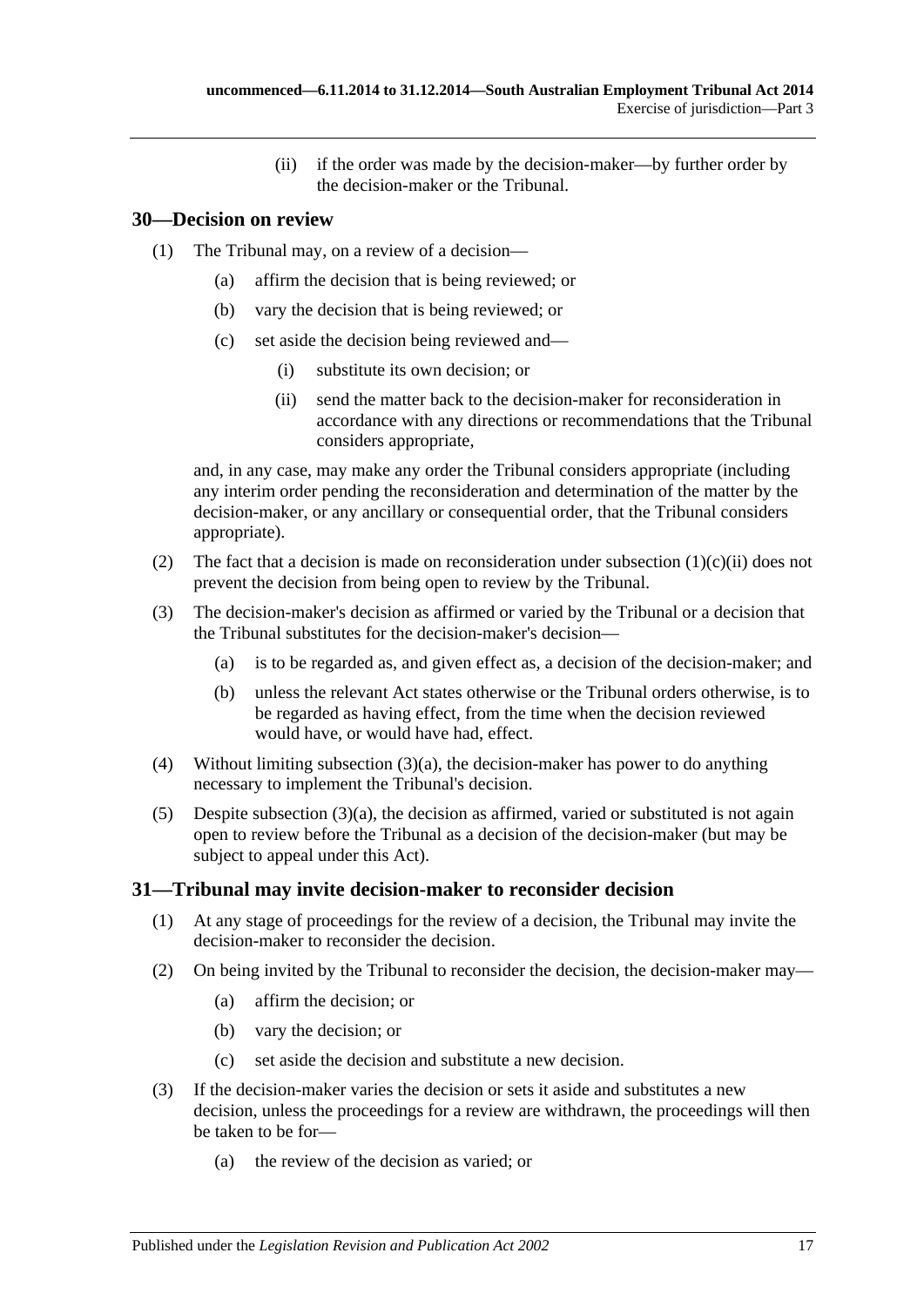- (b) the review of the substituted decision.
- (4) The Tribunal may specify a period within which the decision-maker should act under this section (and if the decision-maker does not take action within that period then the Tribunal may resume its proceedings under this Part in such manner as it thinks fit).

## <span id="page-17-0"></span>**Part 4—Principles, powers and procedures**

## <span id="page-17-1"></span>**Division 1—Principles governing hearings**

#### <span id="page-17-2"></span>**32—Principles governing hearings**

- (1) On the hearing of any proceedings, but subject to the provisions of a relevant Act—
	- (a) the procedure of the Tribunal will, subject to this Act, be conducted with the minimum of formality; and
	- (b) the Tribunal is not bound by the rules of evidence, may adopt, as in its discretion it considers appropriate, any findings, decision or judgment of a court or other tribunal (insofar as may be relevant to the proceedings before the Tribunal), and may otherwise inform itself as it thinks fit; and
	- (c) the Tribunal must act according to equity, good conscience and the substantial merits of the case and without regard to legal technicalities and forms.
- (2) Nothing in this Act affects any rule or principle of law relating to—
	- (a) legal professional privilege; or
	- (b) "without prejudice" privilege; or
	- (c) public interest immunity.
- (3) This section does not limit the operation of [section](#page-31-0) 64.

## <span id="page-17-3"></span>**Division 2—Evidentiary powers**

#### <span id="page-17-4"></span>**33—Power to require person to give evidence or to produce evidentiary material**

- (1) The Tribunal may, on the application of a party to proceedings or on its own initiative, issue a summons requiring a person to appear before the Tribunal at a specified time and place to give evidence or to produce evidentiary material (or both).
- (2) A summons to produce evidentiary material may, instead of providing for production of the material before the Tribunal, provide for production of the material to an officer of the Tribunal, or to any person nominated in the summons.
- (3) The Tribunal may—
	- (a) retain any document, object or substance produced before it for such reasonable period as it thinks fit, and make copies of any document; and
	- (b) require a person to make an oath or affirmation (which may be administered by any member or officer of the Tribunal) to answer truthfully questions put by any member of the Tribunal or any person appearing before the Tribunal; and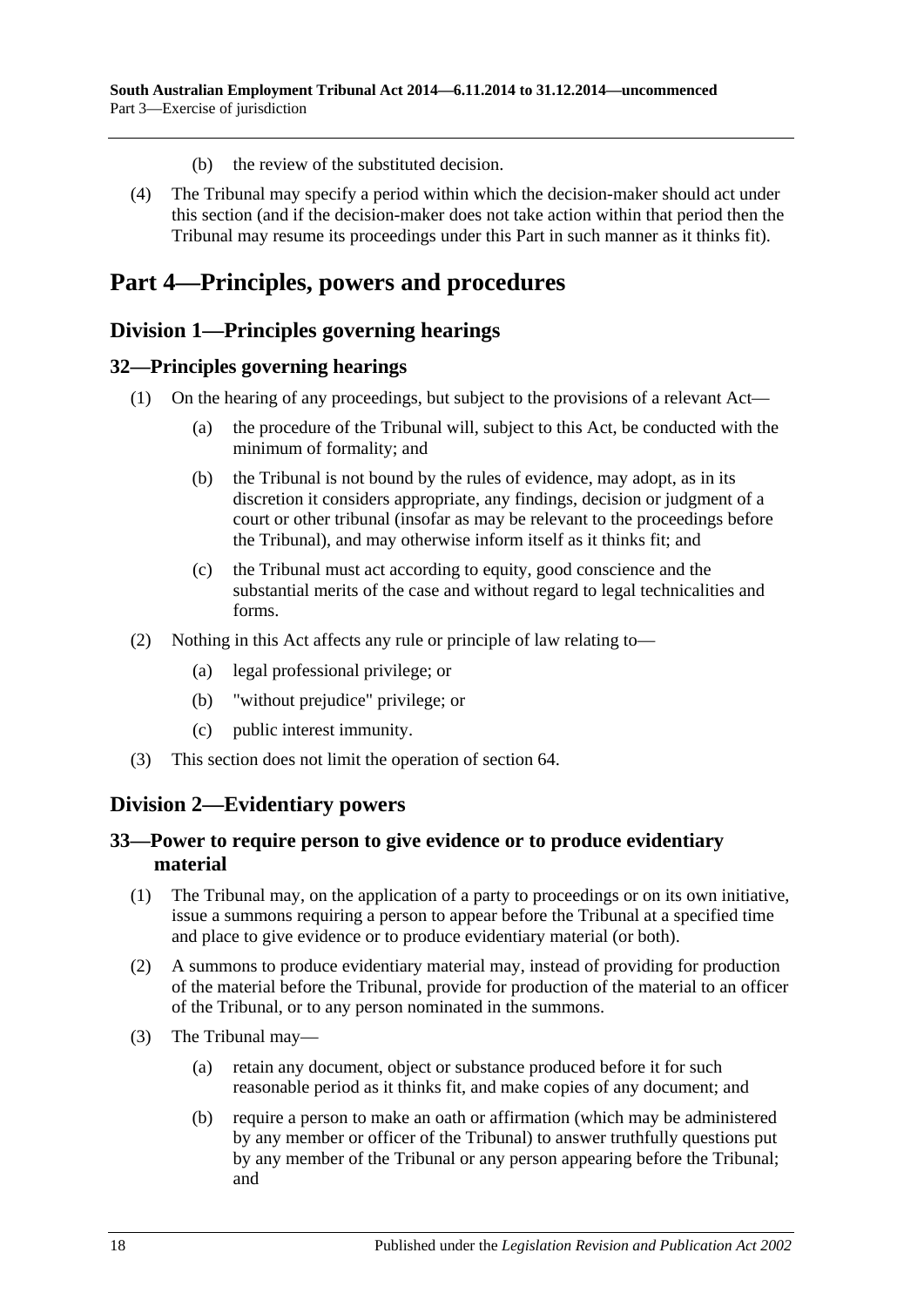- (c) require any person to answer any questions put by any member of the Tribunal or any person appearing before the Tribunal that are determined by the Tribunal to be relevant to the proceedings before the Tribunal.
- (4) A person who is called to give evidence or to produce evidentiary material before the Tribunal and—
	- (a) refuses or fails to make an oath or affirmation when required to do so under this section; or
	- (b) refuses or fails without reasonable excuse to produce evidentiary material that the person is required by the Tribunal to produce; or
	- (c) refuses or fails without reasonable excuse to appear before the Tribunal in response to a summons; or
	- (d) refuses or fails without reasonable excuse to give evidence before the Tribunal or otherwise refuses or fails without reasonable excuse to answer any question put in proceedings before the Tribunal or otherwise required under this Act; or
	- (e) gives false or misleading evidence to the Tribunal; or
	- (f) misbehaves before the Tribunal, wilfully insults the Tribunal or 1 or more members or officers of the Tribunal in the exercise of official duties, or wilfully interrupts the proceedings of the Tribunal,

is guilty of an offence.

Maximum penalty: \$25 000 or imprisonment for 1 year.

- (5) A summons under this section may be issued on behalf of the Tribunal by—
	- (a) any member of the Tribunal; or
	- (b) a registrar; or
	- (c) any other officer authorised under the rules or by the President of the Tribunal to issue such summonses.

## <span id="page-18-0"></span>**34—Entry and inspection of property**

- (1) A member of the Tribunal may enter any land or building and carry out any inspection that the Tribunal considers relevant to any proceedings before the Tribunal.
- (2) A member of the Tribunal may authorise an officer of the Tribunal to enter any land or building and carry out an inspection that the member considers relevant to any proceedings before the Tribunal.
- (3) A person who obstructs a member of the Tribunal, or a person authorised by the Tribunal, in the exercise of a power of entry or inspection under this section is guilty of an offence.

Maximum penalty: \$10 000 or imprisonment for 6 months.

#### <span id="page-18-1"></span>**35—Expert reports**

- (1) The Tribunal may refer any question arising in any proceedings for investigation and report by an expert in the relevant field.
- (2) The Tribunal must seek submissions from the parties to the proceedings before making a reference under this section.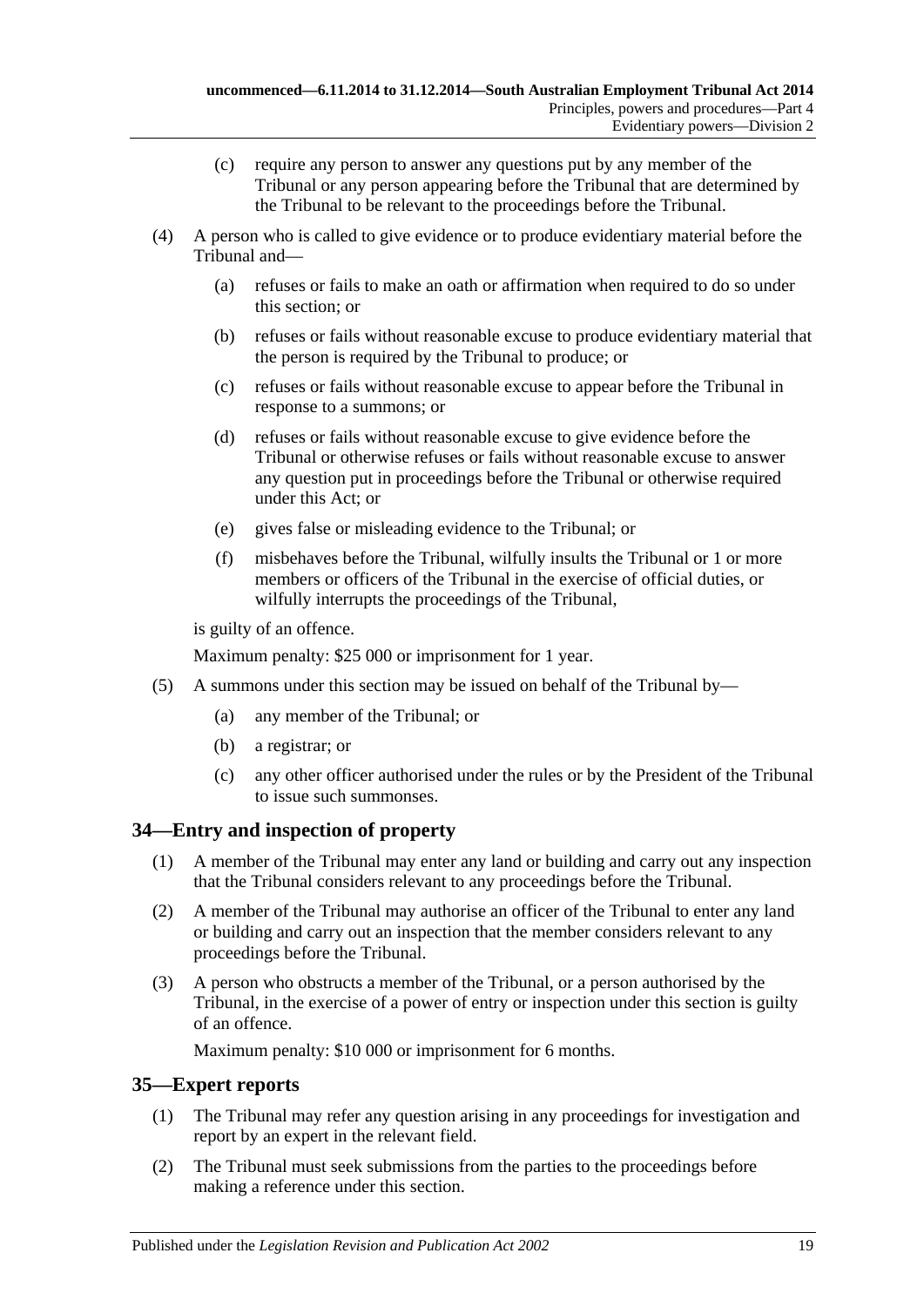- (3) A person to whom a question is referred under this section becomes an officer of the Tribunal and may exercise such powers of the Tribunal as the Tribunal delegates.
- <span id="page-19-3"></span>(4) The Tribunal may adopt a report obtained under this section in whole or in part (or may reject it).
- (5) Any action taken under [subsection](#page-19-3) (4) does not prevent the Tribunal from making a further reference to an expert.
- (6) The Tribunal may order a party to pay or contribute to the costs of an expert's investigation and report under this section.

## <span id="page-19-0"></span>**Division 3—Procedures**

## <span id="page-19-1"></span>**36—Practice and procedure generally**

- (1) The Tribunal is to take measures that are reasonably practicable—
	- (a) to ensure that the parties to any proceedings have a reasonable opportunity to understand the nature of the matter under consideration; and
	- (b) to ensure that the parties to any proceedings understand the nature of any assertions made in the proceedings and the legal implications of those assertions; and
	- (c) to explain to the parties, if requested to do so, any aspect of the procedure of the Tribunal, or any decision or ruling made by the Tribunal; and
	- (d) to ensure that the parties have the opportunity in any proceedings to be heard or otherwise have their submissions received.
- (2) The Tribunal—
	- (a) is to take all practicable steps to ensure that all relevant material is disclosed to the Tribunal so as to enable it to determine all the relevant facts in issue in any proceedings; and
	- (b) may require evidence or argument to be presented in writing and decide on the matters on which it will hear oral evidence or argument; and
	- (c) may limit the time available for presenting the respective cases of parties before it at a hearing to an extent that it considers would not impede the fair and adequate presentation of the cases; and
	- (d) may require a document to be served outside the State; and
	- (e) may adjourn any proceedings at any time and to any place (including for the purpose of enabling the parties to negotiate a settlement or for the purpose of reconsideration of a decision by the decision-maker); and
	- (f) may proceed to hear and determine proceedings in the absence of a party.
- (3) To the extent that the practice or procedure of the Tribunal is not prescribed by or under this Act or a relevant Act, it is to be as the Tribunal determines.

#### <span id="page-19-2"></span>**37—Directions for conduct of proceedings**

(1) The Tribunal may give directions at any time in any proceedings and do whatever is necessary for the speedy and fair conduct of the proceedings.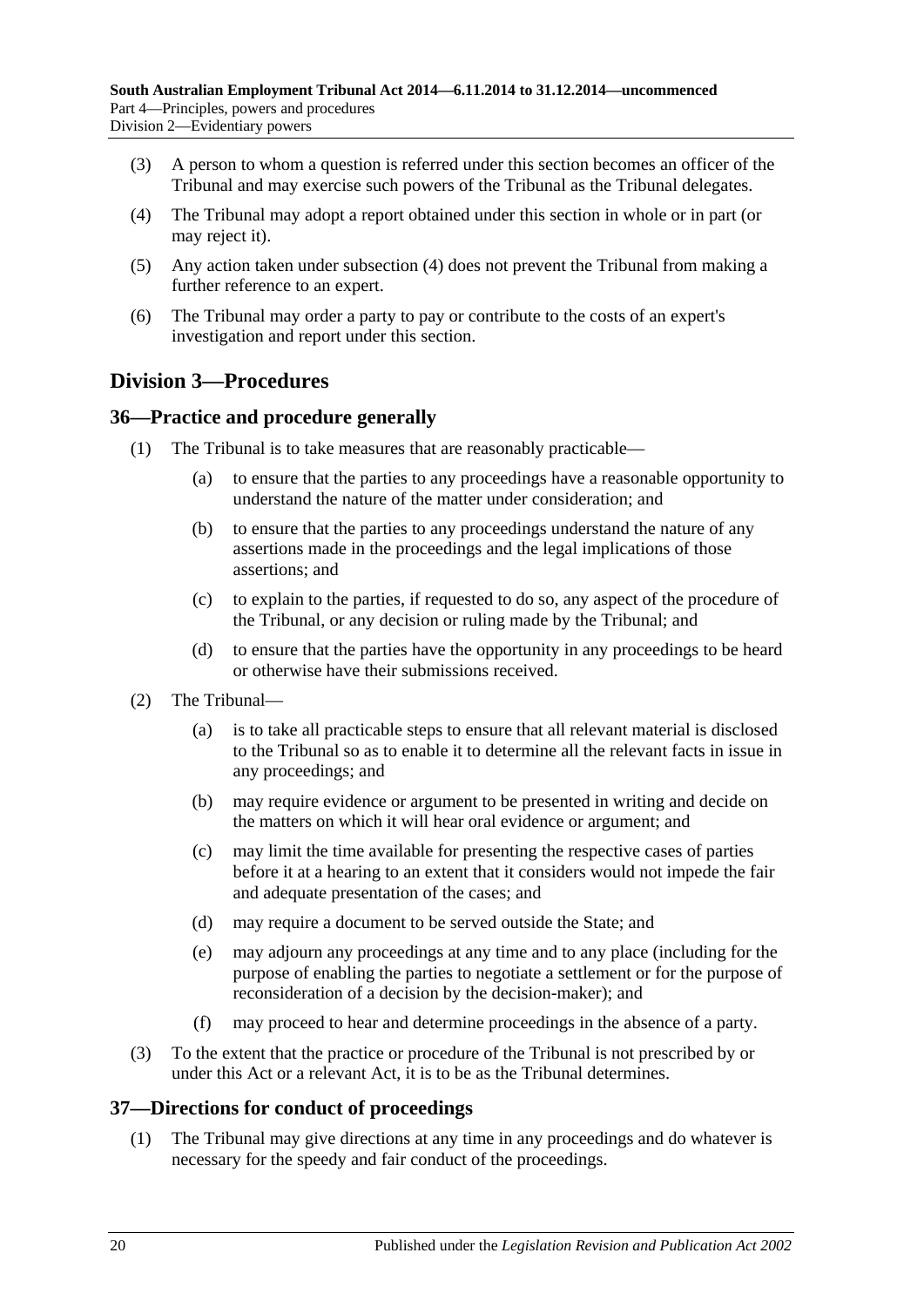- (2) The Tribunal may give directions on its own initiative or at the request of a party.
- (3) A directions hearing may be held for the purposes of this section before any other hearing in any proceedings.
- (4) The Tribunal may give a direction requiring a party to produce a document or other material, or to provide information, to the Tribunal or another party.

#### <span id="page-20-0"></span>**38—Consolidating and splitting proceedings**

- (1) The Tribunal may direct that 2 or more proceedings that concern the same or related facts or circumstances—
	- (a) be consolidated into 1 proceeding; or
	- (b) remain as separate proceedings but be heard and determined together.
- (2) If proceedings are consolidated, evidence given in the consolidated proceedings is admissible in relation to matters involved in either of the proceedings that were consolidated.
- (3) The Tribunal may direct—
	- (a) that any aspect of any proceedings be heard and determined separately;
	- (b) that proceedings commenced by 2 or more persons jointly be split into separate proceedings.

#### <span id="page-20-1"></span>**39—More appropriate forum**

The Tribunal may, at any time, make an order striking out all, or any part, of any proceedings if it considers that the matter, or any aspect of it, would be more appropriately dealt with by another tribunal, a court, or any other person.

#### <span id="page-20-4"></span><span id="page-20-2"></span>**40—Dismissing proceedings on withdrawal or for want of prosecution**

- (1) The applicant in any proceedings may withdraw or agree to the withdrawal of the proceedings or a part of the proceedings.
- (2) Unless otherwise provided by the rules, an applicant can only act under [subsection](#page-20-4) (1) with the leave of the Tribunal.
- (3) The Tribunal may make an order dismissing or striking out all, or any part, of any proceedings if the applicant withdraws or agrees to the withdrawal of the proceedings or that part of it.
- <span id="page-20-5"></span>(4) At any time, the Tribunal may make an order dismissing or striking out all, or any part, of any proceedings for want of prosecution.
- (5) The Tribunal's power to make an order under [subsection](#page-20-5) (4) is exercisable only by a legally qualified member of the Tribunal.
- (6) The Tribunal may make an order under this section on the application of a party or on its own initiative.

#### <span id="page-20-3"></span>**41—Frivolous, vexatious or improper proceedings**

- (1) This section applies if the Tribunal believes that a proceeding—
	- (a) is frivolous, vexatious, misconceived or lacking in substance or involves a trivial matter or amount; or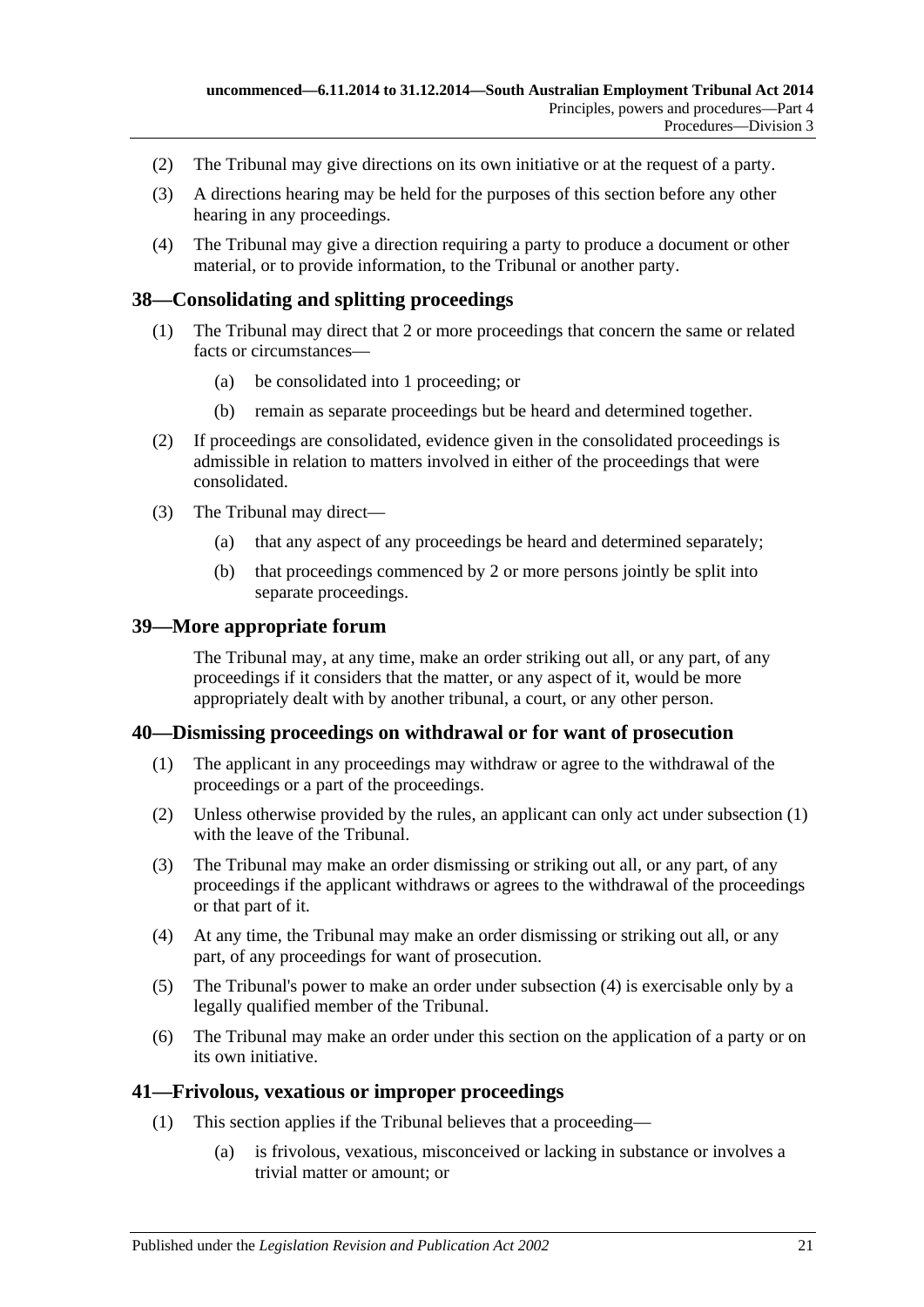- (b) is being used for an improper purpose; or
- (c) is otherwise an abuse of process.
- <span id="page-21-1"></span>(2) If this section applies, the Tribunal may order that the proceeding be dismissed or struck out and may make any related or ancillary order.
- (3) The Tribunal may act under [subsection](#page-21-1) (2) on the application of a party or on its own initiative.
- (4) If a proceeding is dismissed or struck out under this section, another proceeding of the same kind in relation to the same matter cannot be commenced before the Tribunal without the leave of a Presidential member.

#### <span id="page-21-0"></span>**42—Proceedings being conducted to cause disadvantage**

- <span id="page-21-3"></span><span id="page-21-2"></span>(1) This section applies if the Tribunal believes that a party to any proceedings is conducting the proceedings in a way that unnecessarily disadvantages another party to the proceedings by conduct such as—
	- (a) failing to comply with an order or direction of the Tribunal without reasonable cause; or
	- (b) failing to comply with this Act or a relevant Act; or
	- (c) asking for an adjournment the need for which is attributable to a failure described in [paragraph](#page-21-2) (a) or [\(b\);](#page-21-3) or
	- (d) attempting to deceive another party or the Tribunal; or
	- (e) vexatiously conducting the proceedings; or
	- (f) failing to attend any hearing in the proceedings.
- <span id="page-21-4"></span>(2) If this section applies, the Tribunal may—
	- (a) if the party causing the disadvantage is the applicant, order that the proceedings be dismissed or struck out; and
	- (b) if the party causing the disadvantage is not the applicant—
		- (i) determine the proceedings in favour of the applicant and make any appropriate orders; or
		- (ii) order that the party causing the disadvantage be struck out of the proceedings.
- (3) The Tribunal may act under [subsection](#page-21-4) (2) on the application of a party or on its own initiative.
- (4) If any proceedings are dismissed or struck out under this section, another proceeding of the same kind in relation to the same matter cannot be commenced before the Tribunal without the leave of a Presidential member.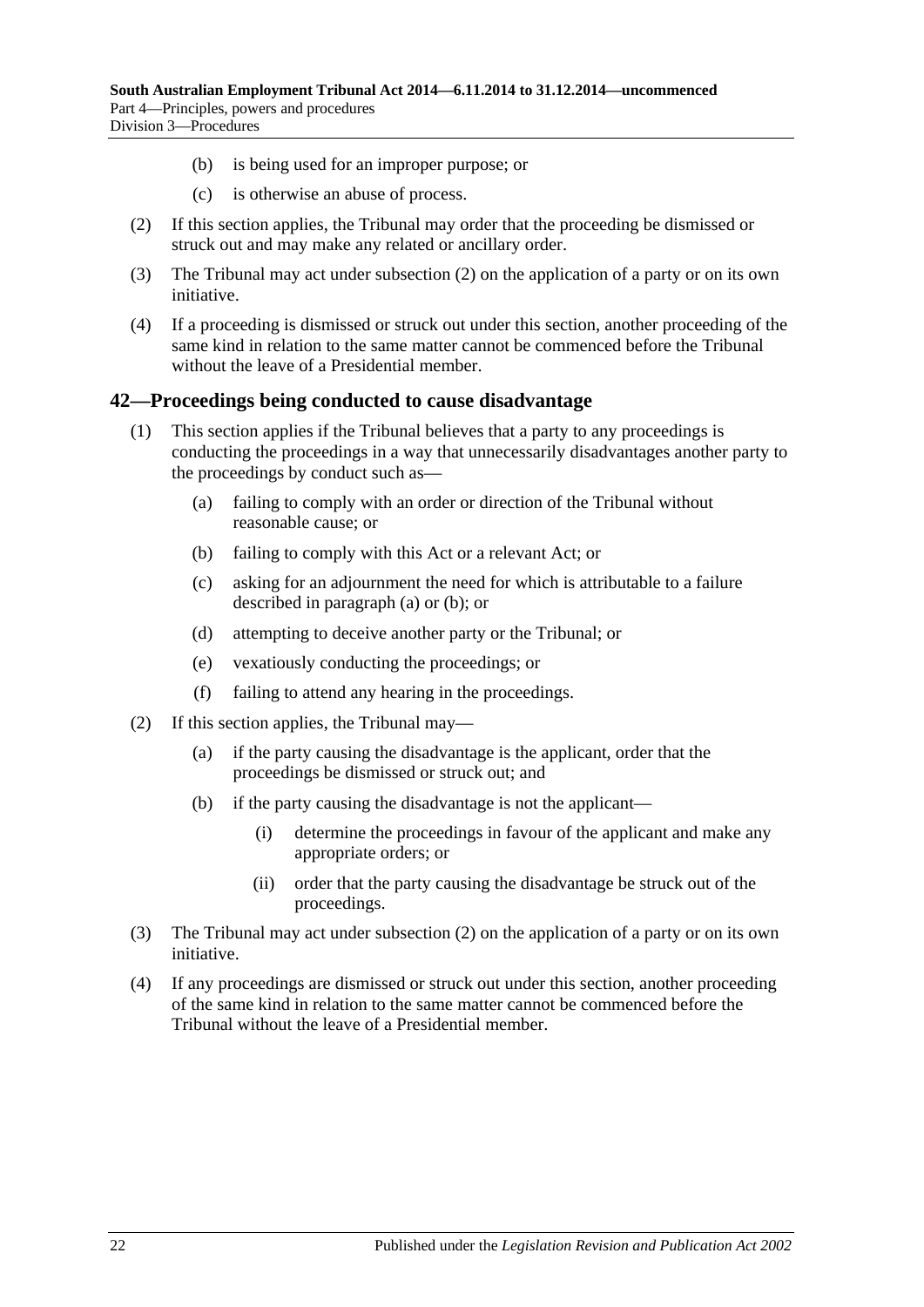## <span id="page-22-1"></span><span id="page-22-0"></span>**Division 4—Conferences, mediation and settlement**

## **Subdivision 1—Conferences**

#### <span id="page-22-2"></span>**43—Compulsory conciliation conferences**

- (1) The Tribunal may, at an initial directions hearing or at any other time, require parties to any proceedings to attend a compulsory conciliation conference (a *compulsory conference*).
- (2) The Tribunal must, if so required by the rules or a relevant Act, require parties to attend a compulsory conference.
- (3) However, subject to a relevant Act, the Tribunal may dispense with a conference in prescribed circumstances.
- (4) A conference must be commenced within the time fixed by the rules.
- (5) The purpose of a compulsory conference is to identify, clarify and narrow the issues in the proceedings and to promote the resolution of the matters by a settlement between the parties.
- (6) A compulsory conference may, at the discretion of the member of the Tribunal presiding at the conference, be adjourned or reconvened from time to time.
- (7) However, in any event, the proceedings constituting a compulsory conference should not run over a period exceeding 6 weeks (unless the member of the Tribunal presiding at the conference considers that good reasons exist that justify an extension of time for attempting to settle the matter).
- (8) If the period in which proceedings constituting a compulsory conference are conducted is extended beyond 6 weeks, the member of the Tribunal presiding at the conference must ensure that the good reasons justifying the extension of time are recorded on the file maintained by the Tribunal in relation to the matter and that a record of the reasons is issued to the parties.
- (9) Unless the member of the Tribunal presiding at the conference directs otherwise, a compulsory conference is to be held in private.
- (10) Subject to this section and except to the extent to which the rules may specify the procedure for a compulsory conference, the member of the Tribunal presiding at a compulsory conference may determine the procedure for the conference.
- (11) The member of the Tribunal presiding at a compulsory conference may—
	- (a) require a party to the proceedings to furnish particulars of his or her case;
	- (b) determine who, apart from the parties to the proceedings (and their representatives), may be present at the conference;
	- (c) subject to [subsection](#page-23-1) (15), record any settlement reached at a conference and make any determination or order (including an order under, or for the purposes of, a relevant Act) necessary to give effect to a settlement;
	- (d) on his or her own initiative, close the conference at any time if, in his or her opinion, settlement cannot be reached;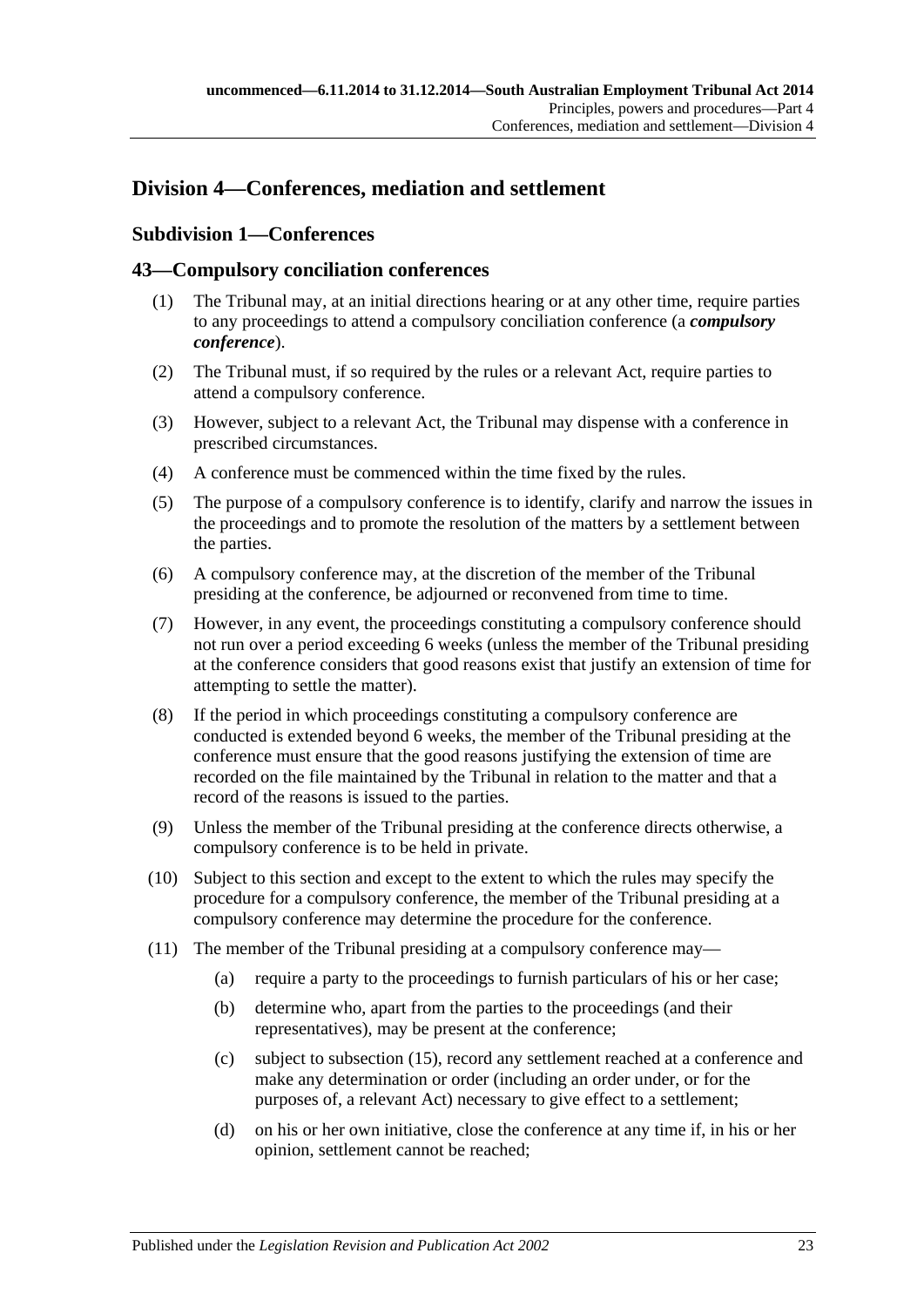- (e) advise the Tribunal if the conference does not reach a settlement within a reasonable time;
- (f) permit a party to withdraw from the proceedings (and make any consequential order that is appropriate in the circumstances);
- (g) determine a matter against any party who obstructs or delays the conference, fails to attend the conference, or fails to comply with a rule or order of the Tribunal and, in so doing, make any order as the member of the Tribunal thinks fit (including an order as to costs);
- (h) do such other things as the rules of the Tribunal so provide.
- (12) Despite [section](#page-13-0) 22, the member of the Tribunal presiding at a compulsory conference may not refer a question of law to a Full Bench of the Tribunal.
- (13) If settlement of a matter is not reached at a compulsory conference, the member of the Tribunal presiding at the conference—
	- (a) must give to the parties an assessment of the merits of the party's case; and
	- (b) must seek to recommend ways to resolve any matter in dispute.
- (14) Evidence of anything said or done in the course of a compulsory conference under this section is inadmissible in proceedings before the Tribunal except by consent of all parties to the proceedings.
- <span id="page-23-1"></span>(15) The member of the Tribunal presiding at a compulsory conference—
	- (a) must not accept a settlement that appears to be inconsistent with a relevant Act (but he or she may adjourn the proceedings to enable the parties to explore the possibility of varying the settlement to comply with a relevant Act); and
	- (b) may decline to accept a settlement on the basis that the settlement may materially prejudice any person who was not represented at the conference but who has a direct or material interest in the matter.
- (16) If the member of the Tribunal presiding at a conference is unable to continue with the conference, another member of the Tribunal may be appointed to continue and complete the conference.
- (17) Unless all parties to the proceedings agree to his or her continued participation, the member of the Tribunal who presided at the conference is disqualified from sitting as a member of the Tribunal for the purpose of hearing and determining the matter.
- (18) A registrar is expressly authorised to constitute the Tribunal for the purposes of this section.
- (19) The rules may set out circumstances where the outcome of any proceedings under this section (including details of a settlement) are to be available to members of the public.

#### <span id="page-23-0"></span>**44—Referral of matters for hearing and determination**

If a compulsory conciliation conference under this Subdivision does not result in an agreed settlement of the matter, the member of the Tribunal presiding at the conference must refer the matter for hearing and determination.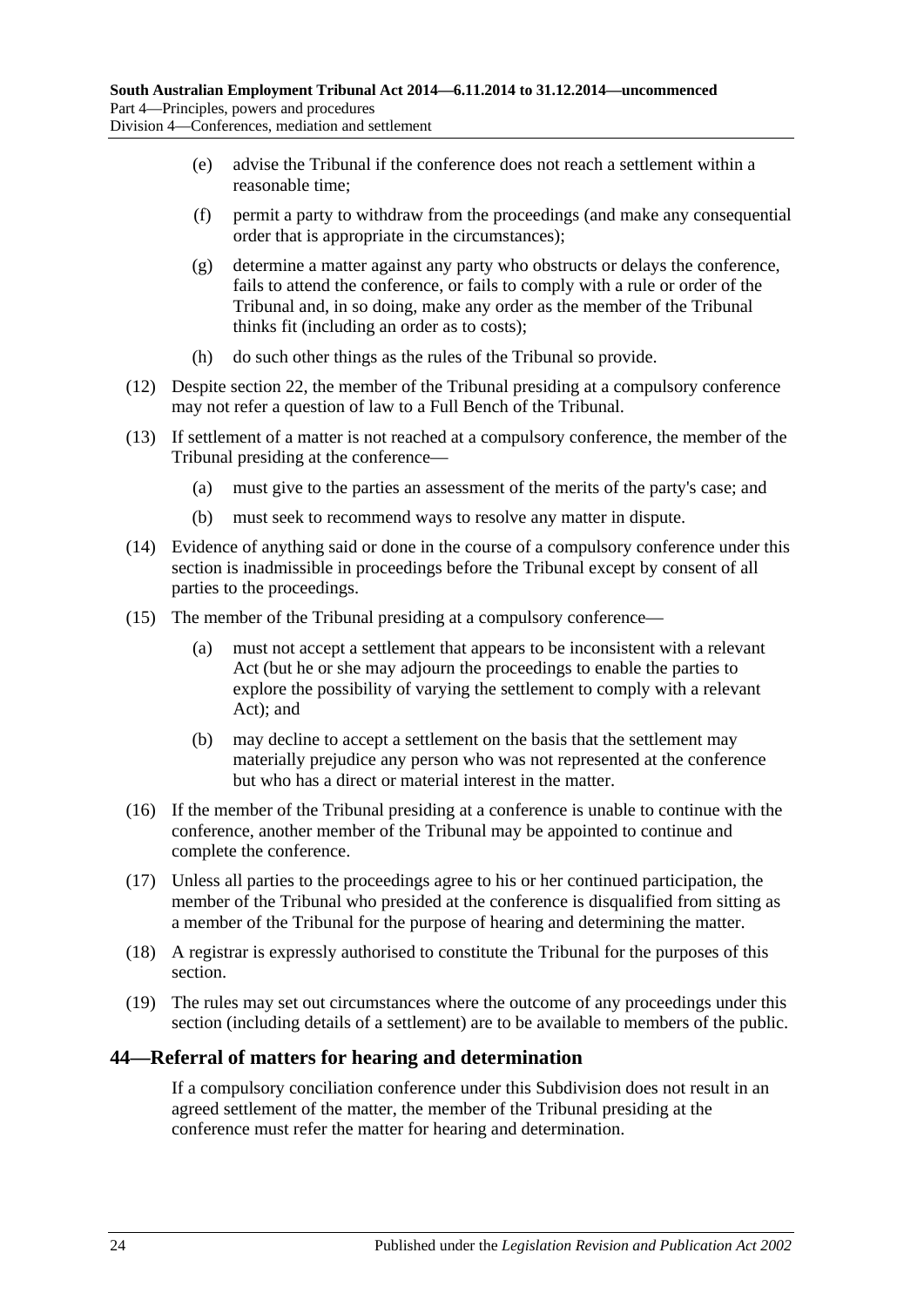#### <span id="page-24-0"></span>**45—Pre-hearing conferences**

- (1) Before the Tribunal proceeds with the hearing of a matter, a pre-hearing conference must be held before a Presidential member of the Tribunal.
- (2) The Presidential member presiding at the conference—
	- (a) must—
		- (i) make an assessment of the matter; and
		- (ii) for the purpose of making the assessment—
			- (A) inquire into and consider the steps taken, and the steps that should be taken, to explore, or further explore, possible settlement of the matter (including referral of the matter to a Presidential member of the Tribunal for mediation); and
			- (B) seek to identify and narrow the issues in dispute; and
	- (b) may give such directions or orders as he or she considers appropriate.

## <span id="page-24-1"></span>**Subdivision 2—Mediation**

#### <span id="page-24-2"></span>**46—Mediation**

- (1) The Tribunal may, at an initial directions hearing, a compulsory conciliation conference or at any other time, refer the matter, or any aspect of the matter, for mediation by a person specified as a mediator by the Tribunal.
- (2) The person specified as a mediator must be a person who has been approved by the President of the Tribunal to act as a mediator.
- (3) The referral may be made with or without the consent of the parties.
- (4) The purpose of a mediation is to achieve the resolution of the matters by a settlement between the parties or, if a settlement is not achievable through this process, to further refine or narrow the issues in dispute.
- (5) The rules may specify how notice of the mediation is to be given, how the mediation is to be conducted, and the fees to be paid by a party to the mediation.
- (6) Unless the mediator directs otherwise, the mediation is to be held in private.
- (7) Subject to this section and except to the extent to which the rules may specify the procedure for a mediation, the mediator may determine the procedure for the mediation.
- (8) If the mediator is a member of the Tribunal and a settlement is reached at the mediation, the mediator may reduce the terms of the settlement to writing and make any determination or order (including an order under, or for the purposes of, a relevant Act) necessary to give effect to the settlement.
- (9) If a settlement is not reached at the mediation or the mediator is not a member of the Tribunal, the mediator is to report on the outcome of the mediation to the Tribunal as constituted when it made the referral.
- (10) Any settlement under this section—
	- (a) must not be inconsistent with a relevant Act; and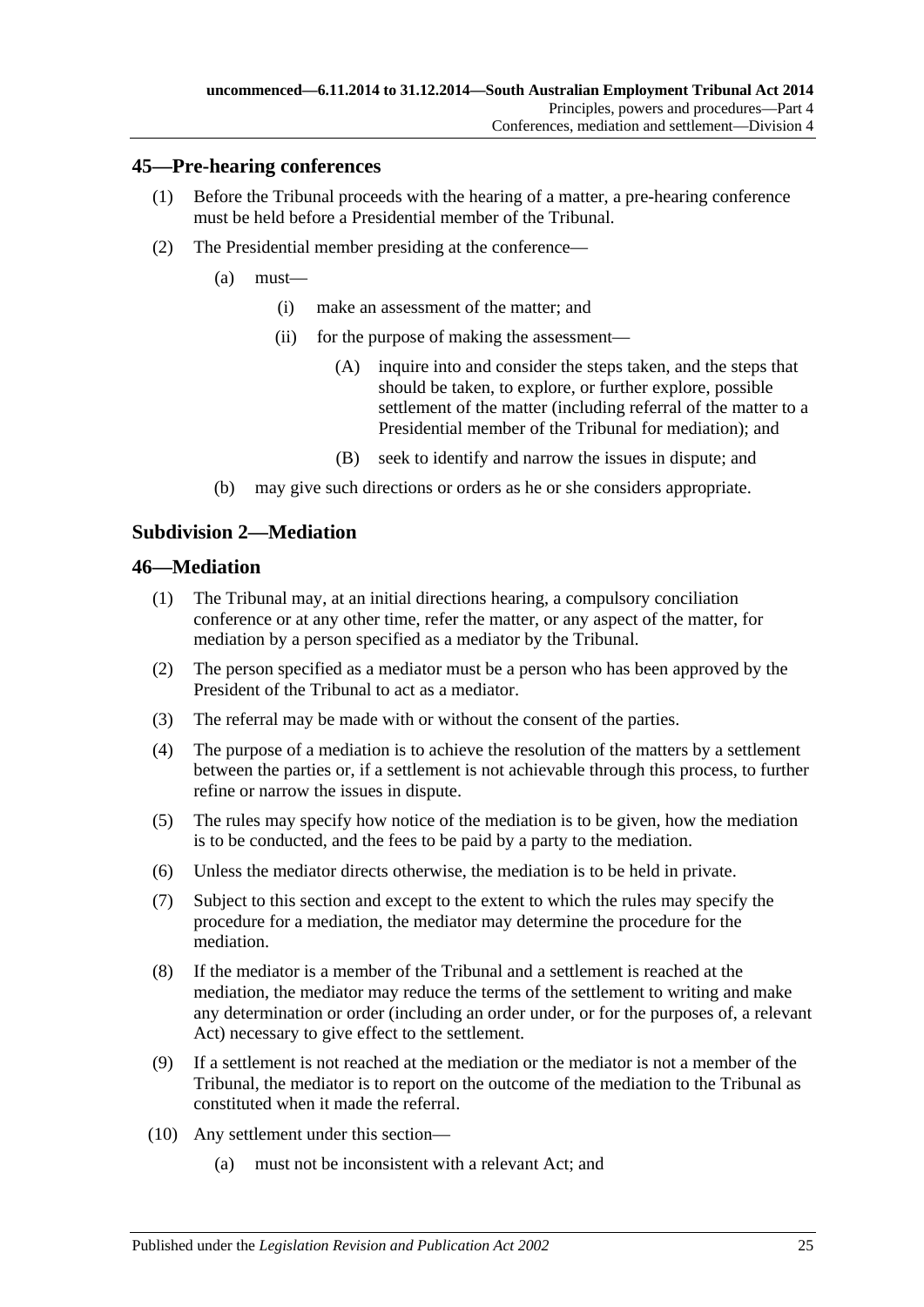- (b) may be rejected by the Tribunal on the basis that the settlement may materially prejudice any person who has not participated in the mediation but who has a direct or material interest in the matter.
- (11) Evidence of anything said or done in the course of a mediation under this section is inadmissible in proceedings before the Tribunal except by consent of all parties to the proceedings.
- (12) If the mediator is a member of the Tribunal, the member cannot take any further part in dealing with the proceedings after the mediation, unless all parties to the proceedings agree to his or her continued participation.
- (13) The rules may set out circumstances where the outcome of any proceedings under this section (including details of a settlement) are to be available to members of the public.

## <span id="page-25-0"></span>**Subdivision 3—Settling proceedings**

## <span id="page-25-1"></span>**47—Settling proceedings**

- (1) The Tribunal may itself endeavour to achieve a negotiated settlement of a matter before the Tribunal.
- <span id="page-25-4"></span>(2) If the parties agree in writing to settle a matter before the Tribunal, the Tribunal may make any determination or order (including an order under, or for the purposes of, a relevant Act) necessary to give effect to the settlement.
- (3) A settlement under this section must not be inconsistent with a relevant Act and the Tribunal may reject a settlement under [subsection](#page-25-4) (2) on the basis that the settlement may materially prejudice any person who is not a party to the settlement but who has a direct or material interest in the matter or that the terms of the settlement are inappropriate.

## <span id="page-25-2"></span>**Division 5—Parties**

## <span id="page-25-5"></span><span id="page-25-3"></span>**48—Parties**

- (1) A person is a party to proceedings before the Tribunal if the person is—
	- (a) the applicant; or
	- (b) in the case of proceedings involving the review of a decision—the decision-maker; or
	- (c) without limiting a preceding paragraph, a respondent to an application before the Tribunal, a person against whom a claim is made by proceedings brought before the Tribunal, or a party to a dispute before the Tribunal; or
	- (d) a person joined in the proceedings by order of the Tribunal; or
	- (e) a person lawfully intervening in the proceedings; or
	- (f) a person specified by another provision of this Act or a relevant Act to be a party to the proceedings.
- (2) [Subsection](#page-25-5) (1) applies subject to any provision or exclusion made by the rules of the Tribunal.
- (3) In any proceedings where a decision-maker is a party, the official description rather than the personal name of the decision-maker is to be used so far as is practicable.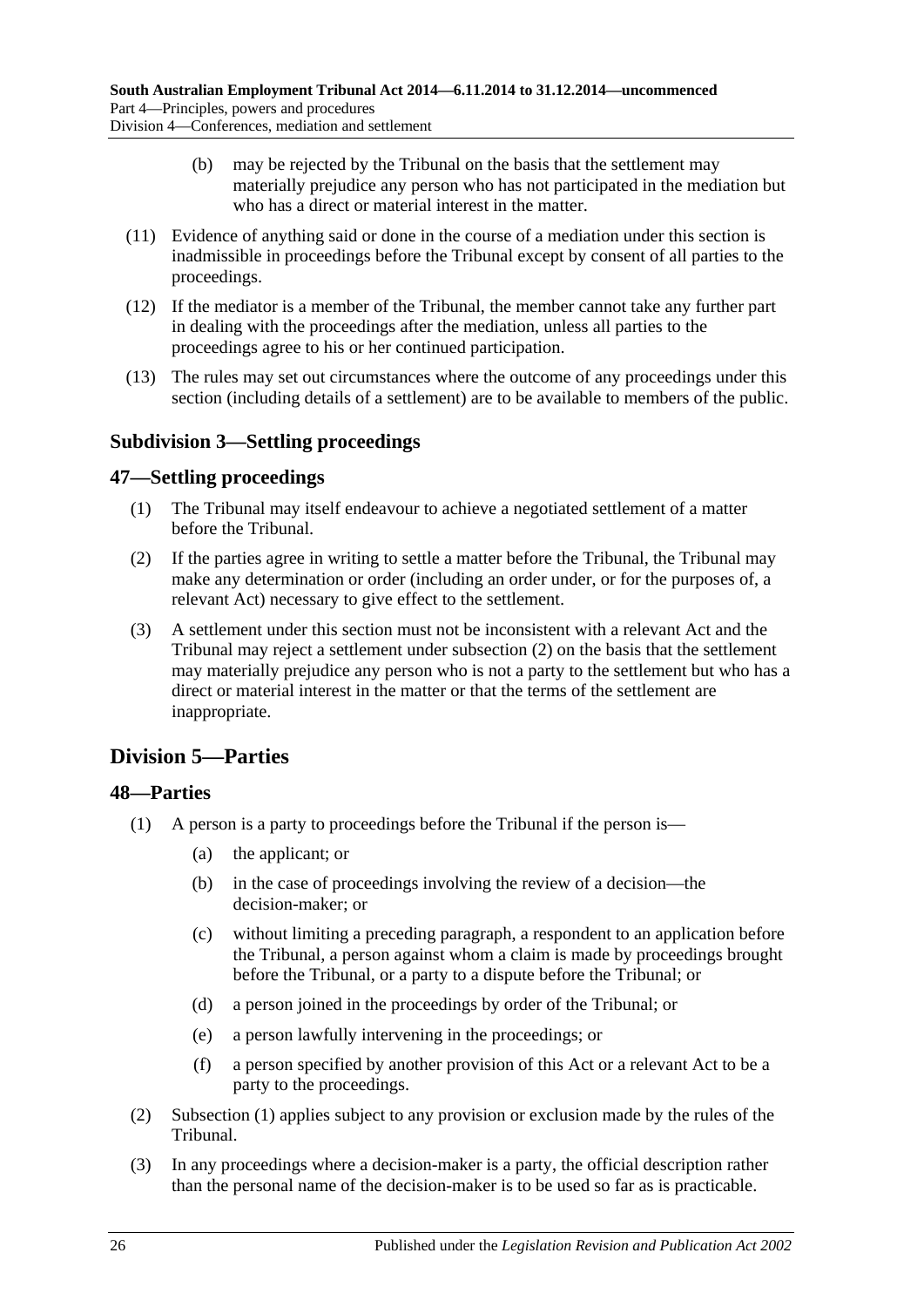#### <span id="page-26-0"></span>**49—Person may be joined as party**

- (1) The Tribunal may order that a person be joined as a party to proceedings before the Tribunal if the Tribunal considers that—
	- (a) the person should be bound by, or have the benefit of, a decision of the Tribunal in the proceedings; or
	- (b) the person's interests are affected by the proceedings; or
	- (c) for any other reason it is desirable that the person be joined as a party.
- (2) The Tribunal may make an order under this section—
	- (a) on the application of any person or on its own initiative; and
	- (b) without notice to the person to whom the order relates.

#### <span id="page-26-1"></span>**50—Intervening**

- (1) The Attorney-General may, on behalf of the State, intervene in any proceedings before the Tribunal at any time.
- (2) The Tribunal may give leave at any time for any other person to intervene in proceedings before the Tribunal on conditions, if any, that the Tribunal thinks fit.

## <span id="page-26-2"></span>**Division 6—Representation**

#### <span id="page-26-3"></span>**51—Representation**

- (1) A party to proceedings before the Tribunal is entitled to appear (subject to the provisions of a relevant Act)—
	- (a) personally; or
	- (b) by counsel; or
	- (c) with the leave of the Tribunal and subject to the rules—by other representative.
- (2) Unless otherwise determined by the Tribunal, a person appearing before the Tribunal may be assisted by another person as a friend.
- (3) A person may not act as a representative in proceedings before the Tribunal if—
	- (a) the person is a legal practitioner whose practising certificate has been suspended; or
	- (b) the person's name has been struck off the roll of legal practitioners; or
	- (c) the person would be acting in any other manner that is inconsistent with disciplinary proceedings that have been taken under the *[Legal Practitioners](http://www.legislation.sa.gov.au/index.aspx?action=legref&type=act&legtitle=Legal%20Practitioners%20Act%201981)  Act [1981](http://www.legislation.sa.gov.au/index.aspx?action=legref&type=act&legtitle=Legal%20Practitioners%20Act%201981)*.

## <span id="page-26-4"></span>**Division 7—Costs**

#### <span id="page-26-5"></span>**52—Costs**

(1) Unless otherwise specified in this Act, a relevant Act, or an order of the Tribunal under this section, parties bear their own costs in any proceedings before the Tribunal.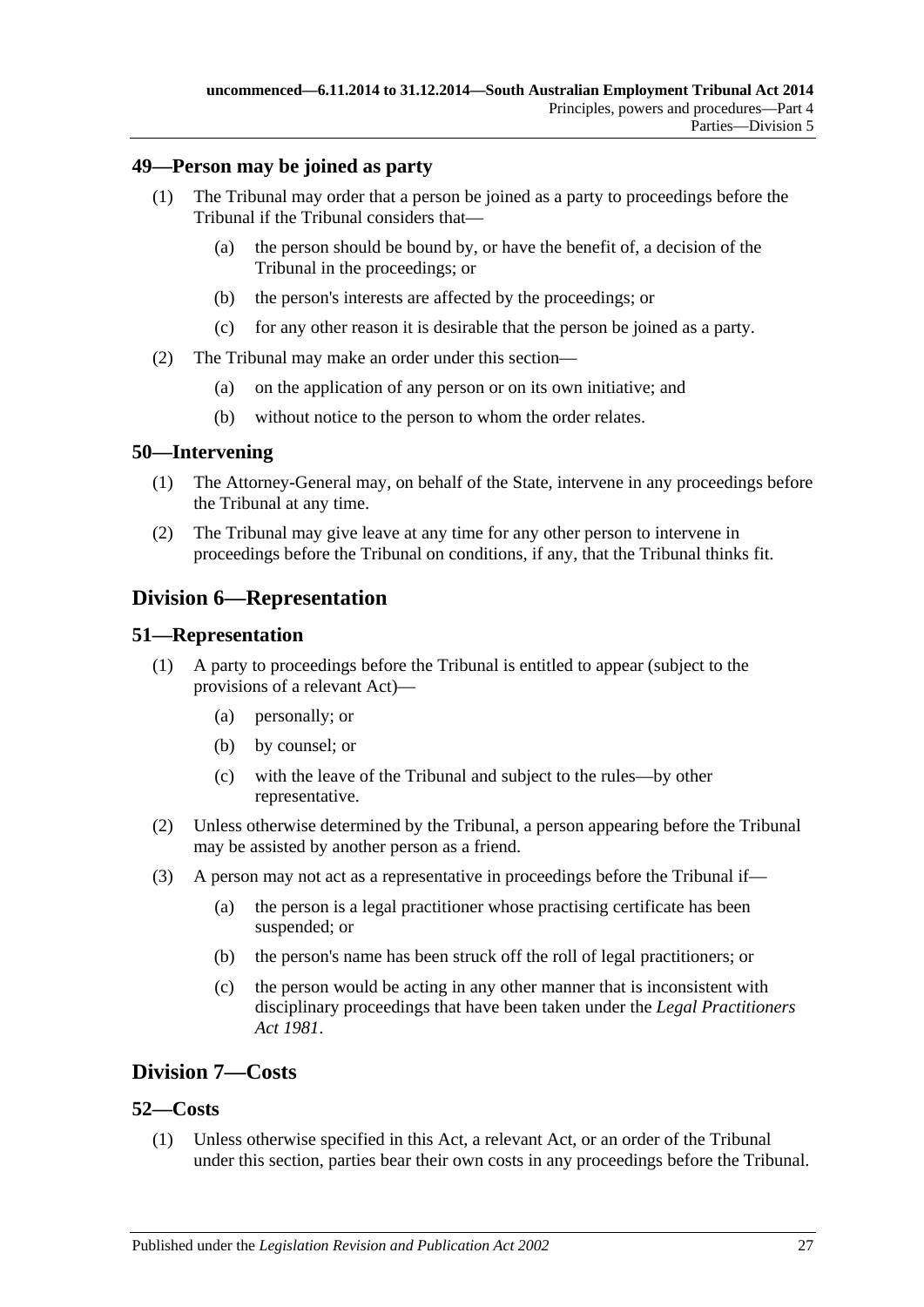- <span id="page-27-1"></span>(2) Unless otherwise specified in a relevant Act, the Tribunal may make an order for the payment by a party of all or any of the costs of another party, or of a person required to appear before the Tribunal or to produce evidential material, if the Tribunal thinks that it is appropriate to do so after taking into account—
	- (a) the main objectives of the Tribunal that are relevant to simplifying proceedings and issues before the Tribunal and to keeping costs to parties in proceedings before the Tribunal to a minimum insofar as is just and appropriate; and
	- (b) the need to ensure that proceedings are fair and that parties are not disadvantaged by proceedings that have little or no merit; and
	- (c) any provision made by the rules; and
	- (d) any other matter considered relevant by the Tribunal.
- (3) Without limiting [subsection](#page-27-1) (2), if the Tribunal dismisses or strikes out any proceedings in any prescribed circumstances, the Tribunal should also make an order for costs against the party against whom the action is directed unless the Tribunal is of the opinion that there is a good reason for not making an order in the circumstances of the particular case.
- (4) If the Tribunal makes an order for the payment of costs and does not fix the amount of costs, that amount is to be assessed and settled in accordance with the rules.

## <span id="page-27-0"></span>**53—Costs—related matters**

- (1) The power of the Tribunal to make an order for the payment by a party of the costs of another party includes the power to make an order for the payment of an amount to compensate the other party for any expenses or loss resulting from any proceedings or matter.
- (2) Without limiting anything else that may be considered in making an order for the payment by a party of the costs of another party, where the matter that is the subject of any proceedings comes within the Tribunal's review jurisdiction, the Tribunal is to have regard to—
	- (a) whether the party genuinely attempted to enable and assist the decision-maker to make a decision on its merits;
	- (b) whether the party (being the decision-maker) genuinely attempted to make a decision on its merits.
- (3) The rules may deal with the effect of certain offers to settle, and the response, if any, to the offer, on the making of an order for the payment by a party of the costs of another party.
- (4) The Tribunal may order that the representative of a party, rather than the party, in the representative's own capacity compensate that or any other party for costs incurred because the representative acted in, or delayed, any proceedings in a way that resulted in unnecessary costs.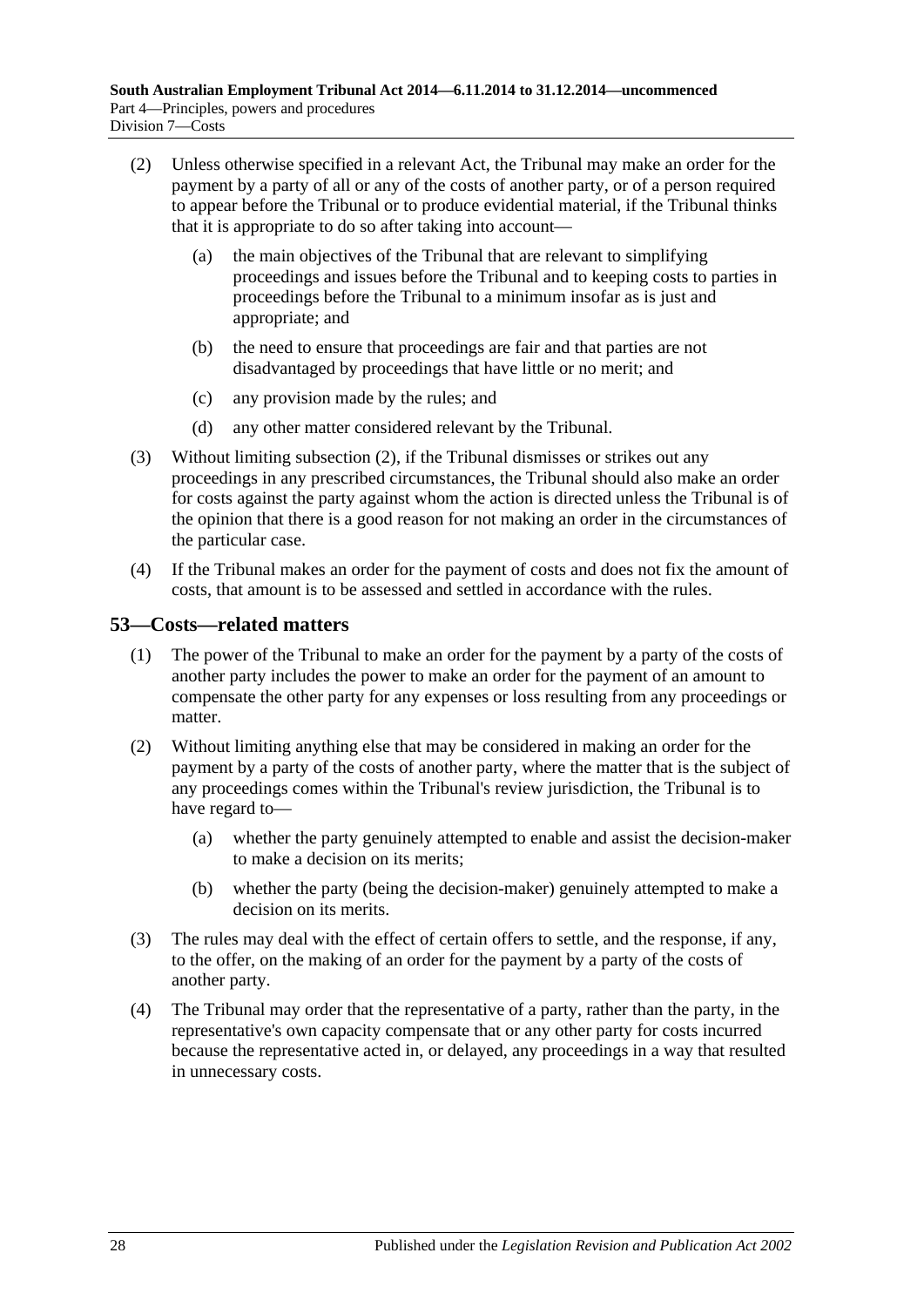## <span id="page-28-0"></span>**Division 8—Other procedural and related provisions**

## <span id="page-28-1"></span>**54—Sittings**

The Tribunal will sit at such times and places as the President of the Tribunal may direct (including at different places at the same time).

## <span id="page-28-2"></span>**55—Hearings in public**

- (1) Subject to this or any other Act, proceedings before the Tribunal must be heard in public.
- <span id="page-28-4"></span>(2) The Tribunal may, where it is satisfied that it is desirable to do so—
	- (a) in the interest of justice; or
	- (b) by reason of the confidential nature of the evidence to be given before the Tribunal; or
	- (c) in order to expedite proceedings of the Tribunal; or
	- (d) for any other reason that the Tribunal thinks sufficient,

give directions—

- (e) requiring that a hearing, or part of a hearing, be held in private; or
- (f) prohibiting or restricting the publication of the name and address of a witness appearing before the Tribunal; or
- (g) prohibiting or restricting the publication of evidence given before the Tribunal or of the contents of any document produced to the Tribunal; or
- (h) prohibiting or restricting the disclosure to some or all of the parties to proceedings before the Tribunal of evidence given before the Tribunal or of the contents of any document produced to the Tribunal; or
- (i) excluding any person from the hearing before the Tribunal of any part of the proceedings.
- (3) A person must comply with a direction of the Tribunal under [subsection](#page-28-4) (2). Maximum penalty: \$10 000.

#### <span id="page-28-5"></span><span id="page-28-3"></span>**56—Preserving subject matter of proceedings**

- (1) The Tribunal may, on such terms as appear just, make any order that may be necessary to preserve the subject matter of proceedings, or to otherwise protect the interests of a party, until questions arising in the proceedings have been finally determined.
- (2) The Tribunal's power to make an order under [subsection](#page-28-5) (1) is exercisable by—
	- (a) a Presidential member of the Tribunal; or
	- (b) any other legally qualified member of the Tribunal who is authorised by the President of the Tribunal to make orders under this section.
- (3) The Tribunal may make the order on the application of a party or on its own initiative.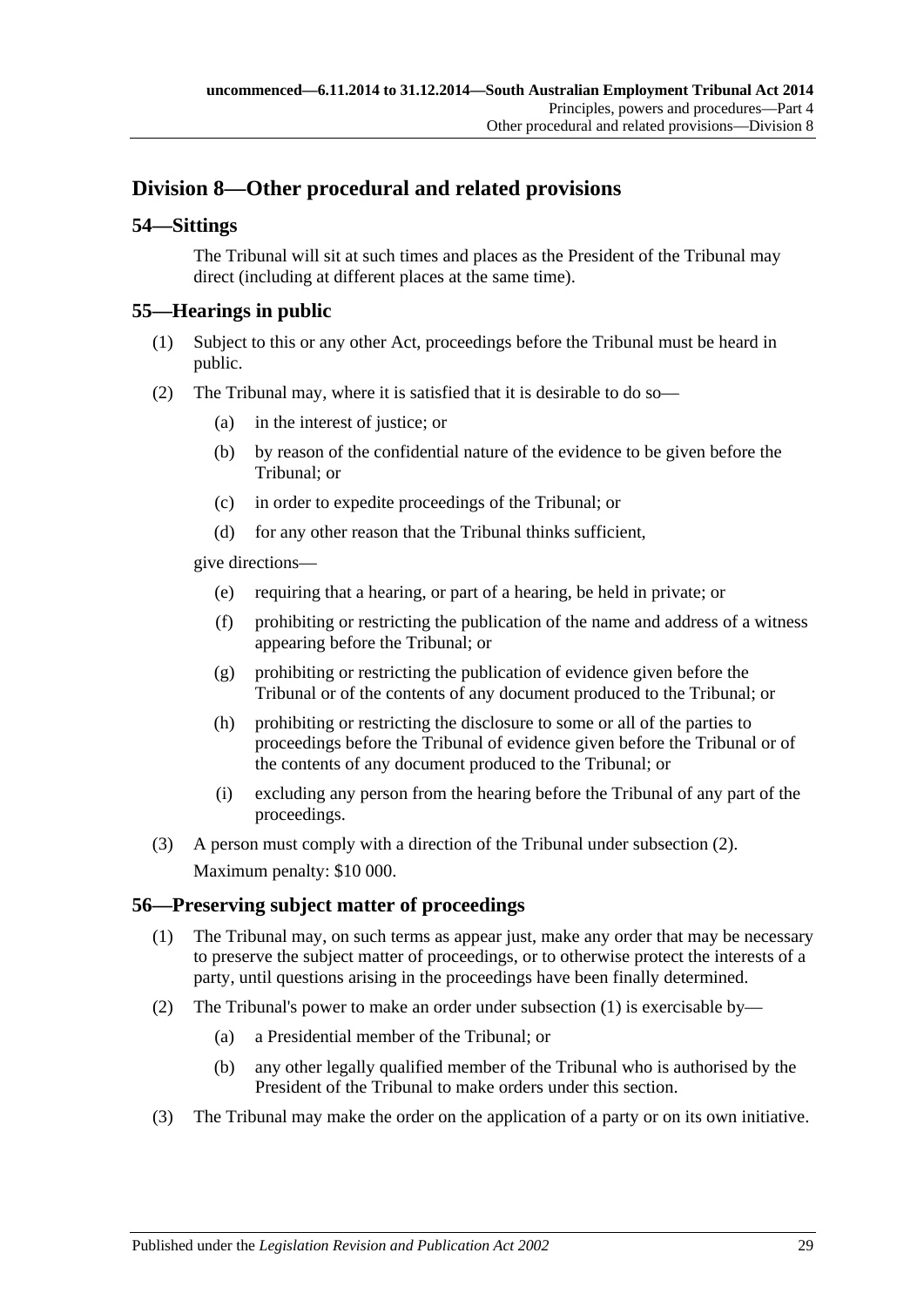- (4) An order may be made under this section whether or not a person whose interests may be affected—
	- (a) is a party; or
	- (b) has been given an opportunity to be heard.
- (5) An order may be made under this section—
	- (a) for a specified period; or
	- (b) until a specified event or stage in the proceedings.
- <span id="page-29-2"></span>(6) In making an order under this section, the Tribunal—
	- (a) may require an undertaking as to costs or damages as it considers appropriate; and
	- (b) may provide for the revocation of the order if specified conditions are met.
- (7) The Tribunal may assess any costs or damages referred to in [subsection](#page-29-2) (6)(a) and any amount so assessed is recoverable as a debt in a court of competent jurisdiction.
- (8) The rules may place conditions on the Tribunal's power to make an order under this section.
- (9) The Tribunal's power under this section is in addition to, and does not limit, any power of the Tribunal under a relevant Act to make an order in the nature of an injunction or interim injunction.

#### <span id="page-29-3"></span><span id="page-29-0"></span>**57—Security as to costs etc**

- (1) The Tribunal may order a party to proceedings before the Tribunal to give security for the payment of costs or to give an undertaking as to the payment of other monetary amounts that may be awarded against the party.
- (2) The security referred to in [subsection](#page-29-3) (1) will be of such amount, and given at such time and in such manner and form, as the Tribunal directs.
- (3) The Tribunal may reduce or increase the amount of security ordered under [subsection](#page-29-3) (1) to be given and may vary the time at which, or the manner or form in which, the security is to be given.
- (4) If security, or further security, or an undertaking, is not given in accordance with an order under this section, the Tribunal may order that the proceedings be dismissed (with costs), or that a determination (with costs) be made against the party.
- (5) The provisions of this section relating to security, or the giving of an undertaking, do not affect the operation of any provision made by or under a relevant Act or by the rules for or in relation to the furnishing of security, the giving of an undertaking or the imposition of costs.
- (6) A member of the Tribunal who is not a legally qualified member of the Tribunal may not make an order under this section except with the concurrence of a legally qualified member.

#### <span id="page-29-1"></span>**58—Interlocutory orders**

The Tribunal has power, in relation to matters within its jurisdiction, to make interlocutory orders.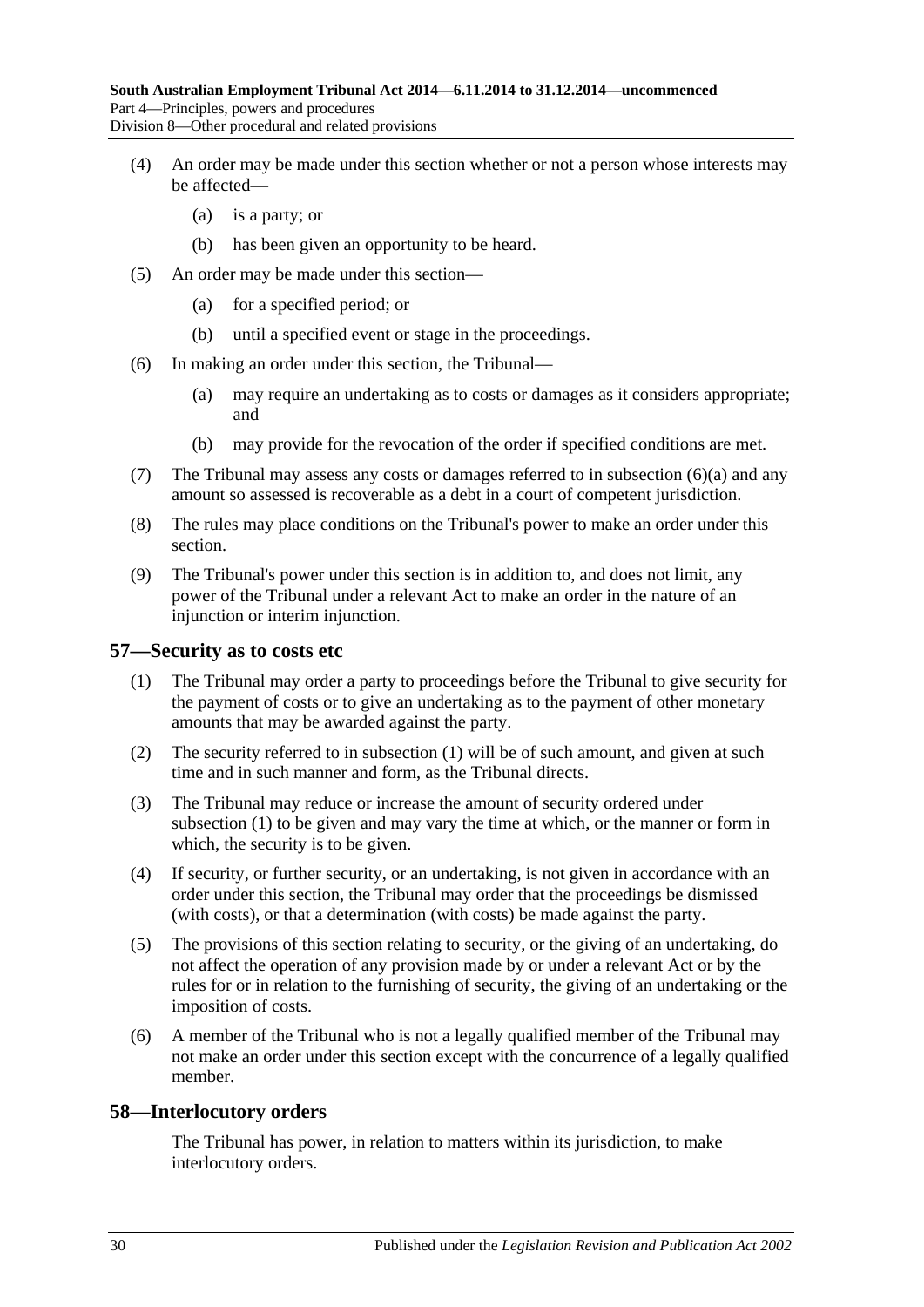## <span id="page-30-0"></span>**59—Conditional, alternative and ancillary orders and directions**

- (1) The Tribunal may make orders and give directions on conditions the Tribunal considers appropriate.
- (2) The Tribunal may make orders in the alternative so that a particular order takes effect, or does not take effect, according to whether stipulated conditions are complied with.
- (3) The Tribunal may, when making an ancillary order, provide that a decision of the Tribunal is to be implemented by a person who is not a party to the relevant proceedings.

#### <span id="page-30-1"></span>**60—Special referees**

- (1) The Tribunal may refer any question arising in any proceedings to a special referee for the special referee—
	- (a) to decide the question; or
	- (b) to give his or her opinion in relation to it.
- (2) The Tribunal may adopt a special referee's decision or opinion, in whole or in part, or reject it.

## <span id="page-30-2"></span>**61—Relief from time limits**

- (1) The rules may provide for the Tribunal to extend or abridge a time limit for doing anything in connection with any proceedings, or the commencement of any proceedings, even though the limit is imposed under this Act or a relevant Act.
- (2) The extension—
	- (a) may be authorised even though the time for complying has passed; and
	- (b) may be given on conditions specified by the Tribunal.

#### <span id="page-30-3"></span>**62—Electronic hearings and proceedings without hearings**

- (1) If the Tribunal thinks it appropriate, it may allow the parties and their representatives and any witnesses (or 1 or more of them) to participate in a hearing in any proceedings by means of telephone, video link, or any other system or method of communication.
- (2) If the Tribunal thinks it appropriate, it may conduct all or part of any proceedings entirely on the basis of documents without the parties or their representatives or any witnesses attending or participating in a hearing.
- (3) If the Tribunal acts under this section, the Tribunal is to take steps to ensure that the public has access to, or is precluded from access to, matters disclosed in the proceedings to the same extent as if the proceedings had been heard before the Tribunal with the attendance in person of all persons involved in the proceedings.

#### <span id="page-30-4"></span>**63—Completion of part-heard matters**

A person who ceases to hold office as a member of the Tribunal (other than on account of having his or her appointment revoked or being removed from office) may nevertheless continue to act in the relevant office for the purpose of completing the hearing and determination of proceedings part-heard by the person when he or she ceased to hold that office.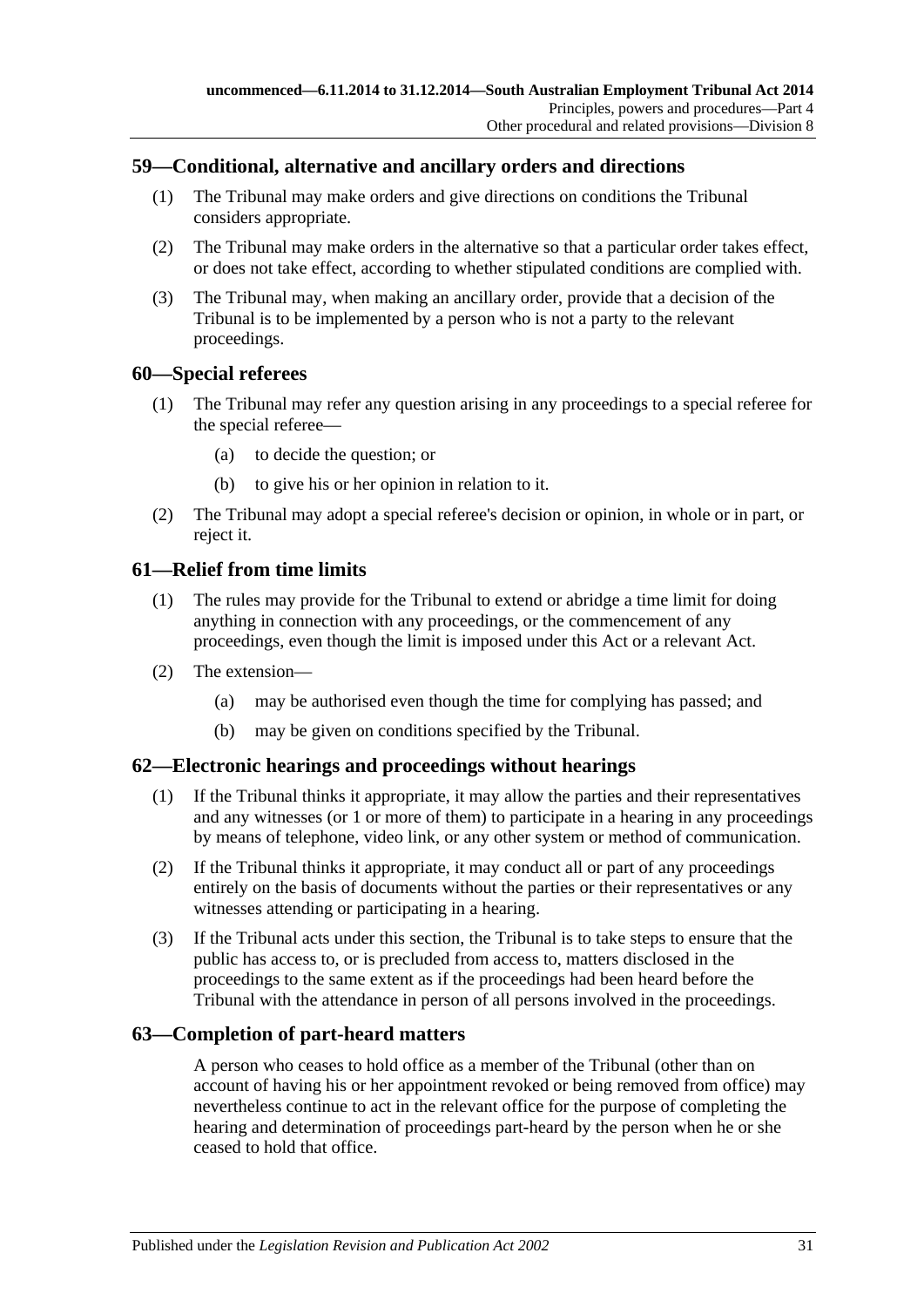#### <span id="page-31-0"></span>**64—Other claims of privilege**

- (1) A person is excused from answering a question or producing a document or other material in any proceedings if the person could not be compelled to answer the question or produce the document or material in proceedings in the Supreme Court.
- (2) The Tribunal may require a person to produce a document or other material to it for the purpose of determining whether or not it is a document or material that the Tribunal has power to compel the person to produce.

#### <span id="page-31-1"></span>**65—Power to enlarge scope**

The Tribunal may, with the consent of all parties to proceedings, enlarge the scope of the proceedings to include questions that are not presently at issue in the proceedings.

## <span id="page-31-3"></span><span id="page-31-2"></span>**Part 5—Review and appeals**

## **Division 1—Review and appeals**

#### <span id="page-31-4"></span>**66—Review of decision of conciliation officer or magistrate**

- (1) A decision of the Tribunal—
	- (a) constituted of a conciliation officer; or
	- (b) constituted of a magistrate; or
	- (c) constituted of 2 or 3 members (but not including a Presidential member),

may be reviewed, on application under the rules, by a Presidential member of the Tribunal.

- (2) A Presidential member of the Tribunal may, on a review under this section—
	- (a) affirm the decision that is being reviewed; or
	- (b) vary the decision that is being reviewed; or
	- (c) set aside the decision that is being reviewed and—
		- (i) substitute his or her own decision; or
		- (ii) send the matter back to the member or members for reconsideration in accordance with any directions or recommendations that the Presidential member considers appropriate.

#### <span id="page-31-5"></span>**67—Appeal on question of law—single Presidential members**

- (1) An appeal lies on a question of law against a decision of the Tribunal—
	- (a) constituted of a single Presidential member; or
	- (b) constituted of 2 or 3 members including a Presidential member (other than a Full Bench),

to a Full Bench of the Tribunal.

(2) An appeal under this section must be commenced, heard and determined in accordance with the rules.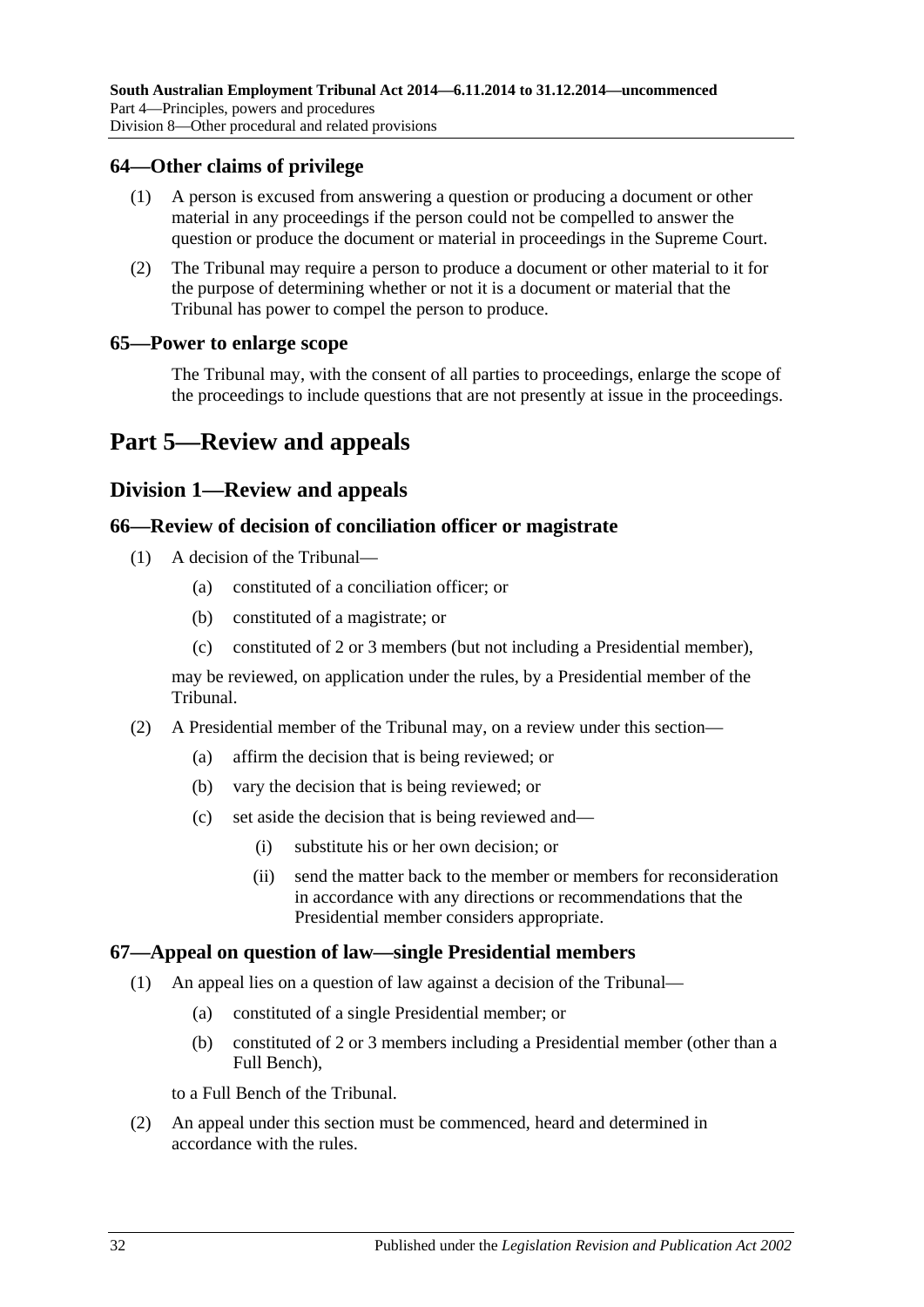- <span id="page-32-4"></span>(3) If an appeal is allowed, the Full Bench will endeavour to determine the matter for itself and will not remit the matter for re-hearing or reconsideration unless exceptional circumstances apply.
- (4) In exercising the power conferred by [subsection](#page-32-4) (3), the Full Bench may draw inferences of fact from evidence taken at the original hearing and, in its discretion, hear further evidence on a question of fact.

## <span id="page-32-0"></span>**68—Final appeal to Supreme Court**

- (1) Subject to [subsection](#page-32-5) (2), an appeal lies on a question of law against a decision of the Full Bench of the Tribunal to the Full Court of the Supreme Court.
- <span id="page-32-5"></span>(2) An appeal cannot be commenced under this section except with the permission of a Judge of the Supreme Court.
- (3) On an appeal to the Full Court of the Supreme Court under this section, the Full Court of the Supreme Court may—
	- (a) decide the question of law;
	- (b) refer the matter back to the Tribunal with directions the Full Court considers appropriate;
	- (c) make consequential or related orders (including orders for costs).

## <span id="page-32-1"></span>**Division 2—Related matters**

#### <span id="page-32-2"></span>**69—Effect of appeal on decision**

- (1) The commencement of proceedings under this Part does not affect the operation of a decision to which the proceedings relate or prevent the taking of action to implement such a decision.
- <span id="page-32-6"></span>(2) However, the Tribunal or the relevant court may make an order staying the operation of a relevant decision (including a decision of a relevant decision-maker) until the proceedings are finally decided (on such conditions as may be specified in the order).
- (3) The Tribunal or a court may act under [subsection](#page-32-6) (2) on application or on its own initiative.
- (4) The Tribunal's power to act under [subsection](#page-32-6) (2) is exercisable only by a Presidential member of the Tribunal.

#### <span id="page-32-3"></span>**70—Reservation of questions of law**

- (1) A Full Bench of the Tribunal may reserve any question of law arising in any proceedings (including on referral to the Full Bench) for determination by the Full Court of the Supreme Court.
- (2) If a question of law is reserved, the Supreme Court may determine the question and give any consequential orders or directions considered by the Court to be appropriate to the circumstances of the case.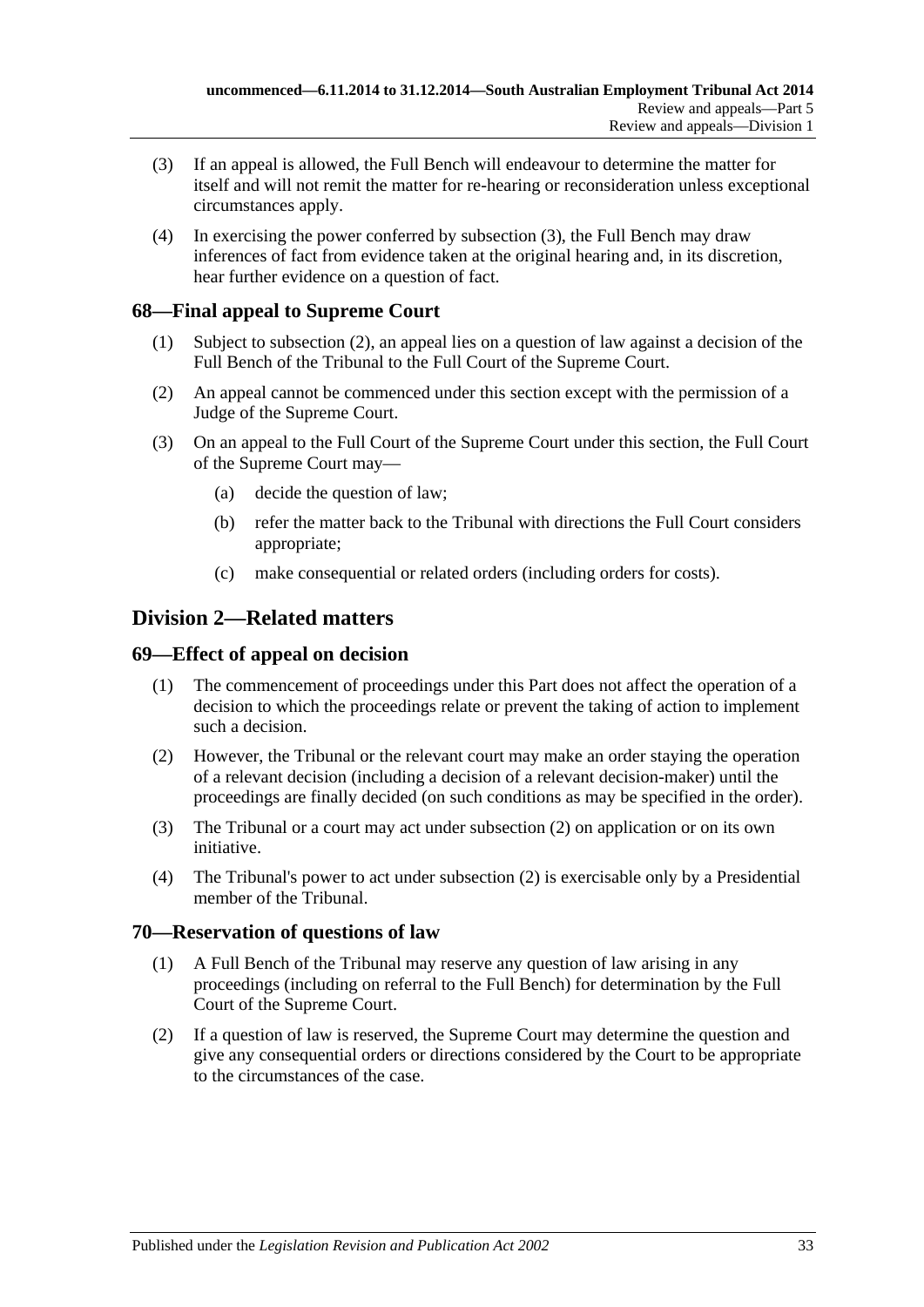## <span id="page-33-0"></span>**Part 6—Staff**

## <span id="page-33-1"></span>**Division 1—Registrars**

## <span id="page-33-2"></span>**71—Registrars**

- (1) There is to be a principal registrar of the Tribunal (to be known as the *Registrar*).
- (2) There will be 1 or more other registrars of the Tribunal (to be known as *Deputy Registrars*).
- (3) A registrar will be appointed by the Governor on terms and conditions determined by the Governor for a term, not exceeding 5 years, specified in the instrument of appointment (and is, on the expiration of a term of office, eligible for reappointment).
- <span id="page-33-4"></span>(4) The Governor may remove a person from the office of registrar for—
	- (a) mental or physical incapacity to carry out official duties satisfactorily; or
	- (b) neglect of duty; or
	- (c) dishonourable conduct.
- (5) A person ceases to be a registrar if the person—
	- (a) dies; or
	- (b) completes a term of office and is not reappointed; or
	- (c) resigns by written notice to the Minister; or
	- (d) is removed from office under [subsection](#page-33-4) (4).
- (6) If there is a vacancy in the office of a registrar or a registrar is absent or for any other reason is unable to perform the duties of the office, the Minister may appoint a person to act in the relevant position.
- (7) The Minister must consult with the President of the Tribunal before an appointment is made under this section.
- (8) The office of the Registrar or of a Deputy Registrar may be held in conjunction with another office in the public service of the State or under any other Act.

## <span id="page-33-3"></span>**72—Functions of registrars**

- (1) The functions of the Registrar are—
	- (a) to assist the President of the Tribunal in the administration of the Tribunal; and
	- (b) to be responsible for the registry and records of the Tribunal; and
	- (c) to undertake responsibility for the day-to-day case management of the Tribunal; and
	- (d) to constitute the Tribunal to the extent specified under this Act; and
	- (e) other functions assigned to the Registrar by the President or under the rules of the Tribunal.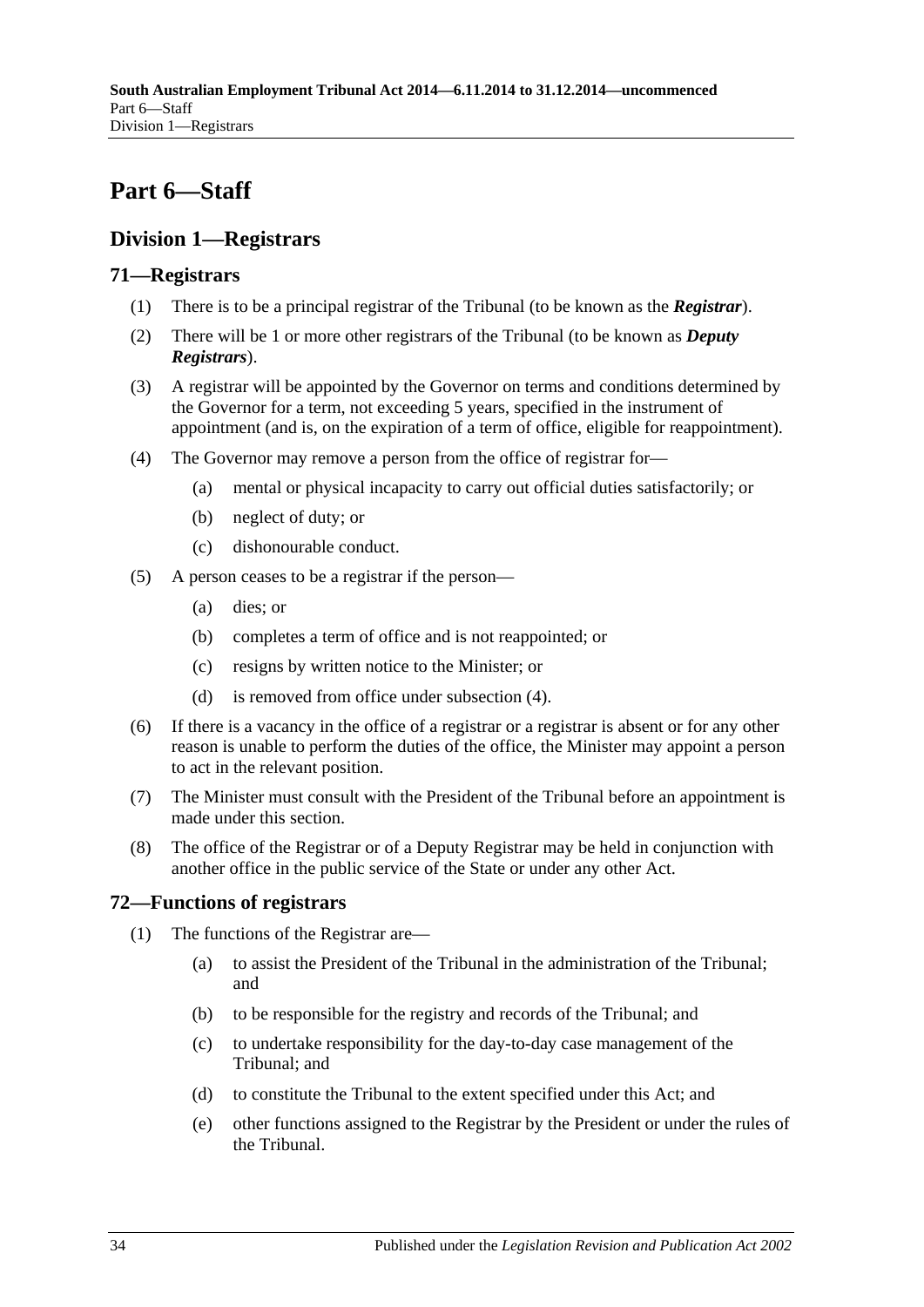- (2) The functions of a Deputy Registrar are—
	- (a) to assist the Registrar in the performance of the Registrar's functions; and
	- (b) to constitute the Tribunal to the extent specified under this Act; and
	- (c) other functions assigned to the Deputy Registrar by the Registrar or under the rules of the Tribunal.
- (3) A registrar is, in the performance of any function or the exercise of any power, subject to the direction of the President of the Tribunal.

#### <span id="page-34-7"></span><span id="page-34-0"></span>**73—Delegation**

- (1) A registrar may delegate a function of the registrar under this Act—
	- (a) to a particular person or committee; or
	- (b) to the person for the time being performing particular duties or holding or acting in a particular position.
- (2) A delegation under [subsection](#page-34-7) (1)—
	- (a) must be made by instrument in writing; and
	- (b) may be conditional; and
	- (c) does not derogate from the ability of the registrar to act in any matter; and
	- (d) is revocable at will by the registrar.

## <span id="page-34-1"></span>**Division 2—Other staff of Tribunal**

#### <span id="page-34-2"></span>**74—Other staff of Tribunal**

There will be other staff of the Tribunal consisting of persons employed in a public sector agency and selected by the Registrar with the concurrence of the Chief Executive of the Department.

#### <span id="page-34-3"></span>**Division 3—Use of services or staff**

#### <span id="page-34-4"></span>**75—Use of services or staff**

The Tribunal may, by arrangement with the relevant body, make use of the facilities, staff or equipment of—

- (a) an administrative unit in the Public Service; or
- (b) the State Courts Administration Council; or
- (c) another public agency or authority; or
- (d) another tribunal or court.

## <span id="page-34-5"></span>**Part 7—Miscellaneous**

#### <span id="page-34-6"></span>**76—Immunities**

(1) A member of the Tribunal, mediator, expert or special referee has the same protections, privileges and immunities from liability as a Judge of the Supreme Court.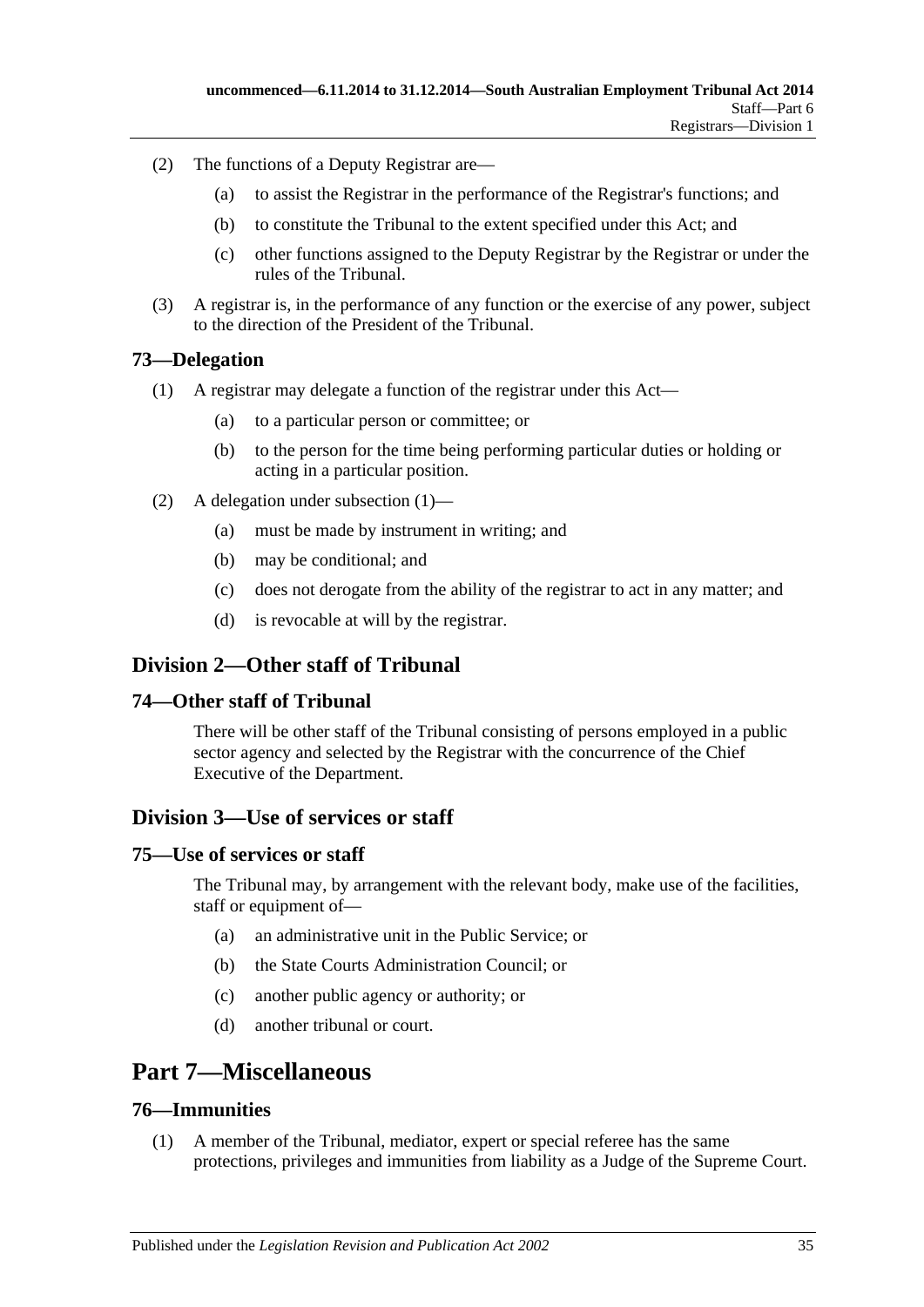- (2) A member of the staff of the Tribunal incurs no civil or criminal liability for an honest act or omission in carrying out or purportedly carrying out official functions.
- (3) A person representing a party to proceedings before the Tribunal has the same protection and immunity as a legal practitioner has in representing a party in proceedings in the Supreme Court.
- (4) A party to proceedings before the Tribunal has the same protection and immunity as a party to proceedings in the Supreme Court.
- (5) A person who appears as a witness before the Tribunal or produces books, papers or documents to the Tribunal has the same protection as a witness in proceedings before the Supreme Court.
- (6) A person taking evidence on behalf of the Tribunal has, in doing so, the same protections, privileges and immunities as a member of the Tribunal.

## <span id="page-35-4"></span><span id="page-35-0"></span>**77—Protection from liability for torts**

- (1) An action in tort does not lie against a person for anything that the person has done, in good faith, in the performance or purported performance of a function under this Act or a relevant Act as a member of the Tribunal or as a member of staff or an officer of the Tribunal.
- (2) The Crown is also relieved of any liability that it might otherwise have had for a person having done anything as described in [subsection](#page-35-4) (1).
- (3) The protection given by this section applies even though the thing done as described in [subsection](#page-35-4) (1) may have been capable of being done whether or not this Act or a relevant Act had been enacted.
- (4) In this section, a reference to the doing of anything includes a reference to an omission to do anything.

#### <span id="page-35-1"></span>**78—Protection for compliance with Act**

- (1) No civil or criminal liability attaches to a person for compliance, or purported compliance, in good faith, with a requirement of this Act.
- (2) In particular, if a person produced a document or other material as required under this Act, no civil liability attaches to the person for producing the document or material, whether the liability would arise under a contract or otherwise.

#### <span id="page-35-2"></span>**79—Alternative orders and relief**

Although a particular form of order or relief is sought by an applicant in proceedings before the Tribunal, the Tribunal may make any other form of order or grant any other form of relief that it considers more appropriate in the circumstances of the case.

#### <span id="page-35-3"></span>**80—Power to cure irregularities**

- (1) Where in proceedings before the Tribunal or a court on appeal it appears to the Tribunal or the court—
	- (a) that some irregularity has occurred affecting the proceedings or any matter to which the proceedings relate; and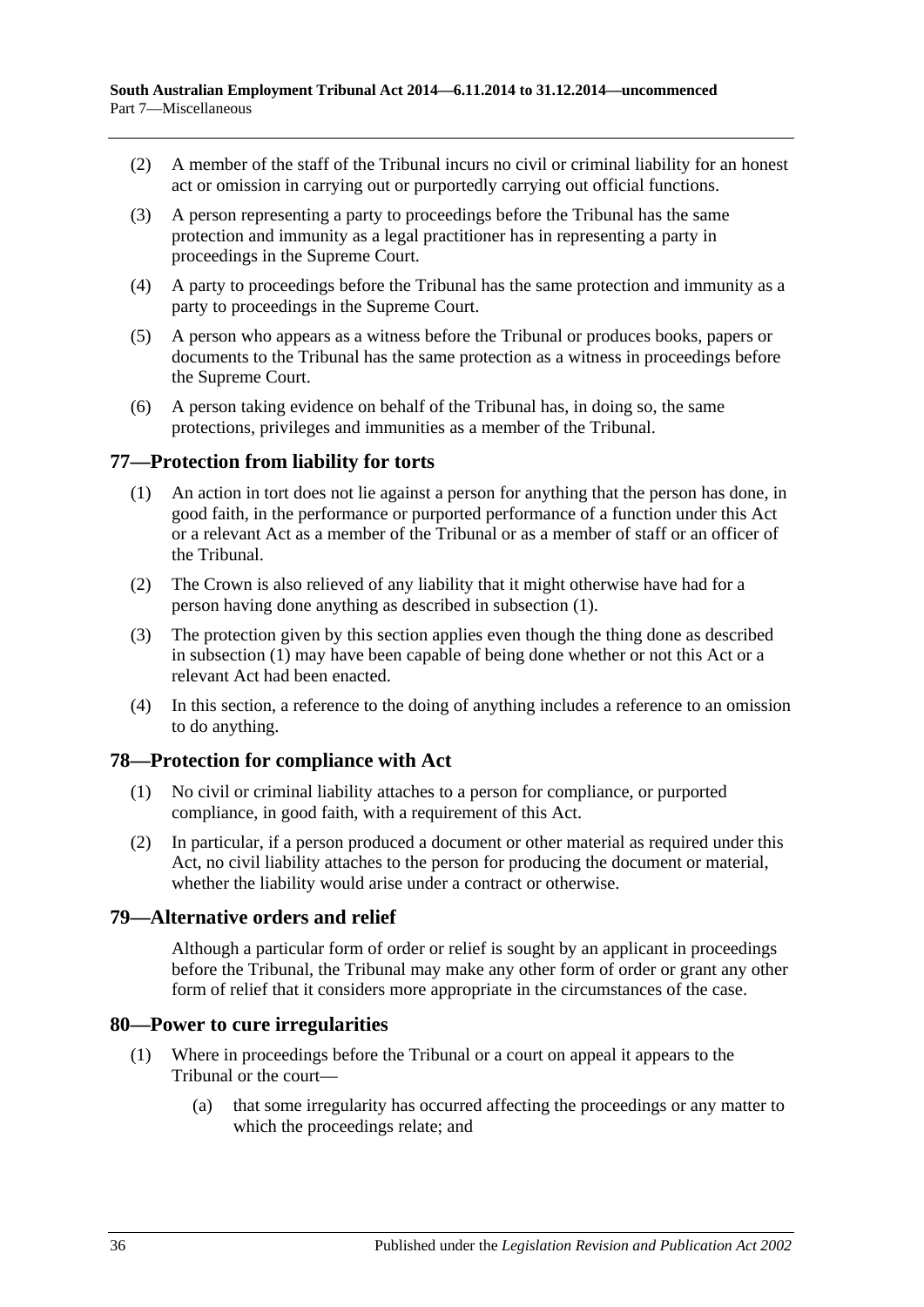(b) that it would be conducive to the expeditious resolution of the questions of substance at issue between the parties if the powers conferred by this section were exercised,

the Tribunal or court may cure the irregularity by ordering that, subject to the fulfilment of such conditions as may be stipulated by the Tribunal or the court, a requirement of this Act, or of any other Act or law, be dispensed with to the extent necessary for the purpose.

(2) An order under this section does not affect the rights or liabilities of persons who are not parties to the proceedings.

## <span id="page-36-0"></span>**81—Correcting mistakes**

- (1) The Tribunal may correct a decision it gives or a statement of the reasons it has given for its decision to the extent necessary to rectify—
	- (a) a clerical mistake; or
	- (b) an error arising from an accidental slip or omission; or
	- (c) a material miscalculation of figures or a material mistake in the description of any person, thing or matter referred to in the decision; or
	- (d) a defect of form.
- (2) The correction may be made—
	- (a) on a party's application made in accordance with the rules; or
	- (b) on the Tribunal's own initiative.

#### <span id="page-36-1"></span>**82—Tribunal may review its decision if person was absent**

(1) In this section—

*relevant hearing*, in relation to a decision of the Tribunal, means a hearing at which the decision was made or which preceded the making of the decision but does not include a compulsory conciliation conference, a pre-hearing conference or mediation.

- (2) A person in respect of whom the Tribunal makes a decision may apply to the Tribunal for a review of the decision if the person did not appear and was not represented at a relevant hearing.
- (3) The application has to be made within the time limits specified by, and otherwise in accordance with, the rules.
- (4) The rules may limit the number of applications that can be made under this section in respect of the same matter without leave of the Tribunal.
- (5) If on hearing the application the Tribunal is satisfied that the applicant had a reasonable excuse for not attending or being represented at the relevant hearing, the Tribunal is to review the decision and may revoke or vary it if the Tribunal considers it appropriate to do so.
- (6) For the hearing of the application, the Tribunal is to be constituted by the members by whom it was constituted when it made the decision, if that is practicable.
- (7) A review under this section is part of the original proceedings.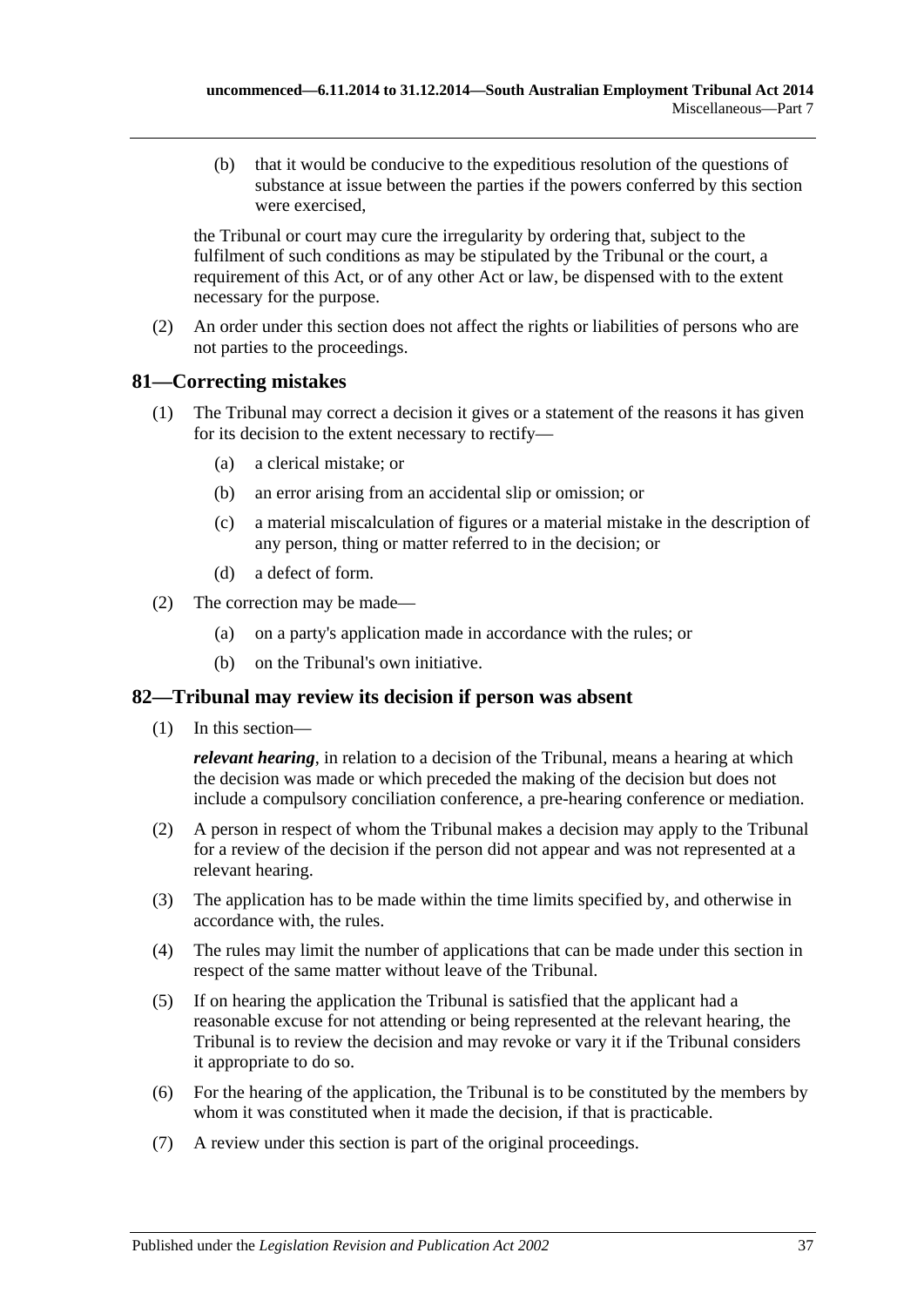#### <span id="page-37-4"></span><span id="page-37-0"></span>**83—Tribunal may authorise person to take evidence**

- (1) The Tribunal may authorise, in writing, a person (whether or not a member of the Tribunal) to take evidence on behalf of the Tribunal for the purposes of any proceedings.
- (2) The Tribunal's power under [subsection](#page-37-4) (1) to authorise the taking of evidence is exercisable only by a Presidential member.
- (3) The Tribunal may authorise evidence to be taken under this section outside South Australia.
- (4) The Tribunal may give directions as to the taking of evidence under this section.
- (5) If a person other than a member of the Tribunal is authorised to take evidence, the person has all the powers of a member of the Tribunal in relation to the taking of evidence.
- (6) Evidence taken under this section—
	- (a) is to be regarded as having been given to the Tribunal; and
	- (b) if taken outside South Australia, is to be regarded as having been given in South Australia.

#### <span id="page-37-1"></span>**84—Miscellaneous provisions relating to legal process and service**

- (1) Any process of the Tribunal may be issued, served or executed on a Sunday as well as any other day.
- (2) The validity of process is not affected by the fact that the person who issued it dies or ceases to hold office.
- <span id="page-37-5"></span>(3) If it is not practicable to serve any process, notice or other document relating to any proceedings in the manner otherwise prescribed or contemplated by law, the Tribunal may, by order—
	- (a) provide for service by post, or in any other way (including by substituted service) authorised by the regulations; or
	- (b) make any other provision that may be necessary or desirable for service.
- (4) Any process, notice or other document served in accordance with an order under [subsection](#page-37-5) (3) will, despite any other law, be taken to have been duly served.
- (5) A registrar is expressly authorised to make an order under [subsection](#page-37-5) (3).

#### <span id="page-37-2"></span>**85—Proof of decisions and orders of Tribunal**

An apparently genuine document purporting to be a copy of a decision or order of the Tribunal and to be certified as such by a registrar will be accepted in any legal proceedings, in the absence of proof to the contrary, as a true copy of a decision or order of the Tribunal.

#### <span id="page-37-3"></span>**86—Enforcement of decisions and orders of Tribunal**

(1) If the Tribunal makes a monetary order, the amount specified in the order may be recovered in the appropriate court, by a person recognised by the regulations for the purposes of this subsection, as if it were a debt.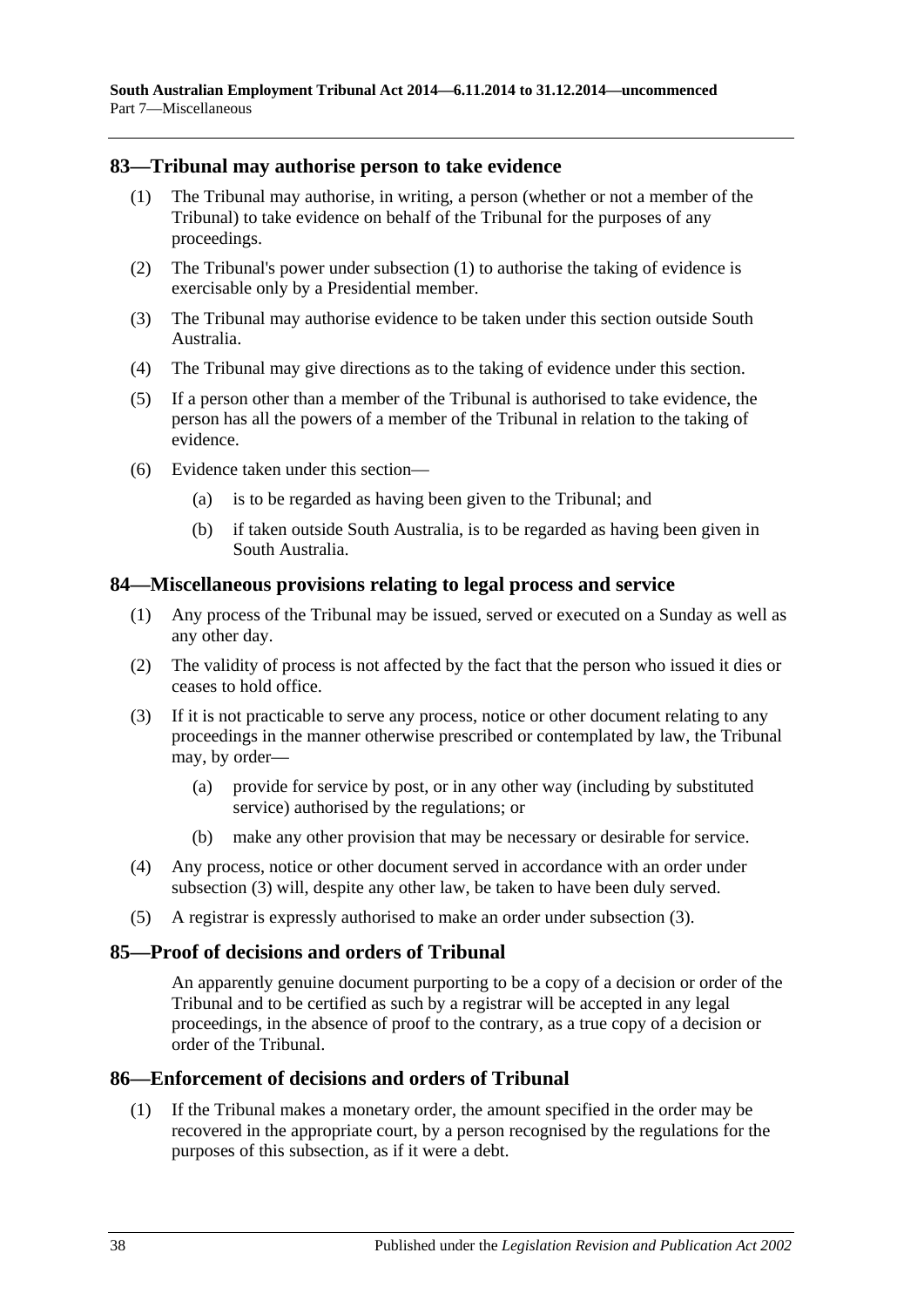(2) A person who contravenes or fails to comply with an order of the Tribunal (other than a monetary order) is guilty of an offence.

Maximum penalty: \$50 000 or imprisonment for 2 years.

(3) In this section—

*appropriate court* means—

- (a) in relation to an order of the Tribunal that is a monetary order for an amount that does not exceed the amount that represents the jurisdictional limit of the Magistrates Court for a monetary claim founded on contract—the Magistrates Court;
- (b) in any other case—the District Court.

#### <span id="page-38-2"></span><span id="page-38-0"></span>**87—Accessibility of evidence**

- (1) Subject to this section, the Tribunal may, on application by any member of the public, allow the applicant to inspect or obtain a copy of—
	- (a) any process relating to proceedings and forming part of the Tribunal's records;
	- (b) a transcript of evidence taken by the Tribunal in any proceedings;
	- (c) any documentary material admitted into evidence in any proceedings;
	- (d) any decision or order given or made by the Tribunal;
	- (e) any other material of a prescribed kind.
- <span id="page-38-3"></span>(2) A member of the public may inspect or obtain a copy of the following material only with the permission of the Tribunal:
	- (a) material that was not taken or received in open court;
	- (b) material the disclosure of which would be contrary to a direction or order of the Tribunal given under another provision of this or any other Act;
	- (c) a photograph, slide, film, video tape, audio tape or other form of recording from which a visual image or sound can be produced;
	- (d) material of a class prescribed by the regulations.
- (3) The Tribunal may permit inspection or copying of material referred to in [subsection](#page-38-2) (1) or [\(2\)](#page-38-3) subject to any condition it considers appropriate, including a condition limiting the publication or use of the material.
- (4) A decision by the Tribunal on an application under this section is administrative and is final and not subject to any form of review.
- (5) The Tribunal may charge a fee, fixed by regulation, for inspection or copying of material under this section.

#### <span id="page-38-1"></span>**88—Costs of proceedings**

(1) In this section—

*costs of proceedings* means costs of, or incidental to, any proceedings of the Tribunal, other than the costs of a party.

(2) The Tribunal may order that all or any of the costs of proceedings be paid by a party.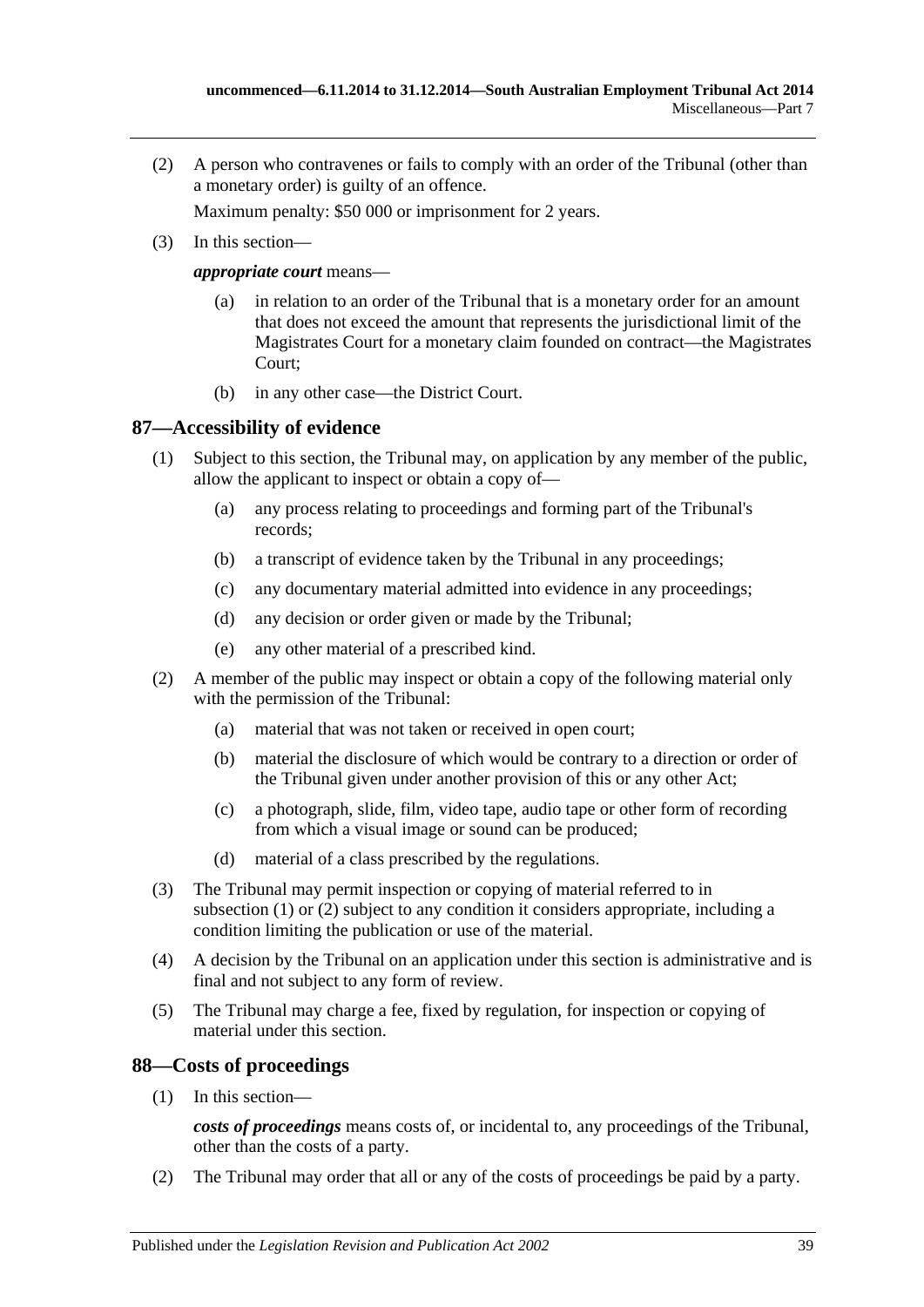- (3) If the matter that is the subject of the proceeding comes within the Tribunal's review jurisdiction, the Tribunal cannot make an order under this section against a party unless—
	- (a) the party brought or conducted the proceedings frivolously or vexatiously; or
	- (b) the Tribunal is acting in prescribed circumstances.

#### <span id="page-39-0"></span>**89—Annual report**

- (1) The President of the Tribunal must on or before 31 October in each year make a report to the Minister on the administration and operation of the Tribunal during the previous financial year.
- (2) The Minister must within 12 sitting days after receiving a report under this section cause copies of the report to be laid before both Houses of Parliament.
- (3) The report must include any information prescribed by the regulations.

#### <span id="page-39-1"></span>**90—Additional reports**

The President of the Tribunal must, at the request of the Minister, report to the Minister on any matter relevant to the administration or operation of the Tribunal.

#### <span id="page-39-2"></span>**91—Disrupting proceedings of Tribunal**

- (1) A person who is present at a place where proceedings of the Tribunal are being conducted must not—
	- (a) wilfully interrupt any proceedings; or
	- (b) behave in a disorderly or offensive manner; or
	- (c) use offensive language.

Maximum penalty: \$10 000 or imprisonment for 6 months.

- (2) Nothing in this section derogates from the operation of another provision of this Act.
- (3) In this section—

*offensive* includes threatening, abusive or insulting.

#### <span id="page-39-3"></span>**92—Rules**

- (1) Rules of the Tribunal may be made—
	- (a) regulating the business of the Tribunal and the duties of the various members and staff of the Tribunal; and
	- (b) authorising the registrars and other staff of the Tribunal to exercise powers with respect to proceedings before the Tribunal and providing for the internal review of specified classes of decisions in specified circumstances; and
	- (c) regulating the practice and procedure of the Tribunal; and
	- (d) imposing obligations on persons seeking to commence proceedings before the Tribunal to take any step, including to give a notification to another person or to provide any specified information; and
	- (e) providing for the service of applications and documents; and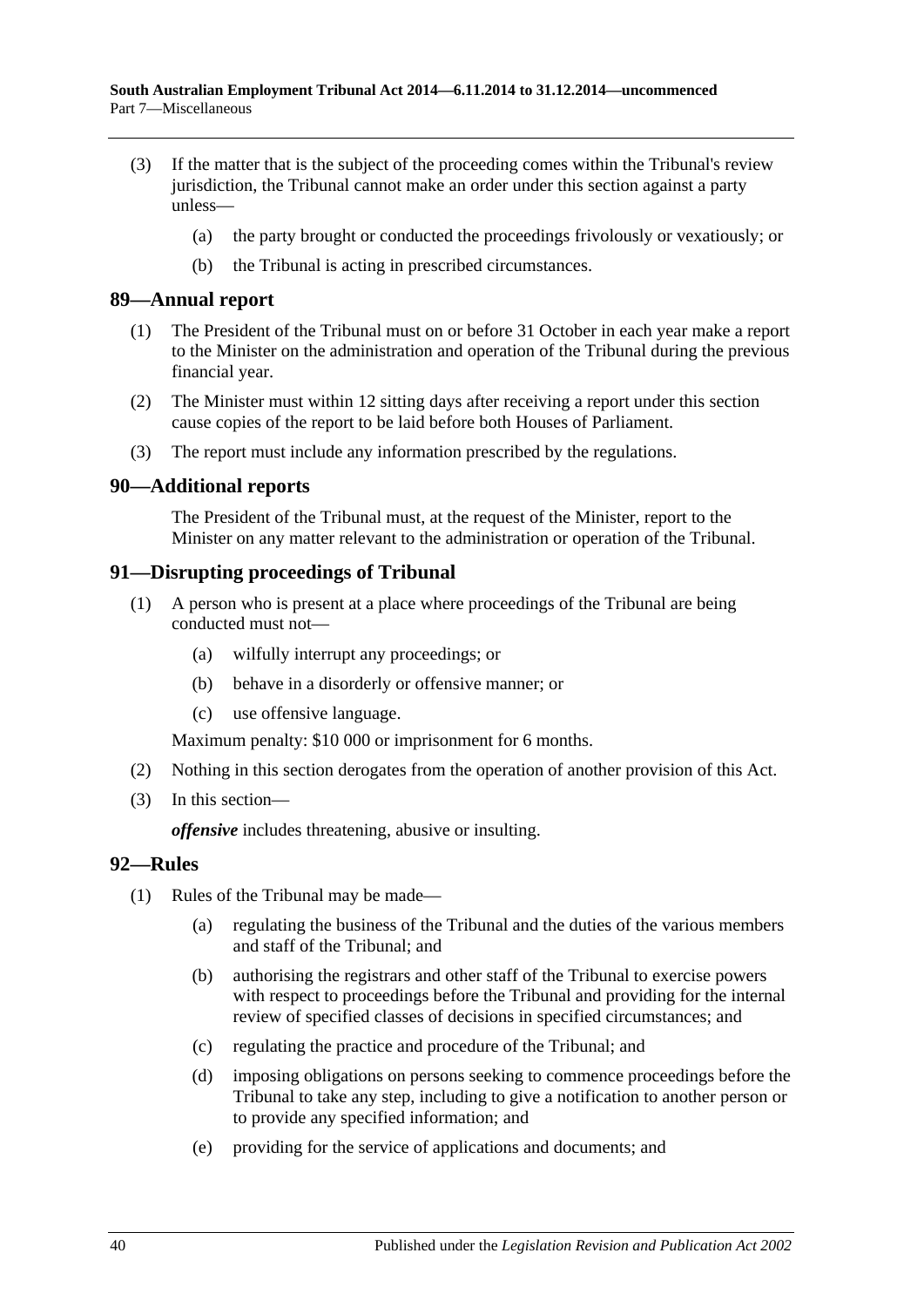- (f) imposing obligations on parties to proceedings before the Tribunal to disclose to each other the contents of expert reports or other material of relevance to the proceedings before or in connection with the hearing of the proceedings; and
- (g) regulating the referral of a matter to mediation, the conduct of mediations or the referral of questions for investigation and report by an expert or referee; and
- (h) regulating the form in which evidence may be taken; and
- (i) restricting or prohibiting certain classes of persons from appearing as representatives in proceedings before the Tribunal; and
- (j) providing for the Tribunal to waive any procedural requirement; and
- (k) regulating costs and providing for the assessment and settling of costs; and
- (l) providing for witness fees; and
- (m) providing for other matters relating to the management, conduct or settlement of proceedings before the Tribunal; and
- (n) dealing with any other matters necessary or expedient for the effective and efficient operation of the Tribunal.
- (2) The power to make rules under this section includes the power to make rules in respect of any jurisdiction conferred on the Tribunal by a relevant Act.
- (3) Rules of the Tribunal may be made by the President and a Deputy President of the Tribunal after consultation with the Minister.
- (4) The rules take effect from the date of publication in the Gazette or a later date specified in the rules.
- (5) The rules must be consistent with the regulations, and with any relevant Act.

#### <span id="page-40-1"></span><span id="page-40-0"></span>**93—Regulations**

- (1) The Governor may make such regulations as are contemplated by this Act or a relevant Act, or as are necessary or expedient for the purposes of this Act or a relevant Act.
- <span id="page-40-2"></span>(2) Without limiting the generality of [subsection](#page-40-1) (1), the regulations may—
	- (a) provide information to be included in registers to be kept for the purposes of this Act; and
	- (b) prescribe matters relevant to the practice or procedures of the Tribunal; and
	- (c) prescribe and provide for the payment of fees in relation to proceedings before the Tribunal; and
	- (d) prescribe penalties not exceeding \$5 000 for contravention of, or non-compliance with, any regulation; and
	- (e) make provisions of a saving or transitional nature consequent on the vesting of jurisdiction on the Tribunal under another Act.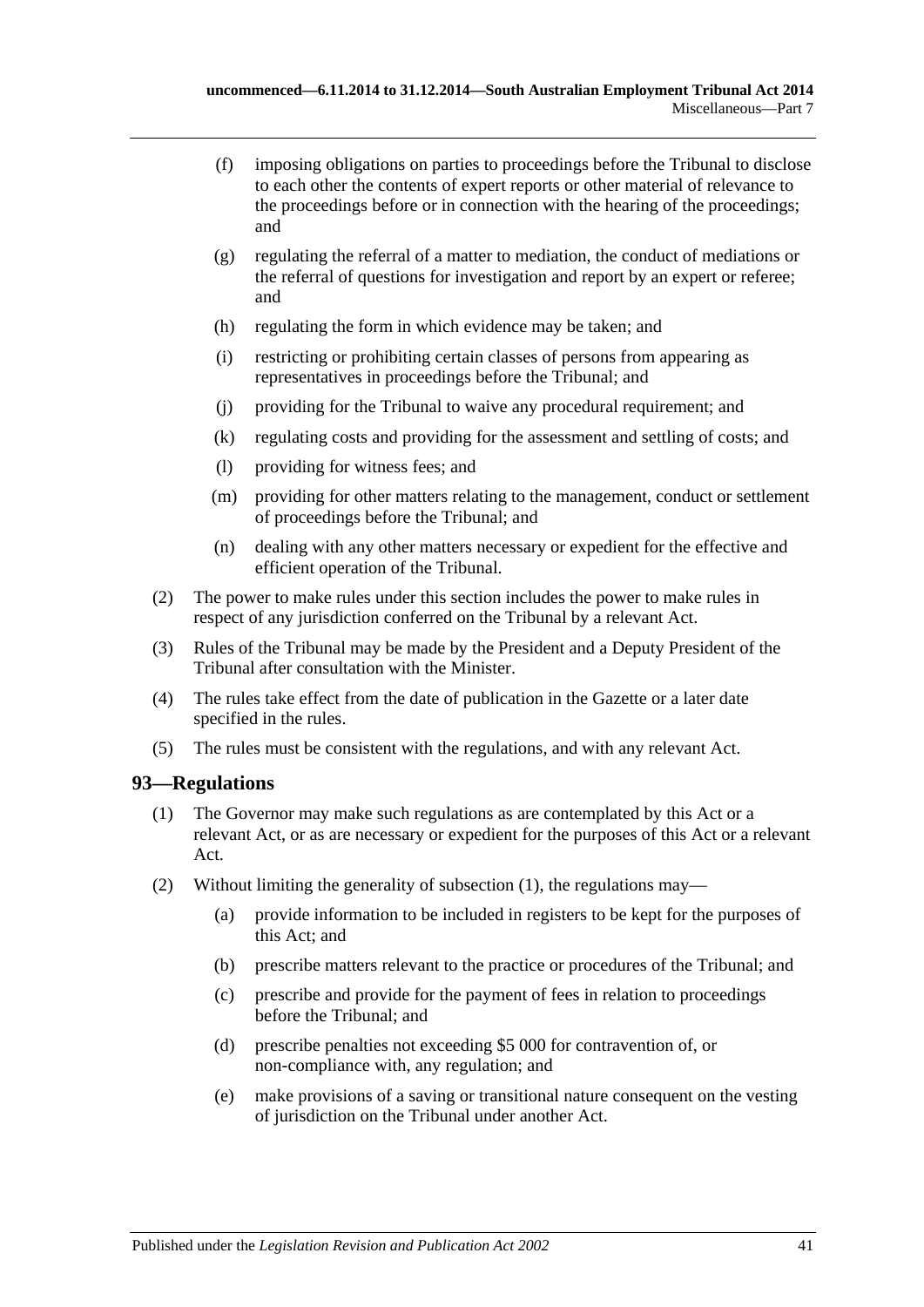- (3) The regulations may provide that any matter or thing is to be determined, dispensed with, regulated or prohibited according to the discretion of the President of the Tribunal or another prescribed person.
- (4) A regulation under [subsection](#page-40-2)  $(2)(e)$  may (without limiting that subsection)—
	- (a) operate in addition to any saving or transitional provision enacted under another Act in connection with the vesting of jurisdiction in the Tribunal; and
	- (b) operate so as to modify the operation or effect of another Act insofar as may be expedient in connection with the transfer of jurisdiction to the Tribunal from another entity; and
	- (c) take effect from the day on which jurisdiction is vested in the Tribunal under another Act (including so as to provide for the retrospective operation of the regulations).